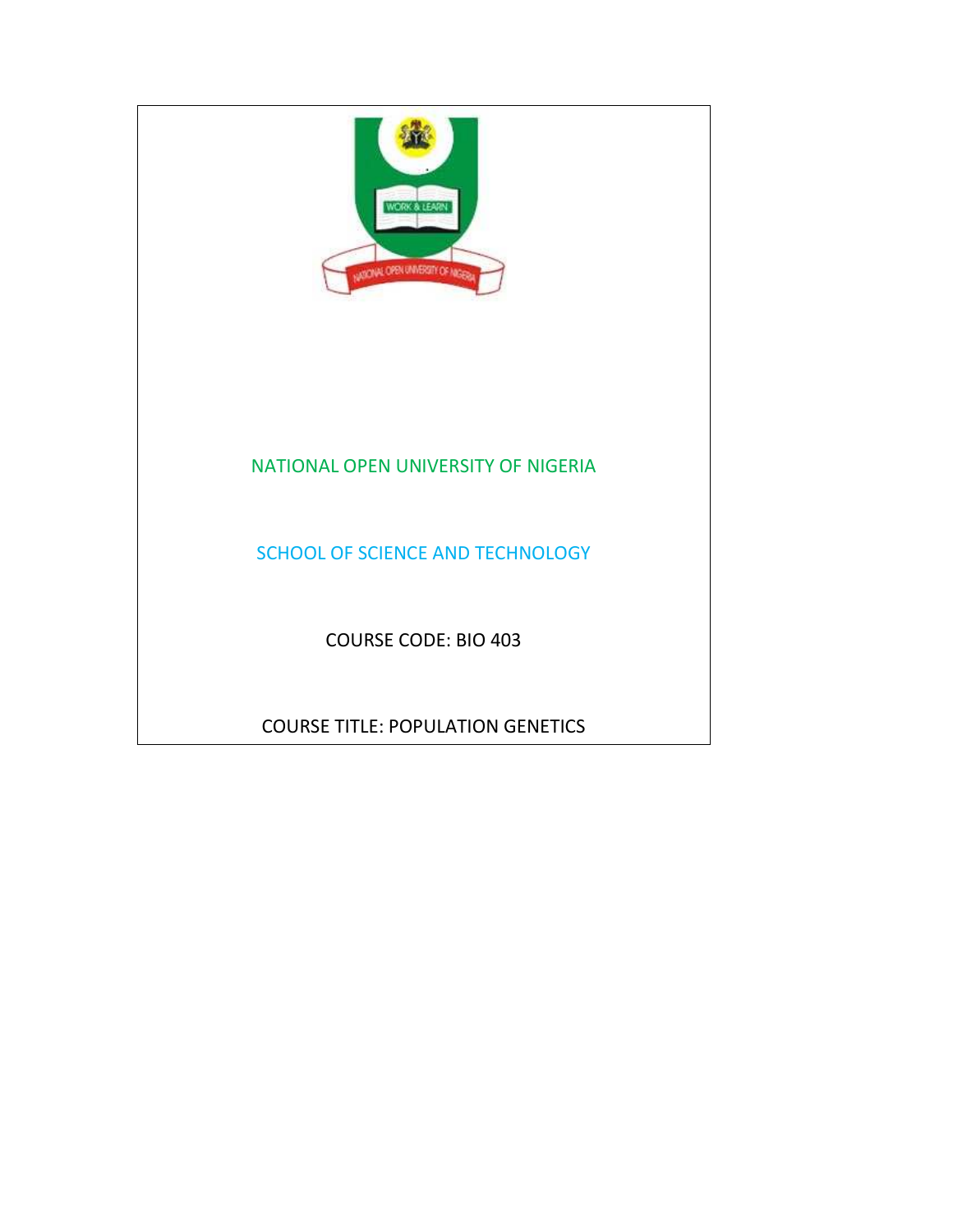*BIO403 COURSE GUIDE*

**COURSE GUIDE** 

**BIO403** 

#### **POPULATION GENETICS**

Course Team Dr. Idowu, A. Taiwo (Developer/Writer) - UNILAG

Abiodun E. Adams (Coordinator) - NOUN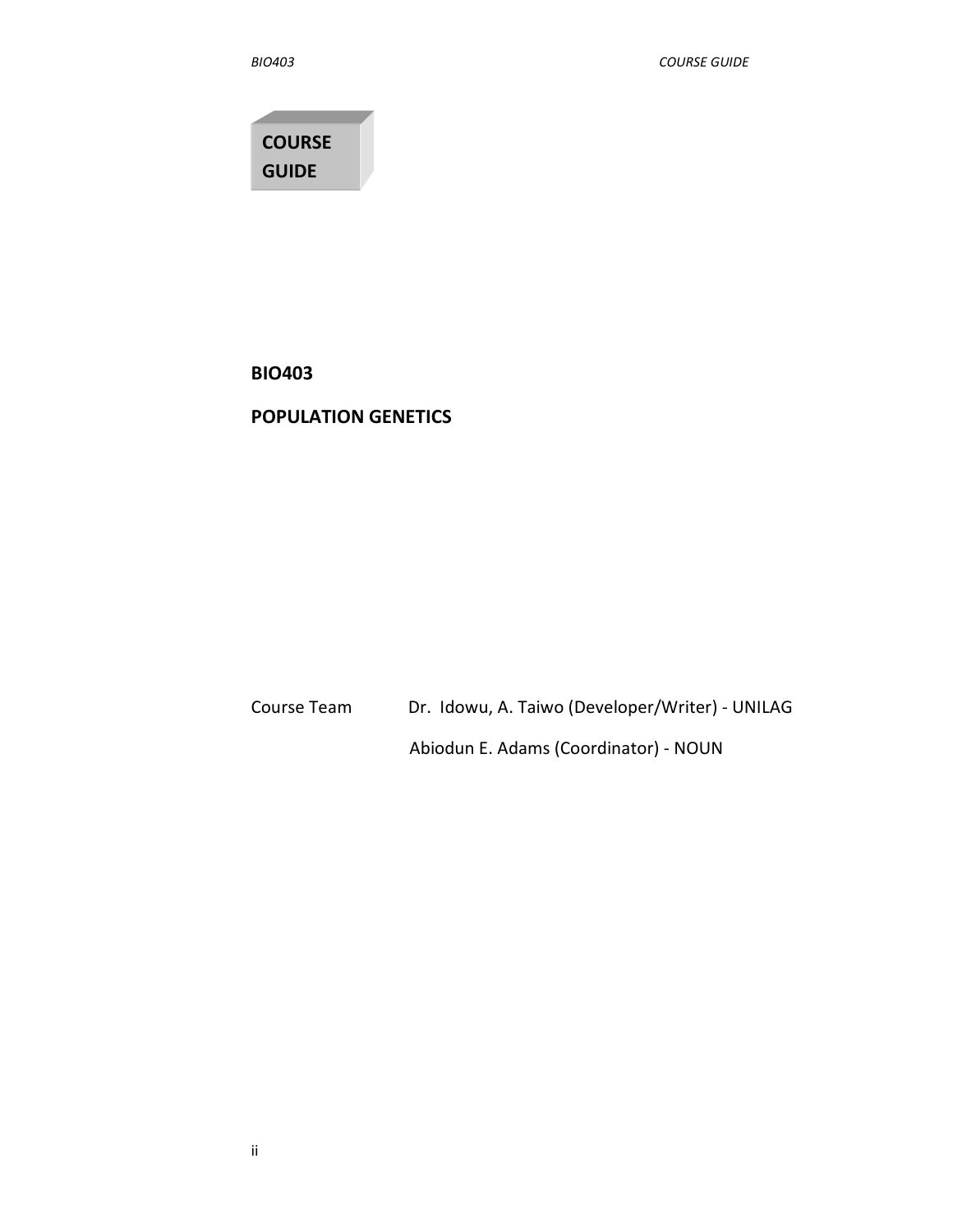

#### **NATIONAL OPEN UNIVERSITY OF NIGERIA**

National Open University of Nigeria

Headquarters

14/16 Ahmadu Bello Way

Victoria Island

Lagos

Abuja Office

No. 5 Dar es Salaam Street Off Aminu Kano Crescent Wuse II, Abuja

e-mail: centralinfo@nou.edu.ng

URL: www.nou.edu.ng

Published By:

National Open University of Nigeria

First Printed 2012

ISBN: 978-058-443-9

All Rights Reserved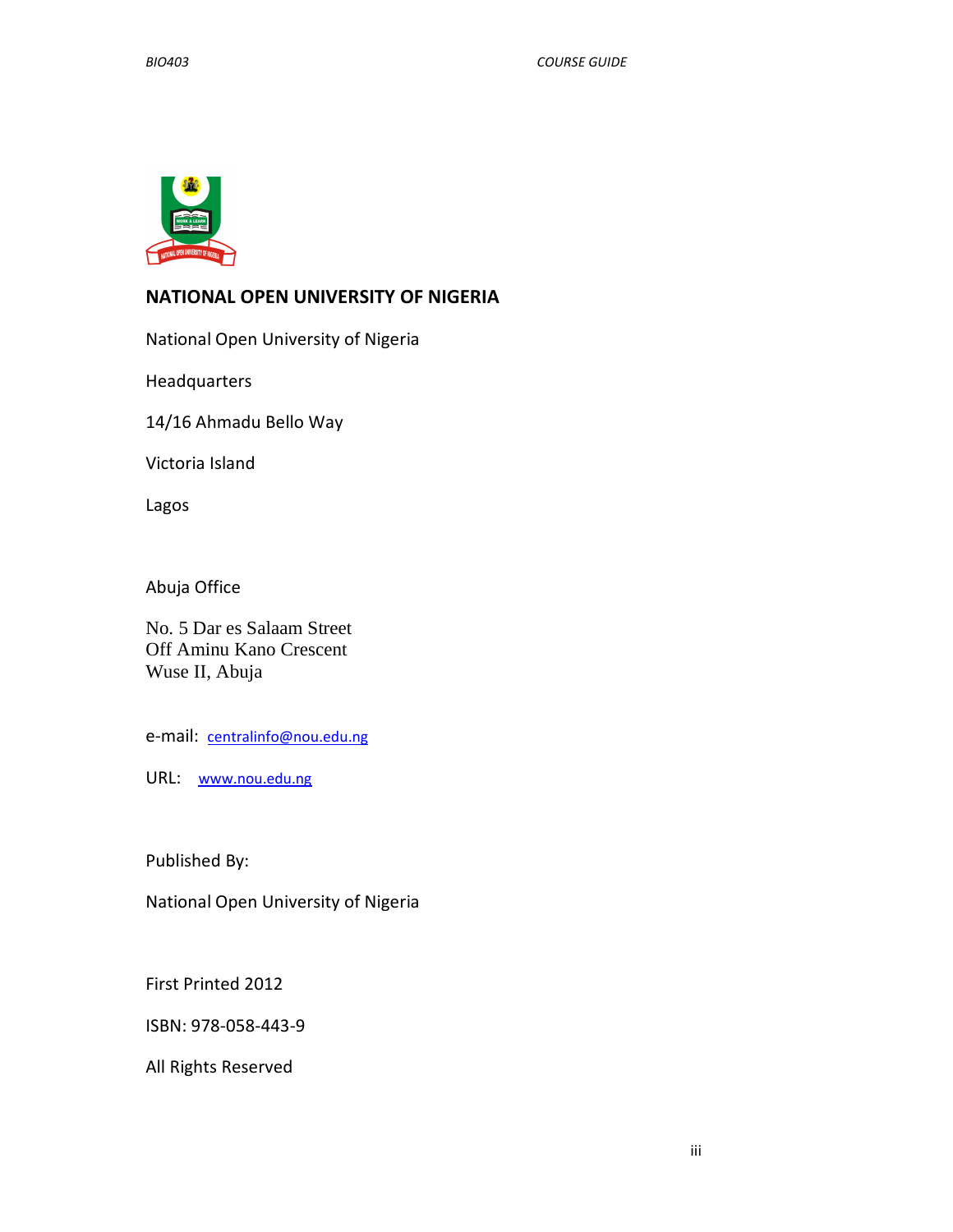#### **CONTENTS PAGE**

| 1            |
|--------------|
| $\mathbf{1}$ |
| 1            |
| 1            |
| 2            |
| 2            |
| 3            |
| 3            |
| 3            |
| 4            |
| 4            |
| 4            |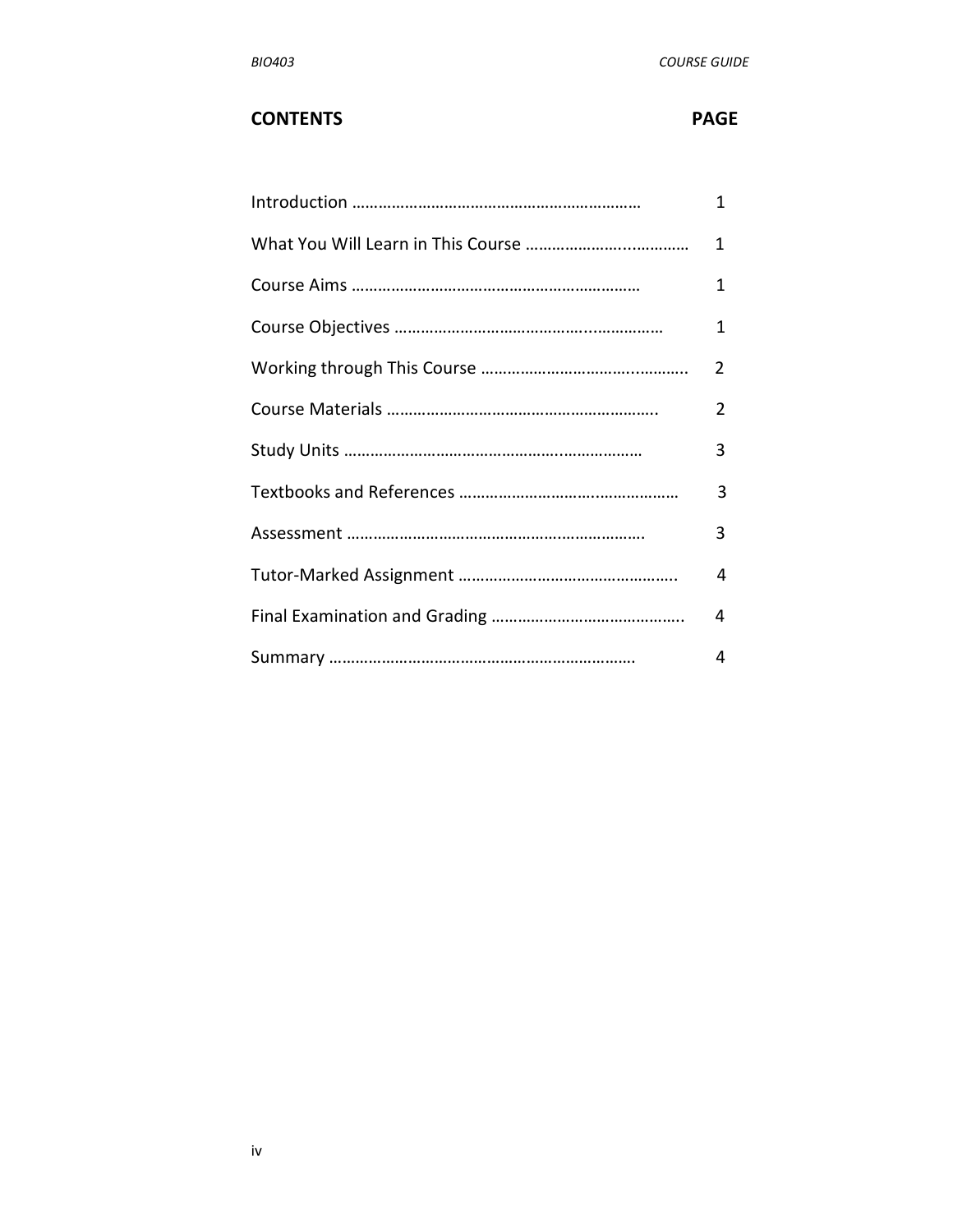#### **Introduction**

**BIO403:** Population Genetics is a 400- level, 2 credit-unit course in Biology. It is a second semester undergraduate course offered to students admitted in the School of Science and Technology, and School of Education who are offering Biology or related programmes.

This course guide tells you briefly what the course is all about, what course materials you will be using and how you can work your way through these materials. It gives you some guidance on your Tutor-Marked Assignments.

There is/are Self-Assessment Exercise(s) within the body of a unit. The exercise(s) is/are an overview of the unit to help you assess yourself at the end of every unit.

#### **What You Will Learn in This Course**

This course contains 14 units, which cover the genetic structure of a population. The genetic structure of a population is assessed in terms of genotypic and allelic frequencies. You will learn that two populations may be different because they have different genetic structures. In an ideal population, in which no forces of change are acting, a randomly interbreeding population would show constant genotypic and allelic frequencies for a given locus. However, the frequency of a given allele in a population can be changed by recurrent mutation, selection, or migration or by random sampling effect.

You will also learn that population genetics is the experimental and theoretical study of the pattern of inherited variation in populations and its modulation in time and space.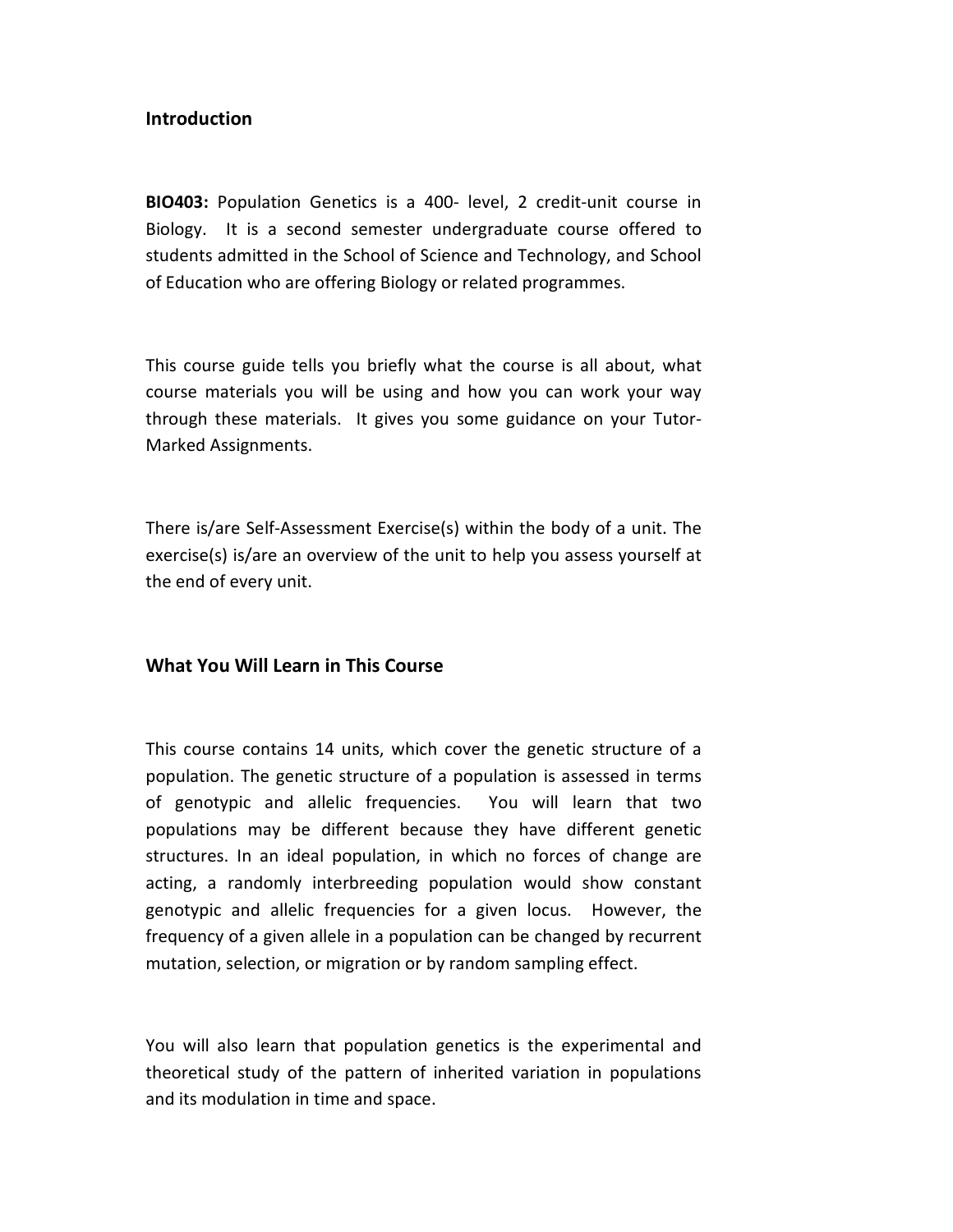#### **Course Aims**

This course aims to enable you understand the genetic composition of a population and the forces that change that composition.

#### **Course Objectives**

There are some specific objectives set out in other to achieve the overall aim of this course. Every unit has specific objectives in addition. The unit objectives are stated in behavioural/achievable terms at the beginning of each unit. They are meant for you to read before you start working through the unit. You can also refer to them as you work through the course unit to check how far you are progressing. At the end of the unit, endeavour to refer to the objectives again to ensure you have achieved them. In this way, you would be sure that you have done what you are required to do. The comprehensive objectives are given below.

On successful completion of this course, you should be able to:

- appreciate that there is extensive genetic variation in most natural populations
- discuss how Hardy-Weinberg principle shows the relationship between allelic and genotypic frequencies
- state how inbreeding increases the frequency of homozygotes
- explain that mutation is the original source of genetic variation
- enumerate that genetic drift may result in loss of genetic variation
- explain that gene flow can introduce new alleles into a population.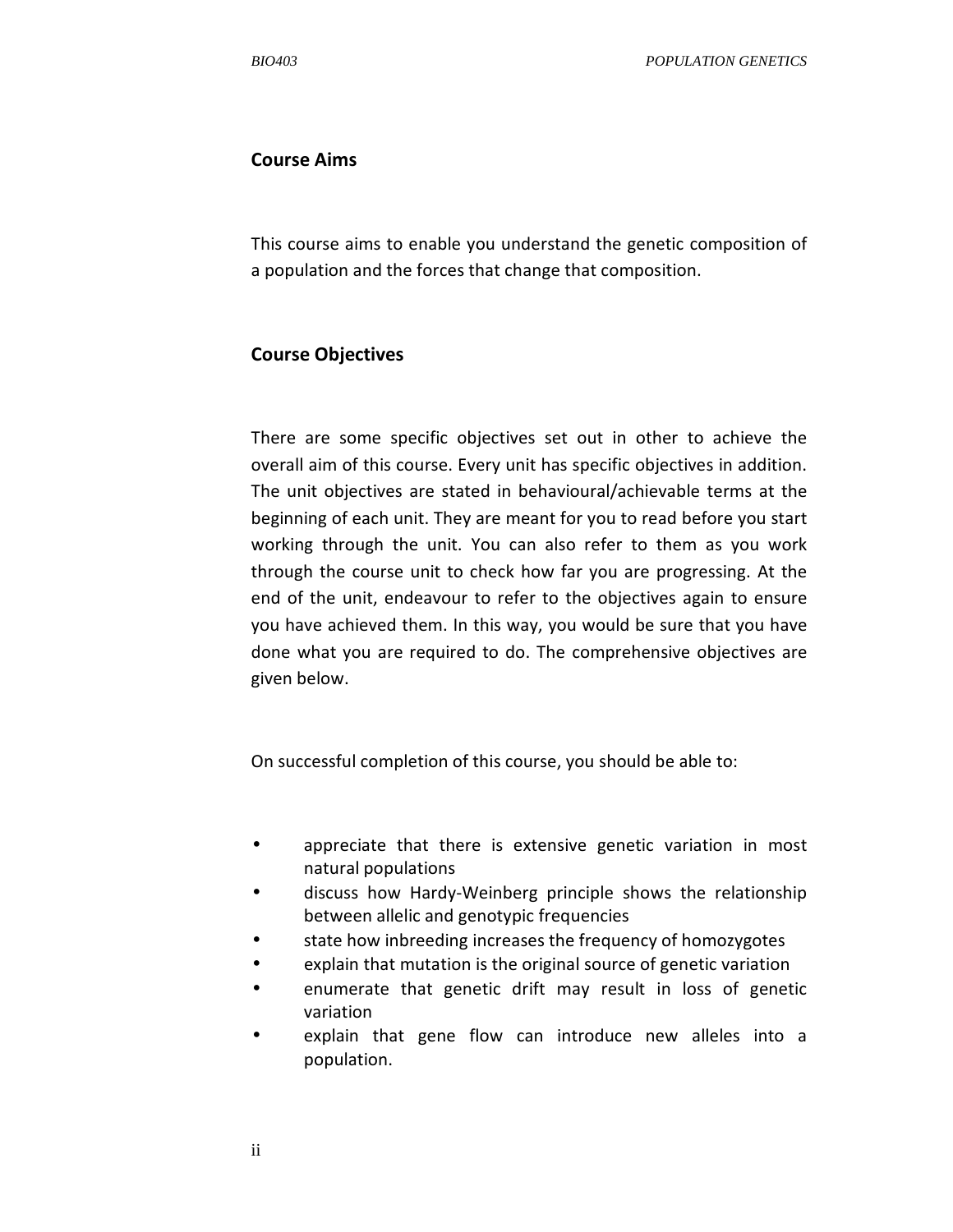#### **Working through This Course**

In this course, you are advised to devote your time in reading through the material. You are required to do all that has been stipulated in the course: study the course units, read the recommended reference textbooks and do all the unit(s) self-assessment exercise(s) and at some points, you are required to submit your assignment (TMAs) for assessment purpose. You should therefore avail yourself the opportunity of being present during the tutorial sessions so that you would be able to compare knowledge with that of your mates.

#### **Course Materials**

You are to be provided with the two major course materials. These are:

- 1. Course Guide
- 2. Study Units

The course comes with a list of recommended textbooks. These textbooks are supplement to the course materials so that you can avail yourself of reading further. Therefore, it is advisable you acquire some of these textbooks and read them to broaden your scope of understanding.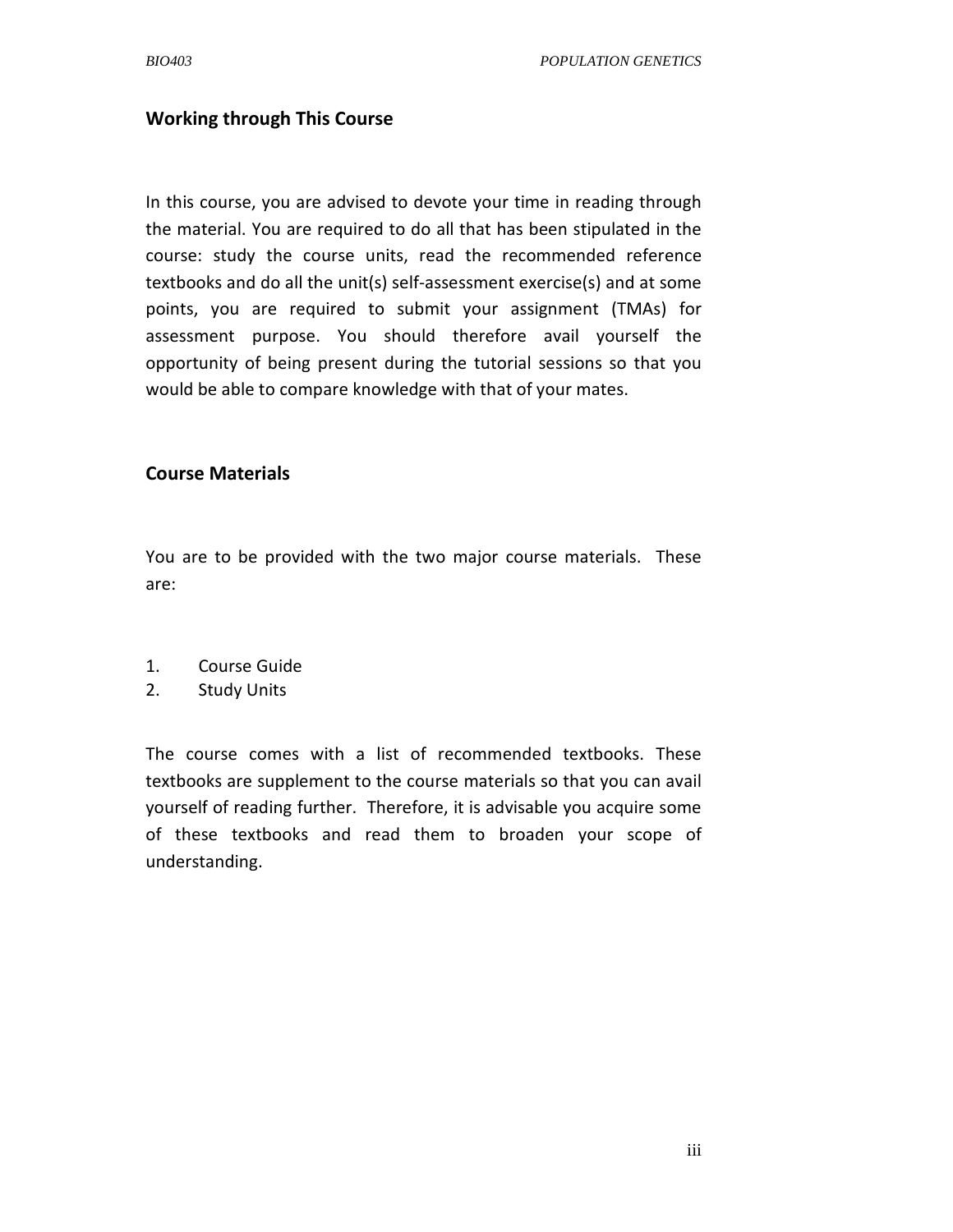#### **Study Units**

This course is divided into 3 modules with a total of 14 units as follows:

#### **Module 1**

| Unit 1 | <b>Basic Concepts</b>                                          |  |  |  |  |  |  |
|--------|----------------------------------------------------------------|--|--|--|--|--|--|
| Unit 2 | Determination of Genotypic Frequency from Counts               |  |  |  |  |  |  |
| Unit 3 | Determination of Allelic Frequency from Counts                 |  |  |  |  |  |  |
| Unit 4 | Determination of Allelic Frequency Given Various<br>Conditions |  |  |  |  |  |  |
| Unit 5 | <b>Sex-Linked Traits</b>                                       |  |  |  |  |  |  |

#### **Module 2**

- Unit 1 Hardy-Weinberg Populations
- Unit 2 Application of Hardy-Weinberg Equations to Real Populations
- Unit 3 Application of Hardy-Weinberg Principle to One Locus Multiple Allelic System
- Unit 4 Sex-Linked Traits

#### **Module 3**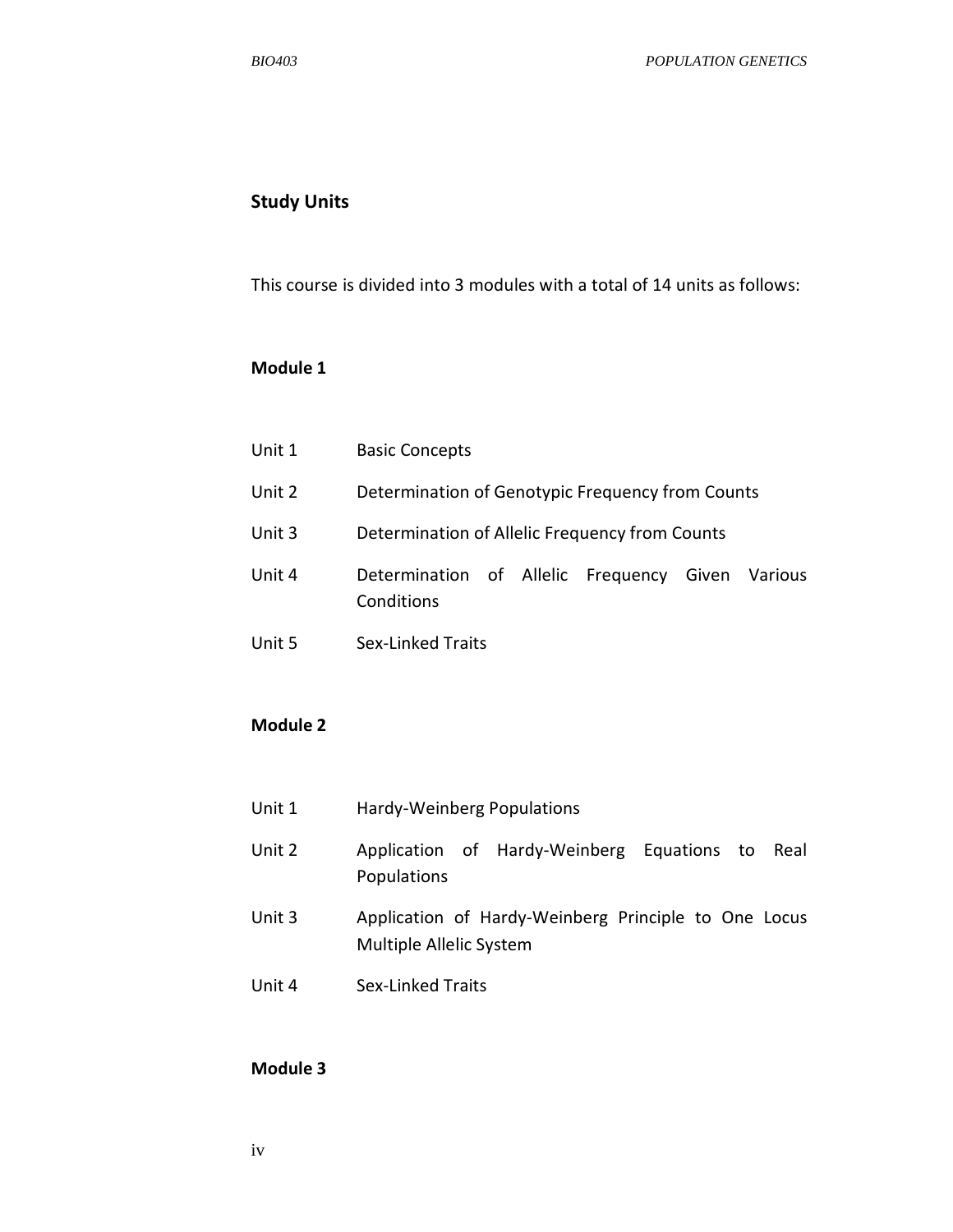- Unit 1 Testing Populations for Hardy-Weinberg Equilibrium
- Unit 2 Evolutionary Changes in Genetic Structure of Populations
- Unit 3 Genetic Drift
- Unit 4 Effect of Migration or Gene Flow on Evolutionary Changes
- Unit 5 Effect of Selective Forces on Evolutionary Changes

#### **Assessment**

There are two components of the assessment for this course:

- 1. The Self-Assessment Exercise
- 2. The Tutor-Marked Assignment (TMAs)

#### **Self-Assessment Exercise (SAQ)**

The exercise(s) within each unit is/are meant to test your understanding of the concepts in the unit. It is non-grading and as such does not add up to your grade in the course.

#### **Tutor-Marked Assignment (TMA)**

The TMA is the continuous assessment component of your course. It accounts for 30% of the total score you will obtain in this course.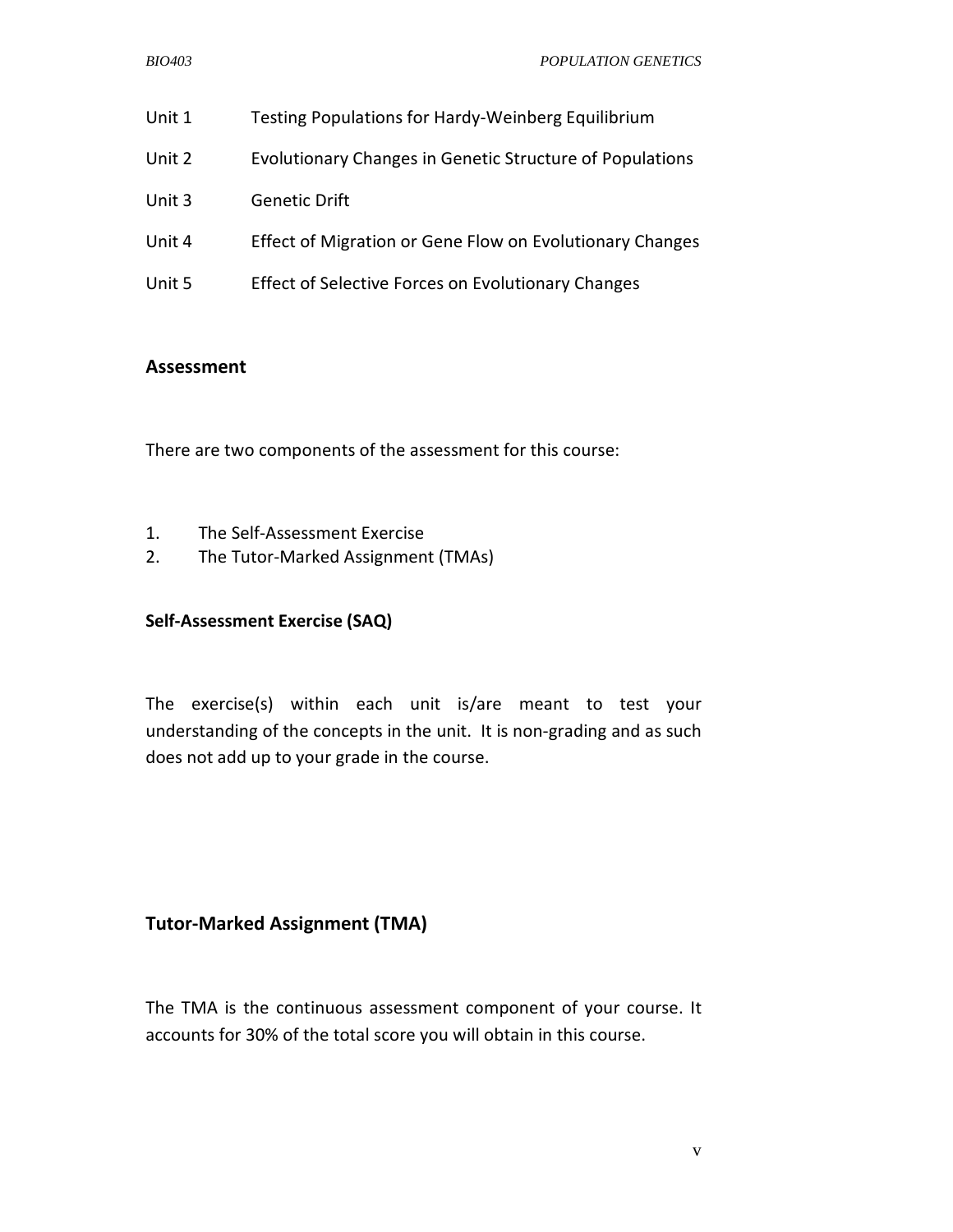#### **Final Examination and Grading**

In this course, the final examination will be of two hours duration and have a value of 70% of the total course grade. Questions for the examination will reflect the types of exercises, examples and tutormarked assignments. All areas of the course will be assessed.

Use the time between finishing the last unit and sitting for the examination to revise the entire course. You might find it useful to review your tutor-marked assignments and comment on them before the examination.

#### **Summary**

Population genetics is the study of genetics at the population level. Also, it should be appreciated that extensive genetic variation occurs in most populations. By counting the numbers of different genotypes in a population, we can calculate genotypic and allelic frequencies. We can also assess changes in population by measuring the effects of mutation, migration, genetic drift and the breeding systems.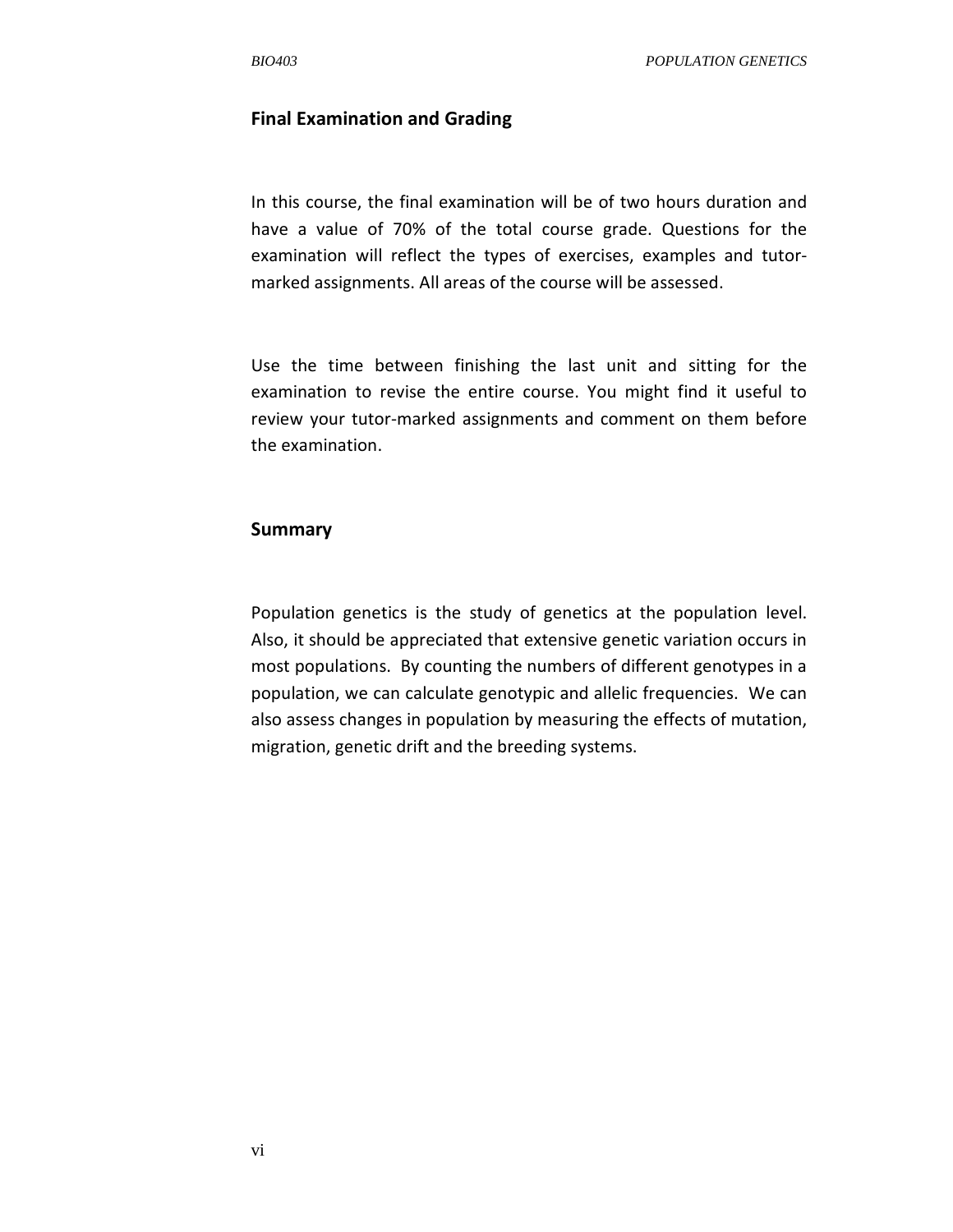Course Code BIO403<br>Course Title Population

Population Genetics

Course Team Dr. Idowu, A. Taiwo (Developer/Writer) - UNILAG Abiodun E. Adams (Coordinator) - NOUN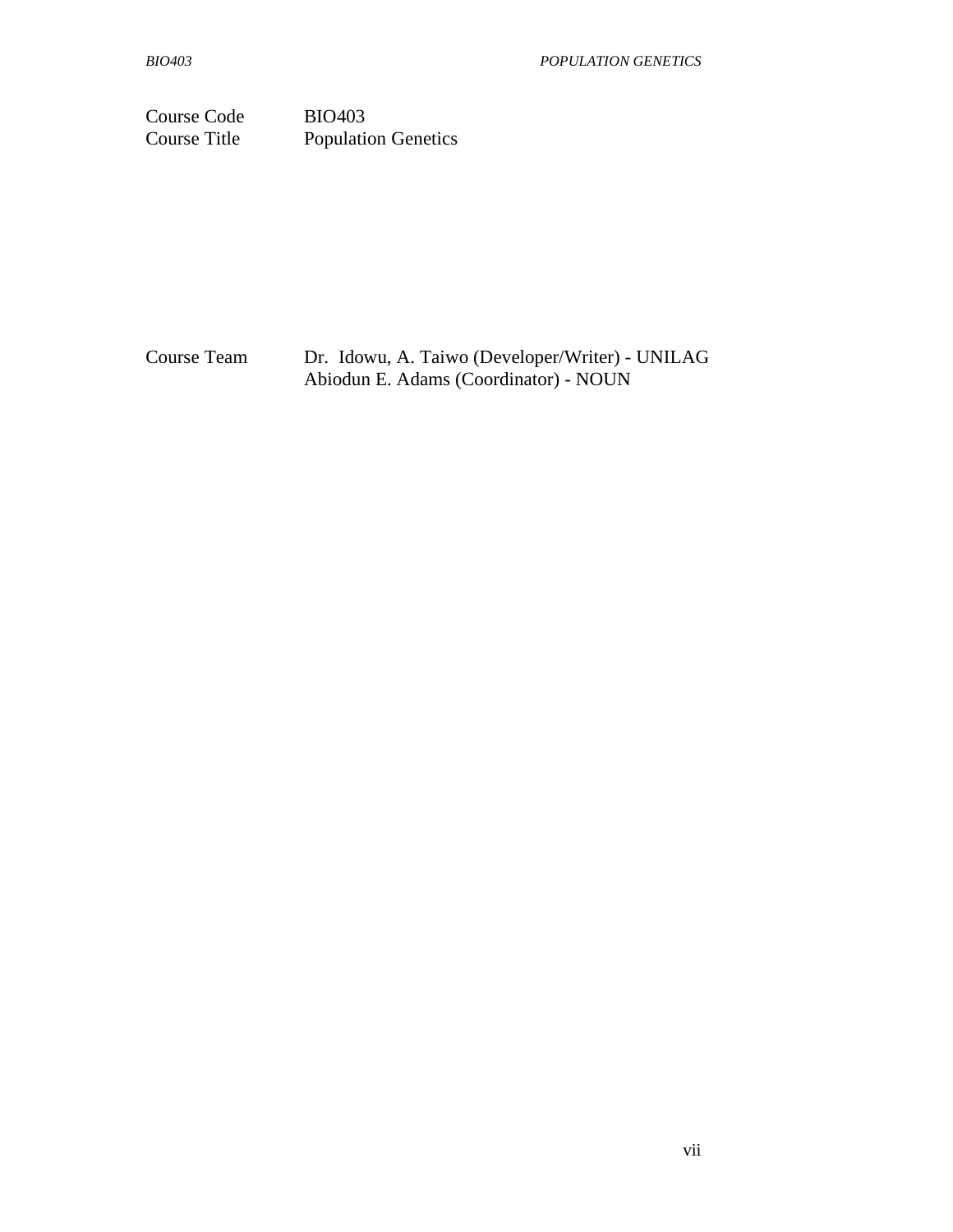

National Open University of Nigeria **Headquarters** 14/16 Ahmadu Bello Way Victoria Island Lagos

Abuja Office No. 5 Dar es Salaam Street Off Aminu Kano Crescent Wuse II, Abuja

e-mail: centralinfo@nou.edu.ng URL: www.nou.edu.ng

Published By: National Open University of Nigeria

First Printed 2012

ISBN: 978-058-443-9

All Rights Reserved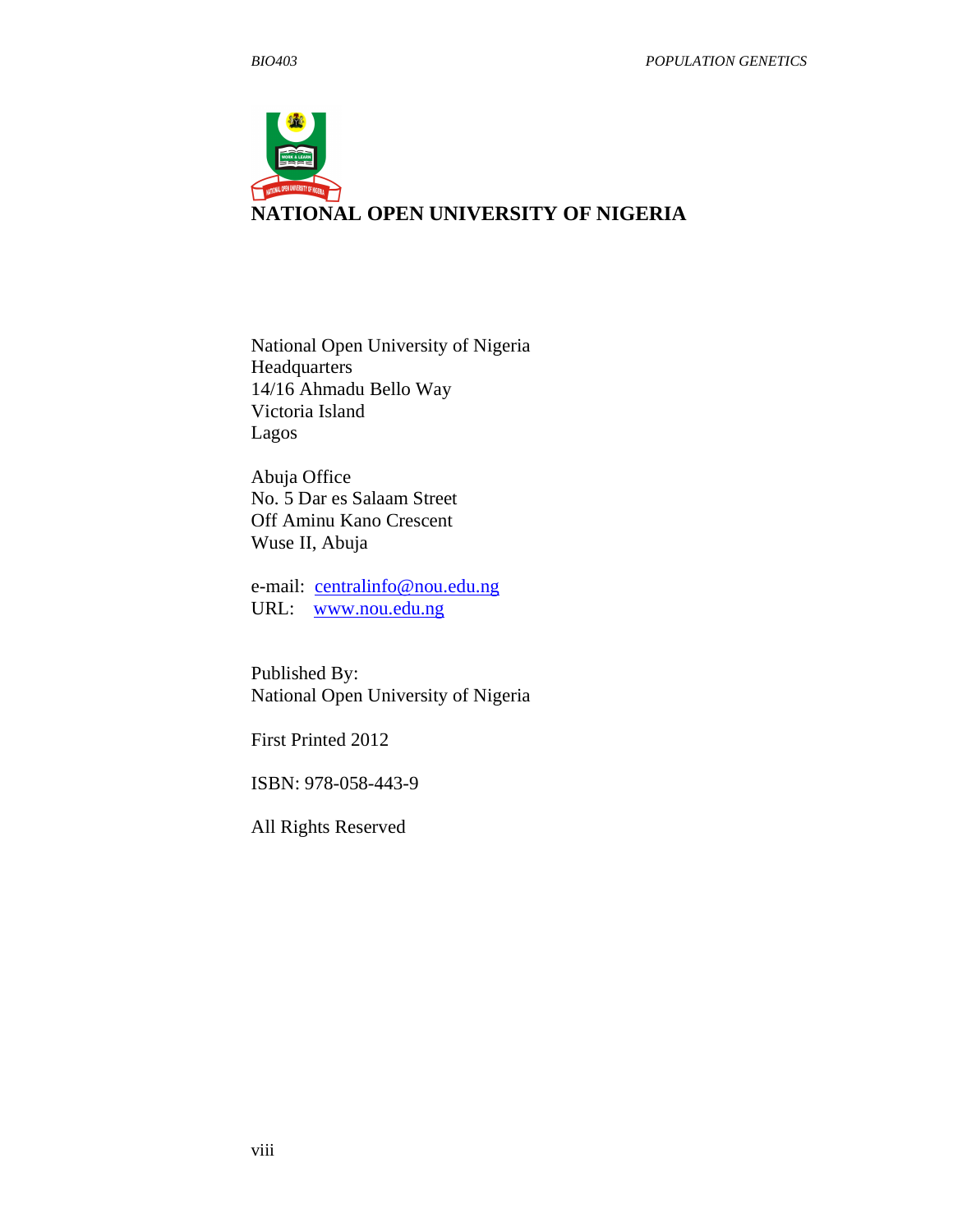# **CONTENTS PAGE**

| <b>Module 1</b> |                                                       |
|-----------------|-------------------------------------------------------|
| Unit 1          | <b>Basic Concepts</b>                                 |
| Unit 2          | Determination of Genotypic Frequency from Counts 8    |
| Unit 3          | Determination of Allelic Frequency from Counts 13     |
| Unit 4          | Determination of Allelic Frequency Given Various      |
|                 |                                                       |
| Unit 5          |                                                       |
|                 |                                                       |
| <b>Module 2</b> |                                                       |
| Unit 1          |                                                       |
| Unit 2          | Application of Hardy-Weinberg Equations to Real       |
|                 | 30                                                    |
| Unit 3          | Application of Hardy-Weinberg Principle to One        |
|                 |                                                       |
| Unit 4          |                                                       |
| <b>Module 3</b> |                                                       |
| Unit 1          | <b>Testing Populations for Hardy-Weinberg</b>         |
|                 |                                                       |
| Unit 2          | Evolutionary Changes in Genetic Structure of          |
|                 |                                                       |
| Unit 3          |                                                       |
| Unit 4          | Effect of Migration or Gene Flow on Evolutionary      |
|                 |                                                       |
| Unit 5          | Effect of Selective Forces on Evolutionary Changes 57 |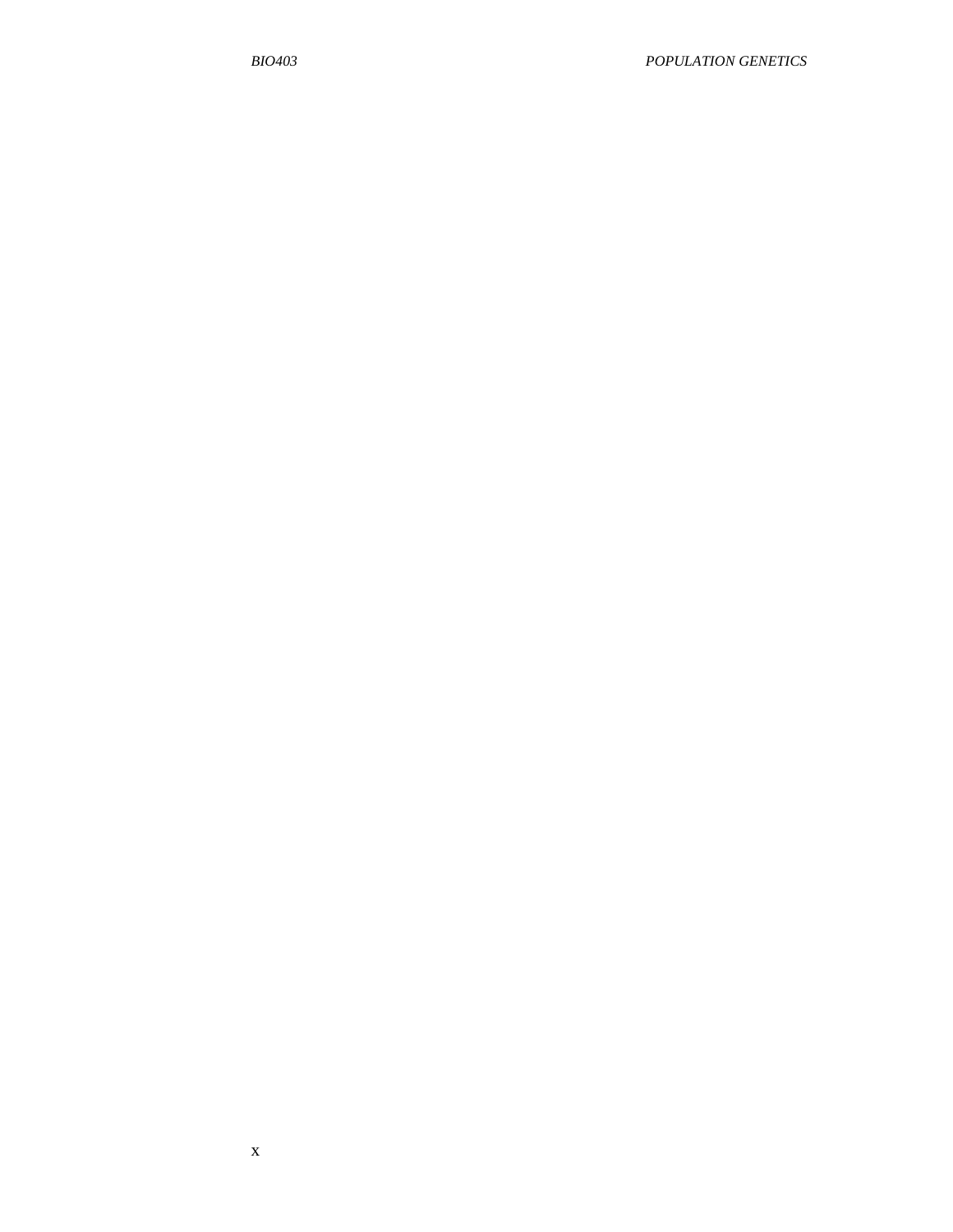# **MODULE 1**

| Unit 1 | <b>Basic Concepts</b>                            |  |  |  |  |  |  |
|--------|--------------------------------------------------|--|--|--|--|--|--|
| Unit 2 | Determination of Genotypic Frequency from Counts |  |  |  |  |  |  |
| Unit 3 | Determination of Allelic Frequency from Counts   |  |  |  |  |  |  |
| Unit 4 | Determination of Allelic Frequency Given Various |  |  |  |  |  |  |
|        | Conditions                                       |  |  |  |  |  |  |
| Unit 5 | <b>Sex-Linked Traits</b>                         |  |  |  |  |  |  |

# **UNIT 1 BASIC CONCEPTS**

# **CONTENTS**

- 1.0 Introduction
- 2.0 Objectives
- 3.0 Main Content
	- 3.1 Differences between Transmission and Population **Genetics**
	- 3.2 Historical Development of Population Genetics
	- 3.3 Frequently Asked Questions (FAQ) in Population **Genetics**
	- 3.4 Answers to the FAQs
	- 3.5 The Gene Pool: A Central Concept in Population Genetics
	- 3.6 Types of Genetic Variation in Populations
- 4.0 Conclusion
- 5.0 Summary
- 6.0 Tutor-Marked Assignment
- 7.0 References/Further Reading

# **1.0 INTRODUCTION**

In **BIO 201: Genetics 1**, you learnt that individuals may differ genetically. This implies that differences may exist at individual level. At the population level too, differences may also exist. One may therefore say that population A is genetically different from population B with respect to certain attributes. Such attributes include frequency of genotypes (genotypic frequency) and frequency of alleles (allelic frequency) in the populations being compared.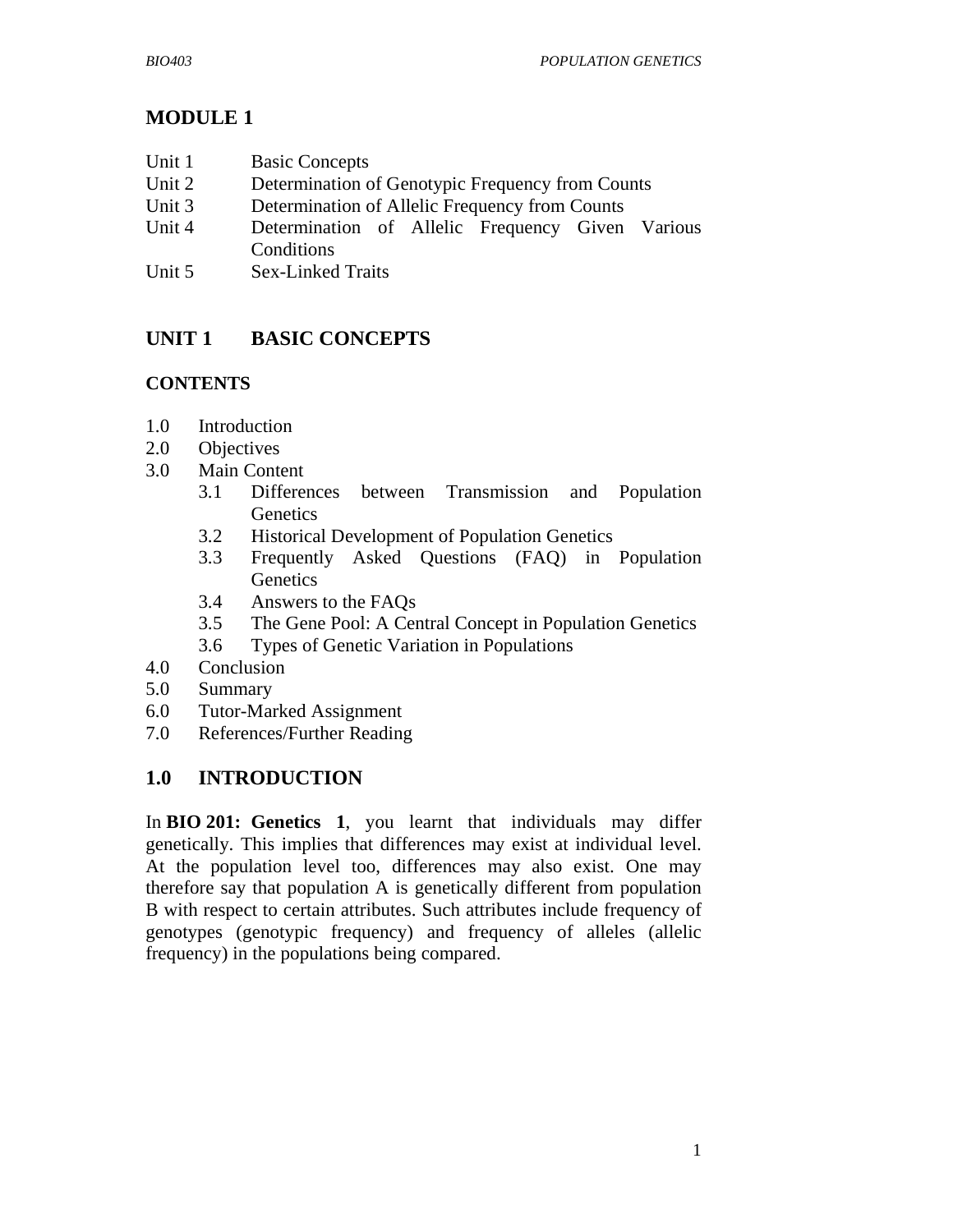## **2.0 OBJECTIVES**

At the end of this unit, you should be able to:

- discuss population genetics
- highlight the differences in scope between Population Genetics and Basic Genetics taken at 200 Level.

## **3.0 MAIN CONTENT**

#### **3.1 Differences between Transmission and Population Genetics**

Bio-Genetics deals with transmission genetics or classical genetics. You could have observed that it is primarily concerned with genetic processes that occur between individuals, and how genes are passed from one individual to another. Thus, the unit for transmission genetics is the individual. Population genetics on the other hand, studies heredity in groups of individuals for traits that are determined by one or only a few genes. Therefore, in population genetics the unit of study is the population. A population can be defined as a group of individuals that exist in time and space and can interbreed. Such a population is referred to as Mendelian population.

## **3.2 Historical Development of Population Genetics**

The basic laws of heredity are the law of segregation and the law of independent assortment as formulated by Mendel in his experiment on garden peas. However, it was later realised that there are questions about the population that cannot be addressed by mere application of Mendelian laws of heredity especially at the population level. It was also realised that mathematical models are required to describe structure of populations and to answer many questions that cannot be answered in transmission genetics. Population genetics therefore evolved as a branch of genetics that describes in mathematical terms, the consequences of Mendelian inheritance on the population level. Therefore, a student of population genetics requires basic skill in Mathematics. Almost all the mathematical foundations of genetic changes in populations were developed in a short period of time during the 1920s and 1930s by three men: R. A. Fisher, J. B. S. Haldane and S. Wright. Some measure of disagreement emerged among these men, but they disagree on which evolutionary processes were more important, not on how the processes worked. Since the 1960s, excitement has arisen in the field of population genetics, primarily on three fronts. First, the high-speed computer has made it possible to do a large amount of arithmetic in a very short period of time; thus, complex simulations of real populations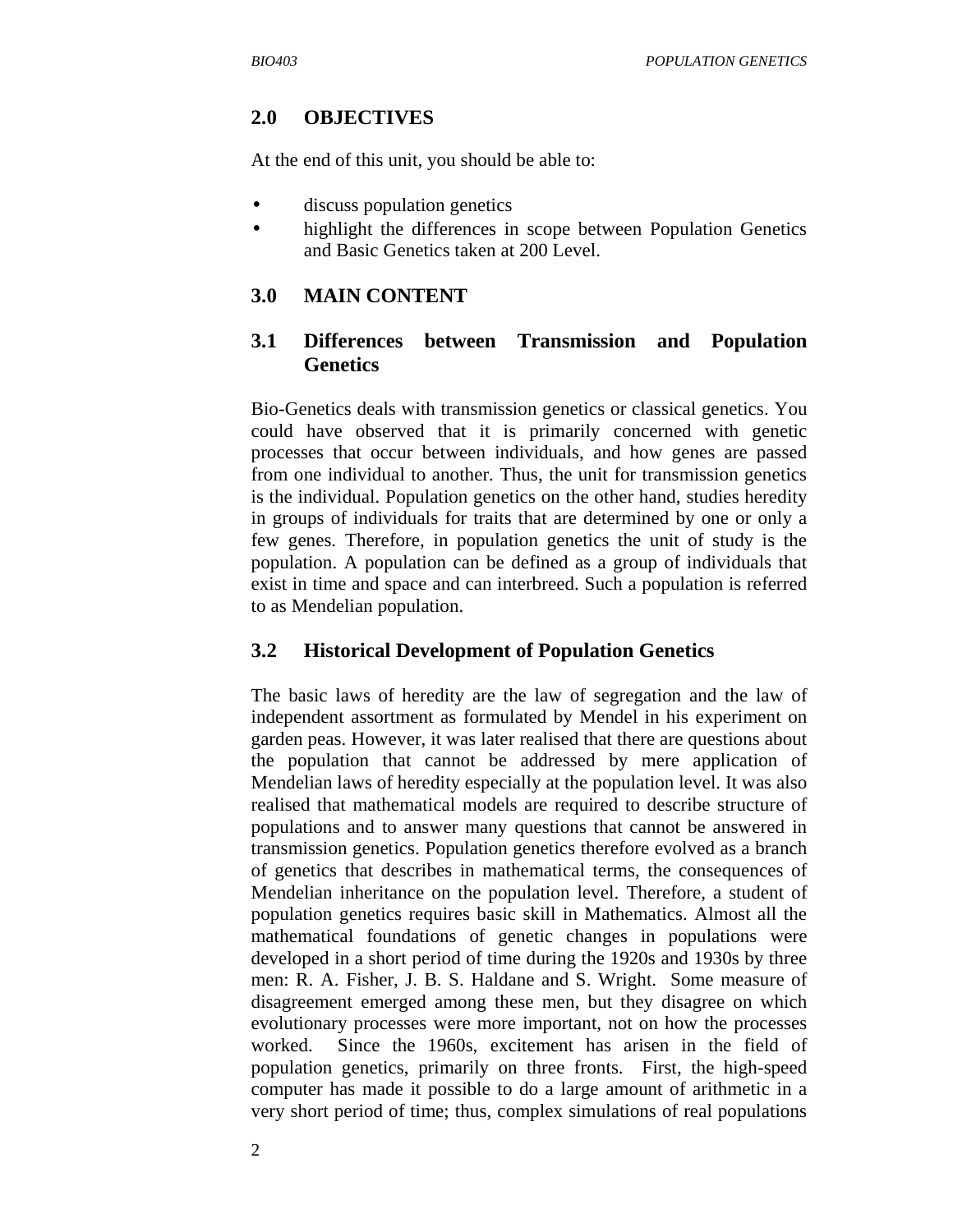can be added to the repertoire of the experimental geneticist. Secondly, electrophoresis has provided a means of gathering the large amount of empirical data necessary to check some of the assumptions used in mathematical models. The information and interpretation of the electrophoretic data have generated some controversy about the role of "neutral" evolutionary changes in natural populations. Last, newer techniques of molecular genetics are being used to analyse the relationships among species and the rate of evolutionary processes. We shall consider these issues later in the course.

# **3.3 Frequently Asked Questions (FAQs) in Population Genetics**

Questions frequently asked and studied by population geneticists include the following:

- 1. How much genetic variation is found in natural populations, and what processes control the amount of variation observed?
- 2. What evolutionary processes shape the genetic structures of populations?
- 3. What processes are responsible for producing genetic divergence among populations?
- 4. How do biological characteristics of a population, such as breeding system, fecundity, and age structure, influence the gene pool of the population?

## **3.4 Answers to the Frequently Asked Questions**

To answer these questions, population geneticists frequently develop mathematical models and equations to describe what happens to the gene pool of a population under various conditions. As a result of regularity of the meiotic process in gamete formation and the ensuing mechanisms of gamete fusion during sexual reproduction, a great deal of predictability concerning the genetic structure of a population can be modelled. An example is the set of equations that describes the influence of random mating on the allele and genotypic frequencies of an infinitely large population, a model called the **Hardy-Weinberg law**, which we will discuss later in this course. At first, students often have difficulty grasping the significance of models such as these, because the models are frequently simple and require numerous assumptions that are unlikely to be met by organisms in the real world. Beginning with simple models is useful, however, because with such models we can examine what happens to the genetic structure of a population when we deliberately violate one assumption after another and then in combination. Once we understand the results of the simple models, we can incorporate more realistic conditions into the equations. In the case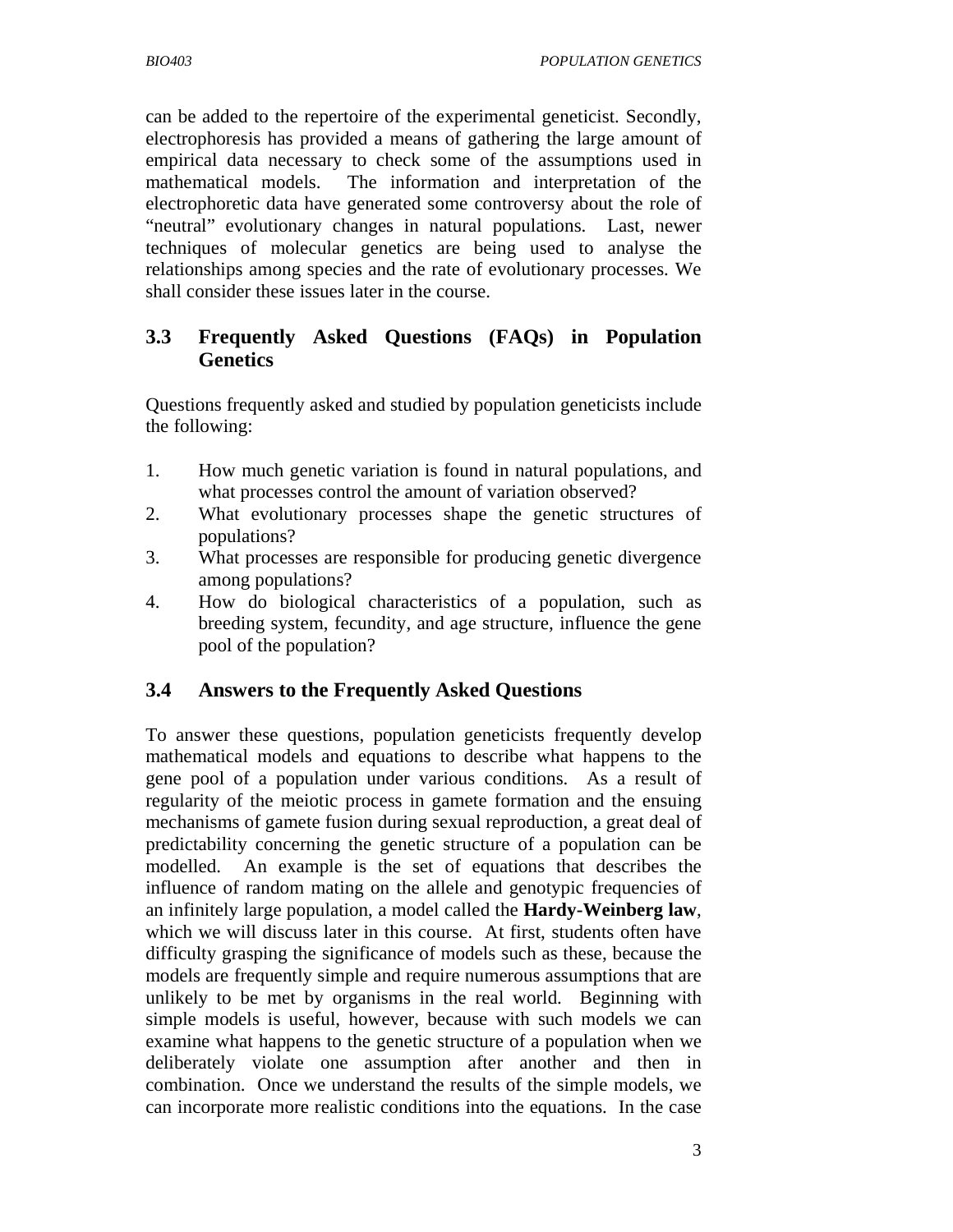of the Hardy-Weinberg law, the assumptions of infinitely large size and random mating may seems unrealistic, but these assumptions are necessary at first for simplifying the mathematical analysis. We cannot begin to understand the impact of nonrandom mating and limited population size on allelic frequencies until we first know what happens under the simpler conditions of random mating and large population size.

# **3.5 The Gene Pool: A Central Concept in Population Genetics**

To study the genetic structure of a Mendelian population, population geneticists must first describe the gene pool of the population quantitatively because members of a Mendelian population share from a common gene pool. A gene pool can defined as the alleles among the reproductive members of a population from which gametes can be drawn. We will find Mendelian genetic principles essential in order to understand the genetic composition of populations. For example, the principle of segregation (that two alleles in a heterozygous individual are equally represented in the gametes produced by that individual), when this is applied to all individuals in a population, it allows us to understand the overall genetic variation in that population. Let us first describe some examples of genetic variation before discussing the principles of population genetics that explain the basis of this variation and how it may change.

# **3.6 Types of Genetic Variation in Populations**

Genetic variants can directly affect the morphology or colour of an organism in a natural or wild population. A classic example of genetic variation that has fascinated evolutionary biologists in England and France for decades is the colour and banding pattern of *Cepaea nemoralis,* a European land snail common in gardens and uncultivated fields. The morphological variation is determined by the alleles at a group of closely linked genes, so that their nails vary strikingly in colour and pattern from yellow, unbanded types to yellow, banded types to brown, unbanded ones. The frequencies of the alleles that determine yellow colour and bandedness vary on a large scale from one part of Europe to another and on a small scale from one field to another.

In one detailed study, the frequency of yellow, unbanded types over a 200 meter stretch on an earthen dam in the Netherlands varied from 60% at one end to 40% at the other. Furthermore, these populations remained at the same frequencies over a 12-year period, suggesting that evolutionary forces were maintaining the differences. For example, it appears from other studies that the different forms confer protective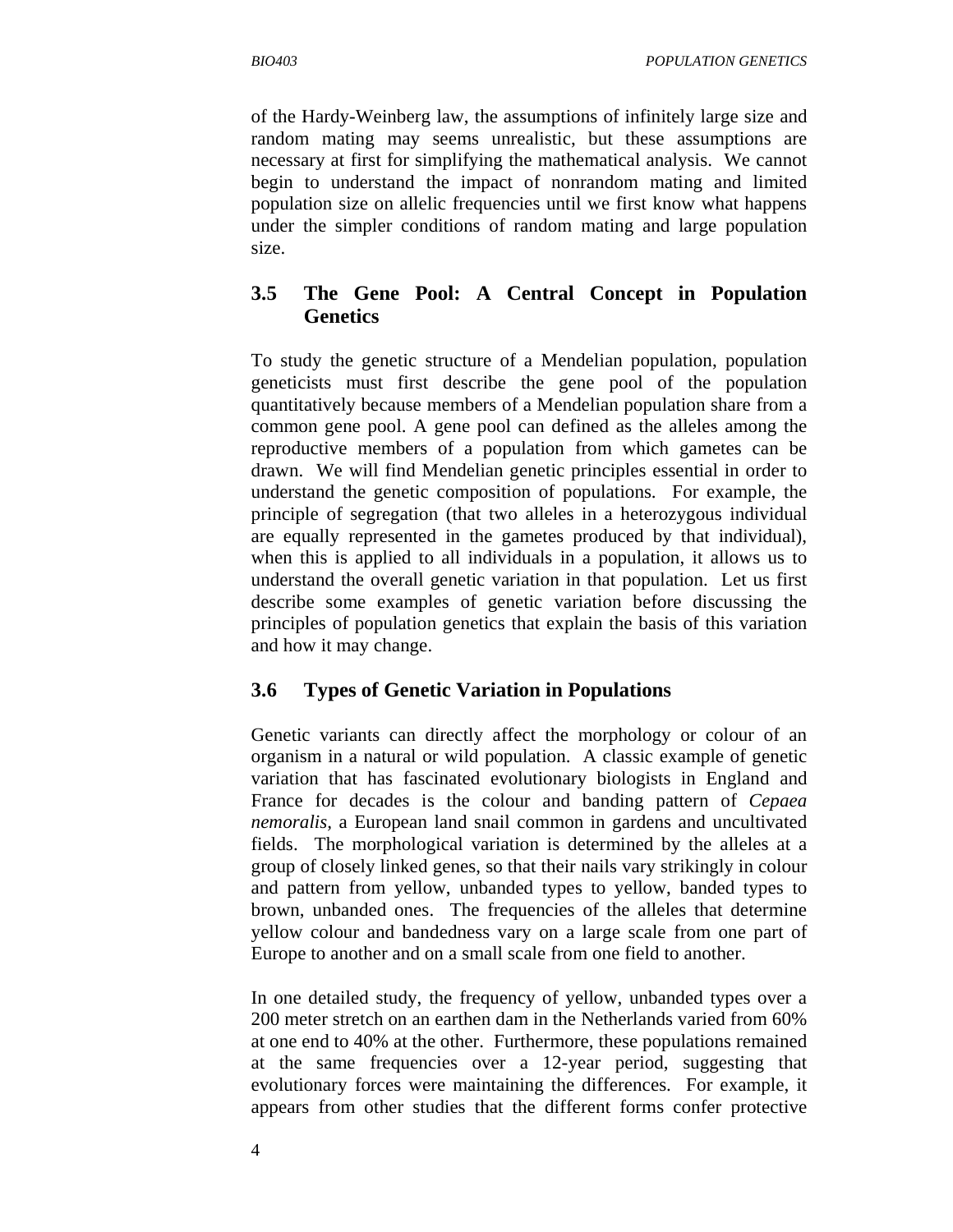camouflage (or crypsis) from the predation of birds, depending upon the habitat in which they are found. When the snails are resting on grass blades, the bands are vertical, so the banded snails blend in with the grass. But when the snails are in the ground litter, the unbanded brown snails are the most difficult to detect.

In a number of species, variation in chromosome structure has been observed among different individuals. Recently, new techniques developed to examine morphological details of chromosomes have uncovered many new chromosomal variants, and it is likely that numerous other small variations in chromosome structure, such as deletions, replications, and inversions, are still to be discovered. One of the most thoroughly studied examples of chromosomal variation was initiated by Theodosius Dobzhansky, a Russian geneticist who moved to the United States in the 1920s. He and his students analysed the inversion variants on the third chromosome of the fruit fly *Drosophila pseudoobscura*, a widespread species in the mountains of western North America.

In the 1930s, Dobzhansky began a long-term study of variation in this inversion. Some of these data show the frequencies of four inversion types over thirty years of sampling at a site in New Mexico. Initially, the inversion type AR (Arrowhead) was most common, but in 1965 type PP (Pikes Peak) increased in frequency, only to decline in later years. Two other inversion types, CH (Chiricahua) and ST (Standard), were always present, but at low frequencies in the samples from this population.

These inversions, although inherited as single units like alleles (see unit 4), generally contain hundreds of genes. Because different inversions may have different alleles at these loci, they can substantially affect the survival of individual flies. In fact, some of the changes observed over time may have been caused by differential survival of various inversion to DDT, an insecticide that was first applied in t he 1940s.

Most alleles that cause genetic disease in humans occur in very low frequencies. However, some disease alleles have higher frequencies in certain human populations than in others. For example, the frequency of the sickle-cell allele at the β-globin locus is quite high in many African populations and in populations with African ancestry, such as African-Americans. The sickle-cell allele also occurs in some Mediterranean and Asian populations.

The presence of the sickle-cell allele can be ascertained by biochemical examination of the β-globin molecule. Variant forms of a protein can be detected by **gel electrophoresis,** a technique that allows the separation of different proteins extracted from blood, tissues, or whole organisms.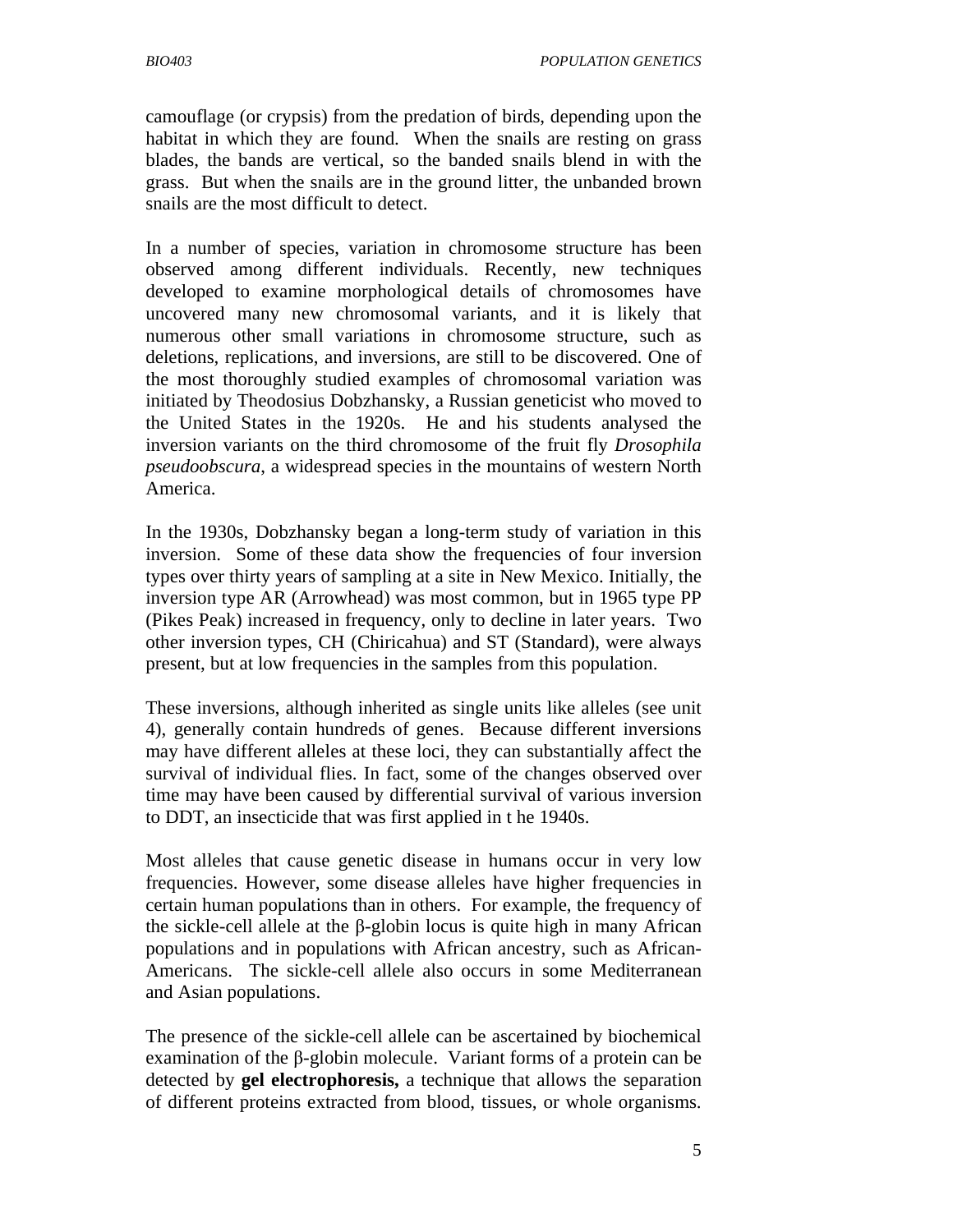The process is carried out by imposing an electric field across a gelatinous supporting medium (such as a polyacrylamide or starch gel) into which the protein has been placed. The proteins are allowed to migrate for a specific amount of time and are then stained with various protein-specific chemicals, resulting in bands on the gel that permit the relative mobility of a specific protein to be determined. The relative mobility is generally a function of the charge, size and shape of the molecule. Two proteins that are the products of different alleles can have different mobilities because the differences in sequence result in a change in charge size, or shape of the molecule.

The three β-globin genotypes (homozygotes for the normal and sicklecell allele plus a heterozygote) have different banding patterns when they are run on an electrophoretic gel. The normal  $A_1A_1$  genotype has only band that migrates relatively fast, as in the first column, while individuals with sickle-cell disease, genotype  $A_2A_2$ , also have only one band, but it migrates more slowly. The heterozygous individuals,  $A_1A_2$ , who have the sickle-cell trait (they are carriers) have two bands, each band representing the protein synthesised from the respective allele. Sometimes these genotypes at the β-globin locus are represented as AA, AS, and SS, instead of  $A_1A_1$ ,  $A_1A_2$ ,  $A_2A_2$ .

The reason for the high frequency of this disease allele is that heterozygotes (those who carry this allele and the normal allele) have a relatively high resistance to malaria. The relative immunity of sicklecell carriers to malaria is thought to occur because the red blood cells of heterozygotes are sickle-shaped, a state that inhibits infection by the malaria parasite. When we compare the frequency of the sickle-cell allele and the past incidence of malaria on a geographic scale (before the extensive eradication of the mosquito that carries the malaria parasite), we find an extremely high concordance.

#### **4.0 CONCLUSION**

Population genetics evolved as a branch of basic genetics you offered at your 200 Level **(BIO 201: Genetics 1).** In population genetics, consequences of Mendelian inheritance are described at the population level.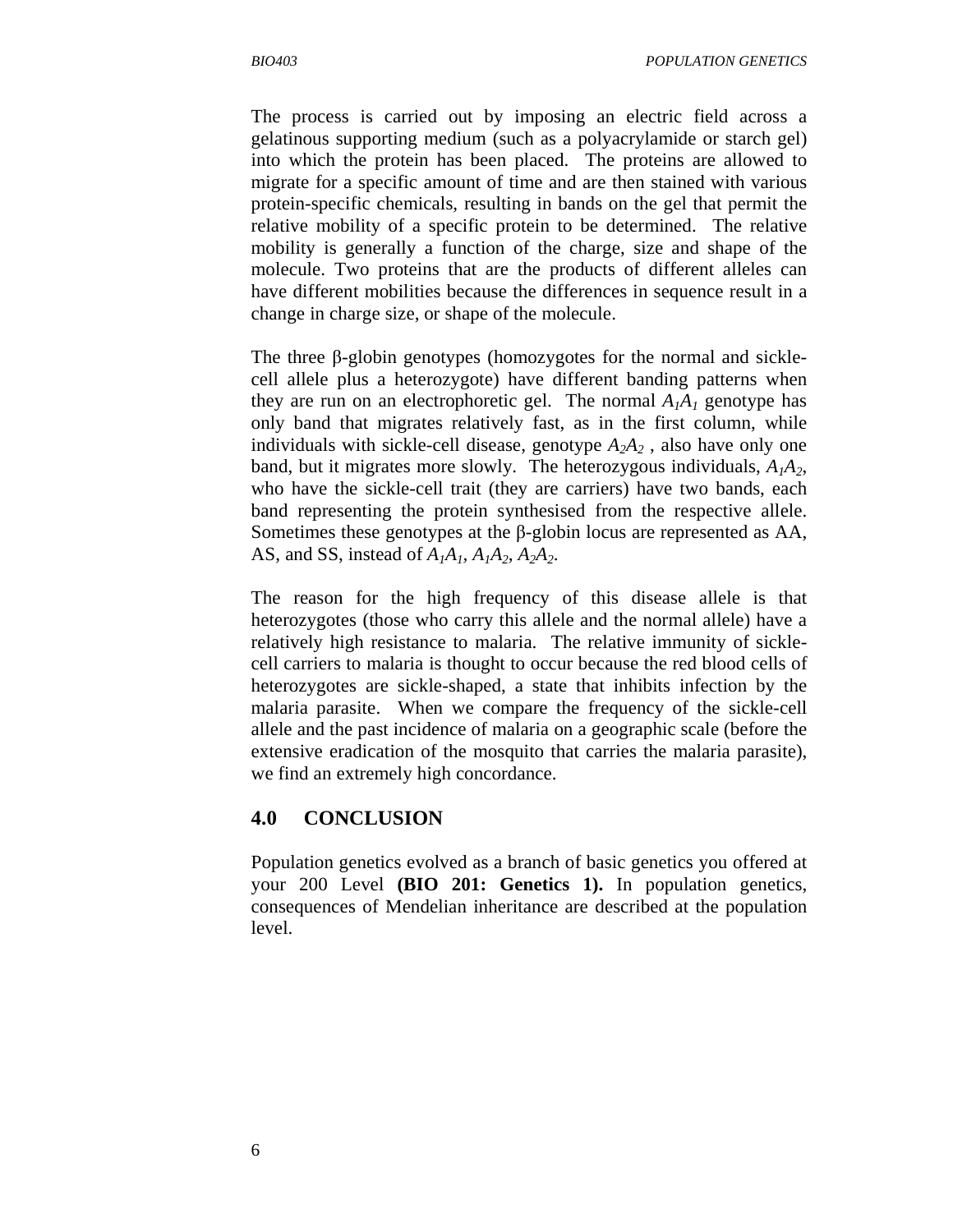# **5.0 SUMMARY**

Population genetics is different from transmission genetics. The course BIO 201-Genetics I offered in your 200 level is basic genetics that focuses on transmission genetics. In population genetics, genetic structure of populations is studies with reference to different traits found in the population.

## **6.0 TUTOR-MARKED ASSIGNMENT**

- 1. Outline the differences between population and transmission genetics.
- 2. What is meant by saying two human populations do not share from the same gene pool?

# **7.0 REFERENCES/FURTHER READING**

- Klug, W. S.; Cummings, M.R.; Spencer, C.A. & Palladino, M.A. (2009). *Concepts of Genetics*. Pearson Int. Ed. (9th ed.). Pearson Benjamin Cummings.
- Peter, J. Russel. (nd). *Genetics.* New York: HarperCollins College Publishers.
- Russel, P. J. (1996). *Genetics* (7th ed.). New York: HapperCollins College Publishers.
- Weaver, R. F & Hedrick, P. H. (1997). *Genetics* (3rd ed.). WCB Publishers.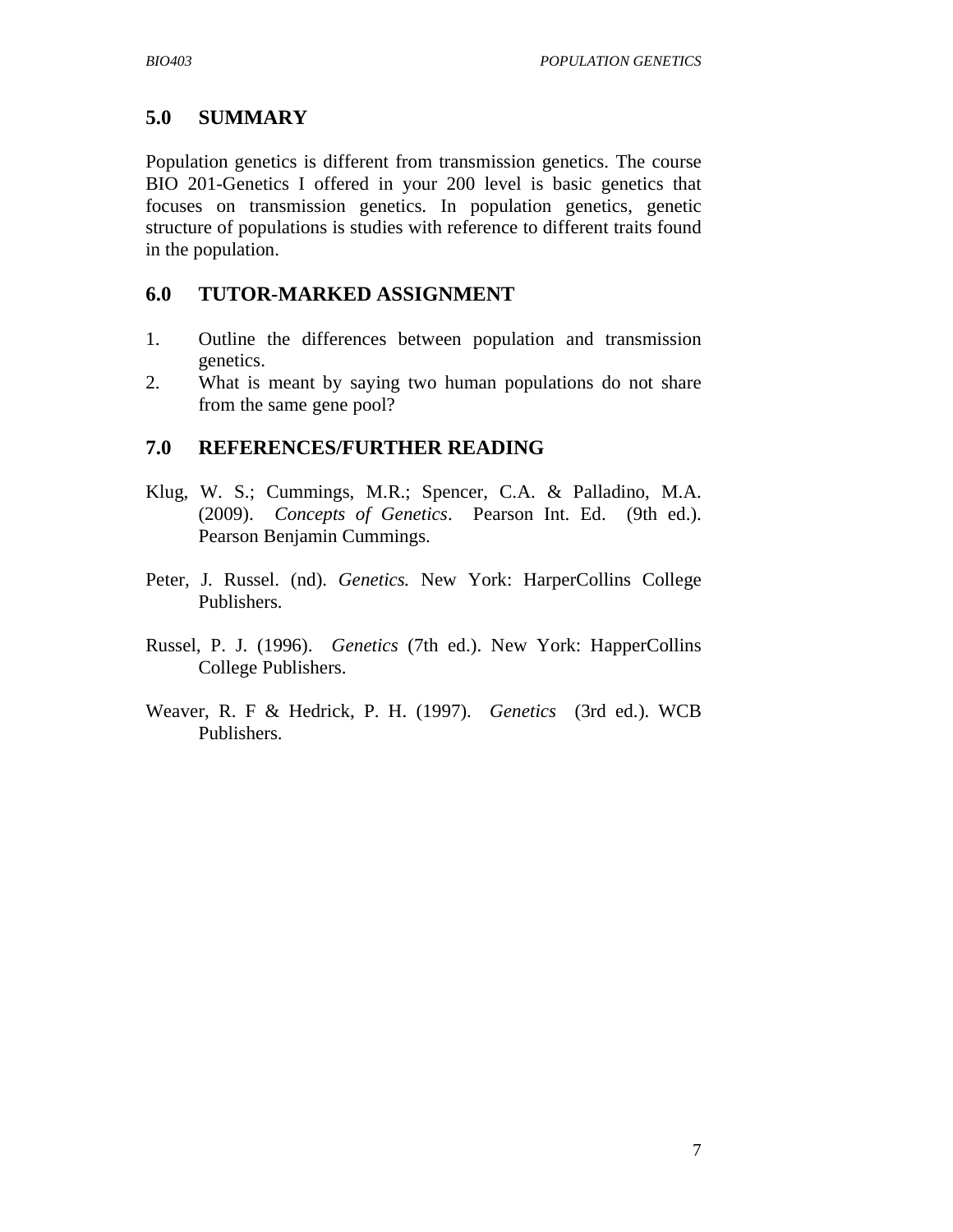# **UNIT 2 DETERMINATION OF GENOTYPIC FREQUENCY FROM COUNTS**

#### **CONTENTS**

- 1.0 Introduction
- 2.0 Objective
- 3.0 Main Content
	- 3.1 Genetic Structure of Populations
	- 3.2 Determining the three different Genotypes
		- 3.2.1 Complete Dominance
		- 3.2.2 Incomplete Dominance
		- 3.2.3 Co-Dominance
	- 3.3 Calculation of Genotypic Frequency
- 4.0 Conclusion
- 5.0 Summary
- 6.0 Tutor-Marked Assignment
- 7.0 References/Further Reading

# **1.0 INTRODUCTION**

Recall that an allele is one of two or more alternative forms of a gene. Many traits in living organisms are controlled by a pair of alleles. We shall first shift our attention to a situation whereby a trait is controlled by only two alleles i.e. a pair of alleles. The term "genotypic" is an adjective derived from the term genotype. Genotype can be defined as the genetic (or allelic) constitution of an organism. Thus, the phrase genotypic frequency refers to the frequency of the different genotypes present at a particular locus in an individual.

#### **2.0 OBJECTIVE**

At the end of this unit, you should be able to:

• determine genotypic frequencies from actual counts.

## **3.0 MAIN CONTENT**

#### **3.1 Genetic Structure of Populations**

To study the genetic structure of a population, one must first describe the gene pool of the population quantitatively. This is done by determining, first, the genotypic frequency and then, the allelic frequency in the population. In this unit, our attention will be focused on calculation of genotypic frequency. Determination of allelic frequency will be considered in the subsequent unit.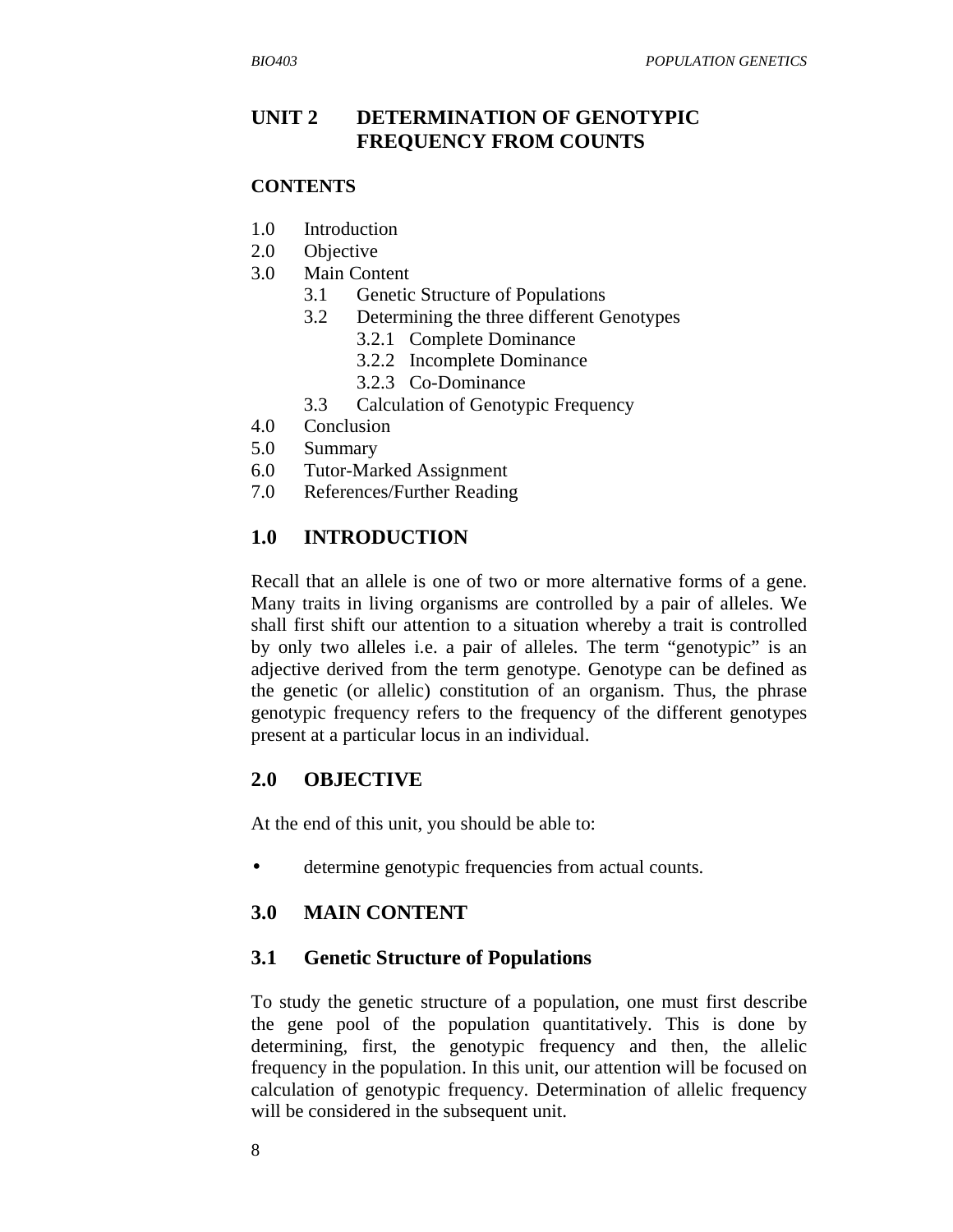# **3.2 Determining the Three Different Genotypes**

To be able to determine the frequency or proportion of the three genotypes in a two allelic system, the genotypes must be distinguishable. This is why determination of genotypic frequency from actual counts is usually done with a two allelic system whereby all the genotypes are distinguishable. Note that ability to distinguish the different genotypes depend on the dominance relationship between the alleles. There are three main different types of dominance relationship: complete dominance, incomplete dominance, and co-dominance. It is only when the dominance relationship is incomplete dominance or codominance that it is possible to distinguish the different genotypes possible at that particular locus.

# **3.2.1 Complete Dominance (Not Suitable for Determination of Genotypic Frequency by Actual Counts)**

In complete dominance, it is not possible to differentiate between the homozygous dominant and the heterozygous class, because both have the same phenotypes. In most situations, the normal or wide wild-type, allele is completely dominant over mutant alleles. The basis of this will be more clear when we later examine the biochemical products of genes and find that one functioning copy of a gene is generally enough to produce sufficient gene product for a wild-type phenotype. For example, the albino allele in humans does not produce functioning gene product, and when an individual is homozygous for this allele, the biochemical pathway for the pigment melanin is blocked. However, one copy of the wild-type allele, as is present in heterozygous, allows sufficient production of the pigment melanin so that normal pigmentation results.

In some instances, the mutant allele is dominant over the wild-type; that is, the wild type is recessive. There are 4,458 entries representing dominant loci in McKusick's 1994 catalog of human traits, many of them are rare diseases. For example, the most common type of dwarfism, achondroplasia, is dominant, so that heterozygous exhibits the mutant phenotype. In subsequent unit of this course, we will discuss some aspects of Huntington's disease, a fatal neurological disorder that is also dominant.

# **3.2.2 Incomplete Dominance (Suitable for Determination of Genotypic Frequency by Actual Counts)**

In incomplete dominance, it is possible to distinguish between the homozygous dominant and the heterozygous class. Therefore, determination of genotypic frequency from population counts is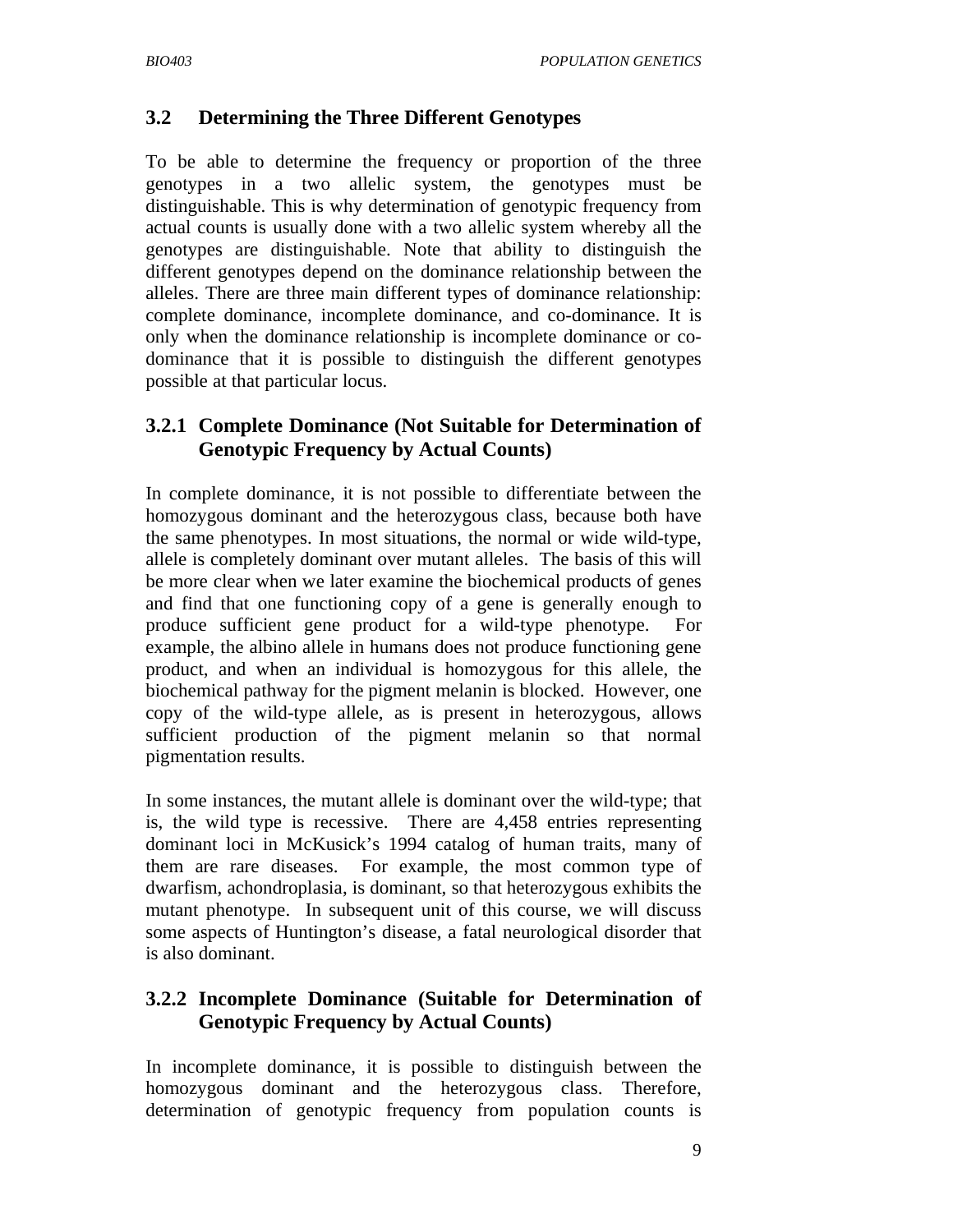possible. When Carl Correns, one of Mendel's disciples, experimentally crossed red-flowered four-o'clocks with white-flowered ones, the  $F_1$ plants were unlike either parent, being an intermediate pink instead. When he allowed pink  $F_1$  plants to self-fertilise, the  $F_2$  ratio of phenotypes was 1 red: 2 pink: 1 white, or  $\frac{1}{4}$ ,  $\frac{1}{2}$ ,  $\frac{1}{4}$ . Although at first glance, these results appear to deviate from Mendel's, what Correns actually observed in the  $F_2$  was a 1:2:1 phenotypic ratio corresponding to the 1:2:1 genotypic ratio expected based on Mendelian principles. Because neither parental phenotype was fully expressed in the  $F_1$ , the trait is said to exhibit **incomplete dominance;** that is, all genotypes have different phenotypes, with the heterozygote's phenotype intermediate between the two homozygotes.

However, the type of dominance for a given genetic variant is not always easy to designate. For example, in what appears to be complete dominance, the observable phenotype of the heterozygote is the same as that of the dominant homozygote, but may show incomplete dominance on a biochemical level. For example, RR homozygotes and Rr heterozygotes at the gene affecting seed shape in garden peas, both have the same round seed phenotype. However, these genotypes differ biochemically: the heterozygote has starch grains that are intermediate between the two homozygotes in type and amount. For this reason, we must be specific about the level of the trait – for example, gross phenotypic or biochemical – we are describing.

## **3.2.3 Co-dominance (Suitable for Determination of Genotypic Frequency by Actual Counts)**

As in incomplete dominance, it is possible to distinguish between the homozygous dominant and the heterozygous class in co-dominance allelic relationship. Therefore, determination of genotypic frequency from population counts is possible. In some cases, the traits associated with both alleles are observable in the heterozygote. Such alleles are said to exhibit co-dominance. For example, individuals heterozygous for red blood cell antigens, genetically determined chemicals on the membranes of red blood cells, often exhibit properties of both alleles. A well-known case is type AB in the ABO blood group system, which has the antigens from two different alleles. Another blood group system, called MN, has two alleles, generally denoted as  $L^M$  and  $L^N$ , and three genotypes,  $L^M L^M$ ,  $L^M L^N$ , and  $L^N L^N$ . (Sometimes these genotypes are called MM, MN, and NN, respectively). The expected proportions of genotypes in the offspring are also shown, and it can be seen that they follow the Mendelian segregation pattern.

Although the example of flower colour in four-o'clocks illustrates incomplete dominance on a gross phenotypic scale, close examination of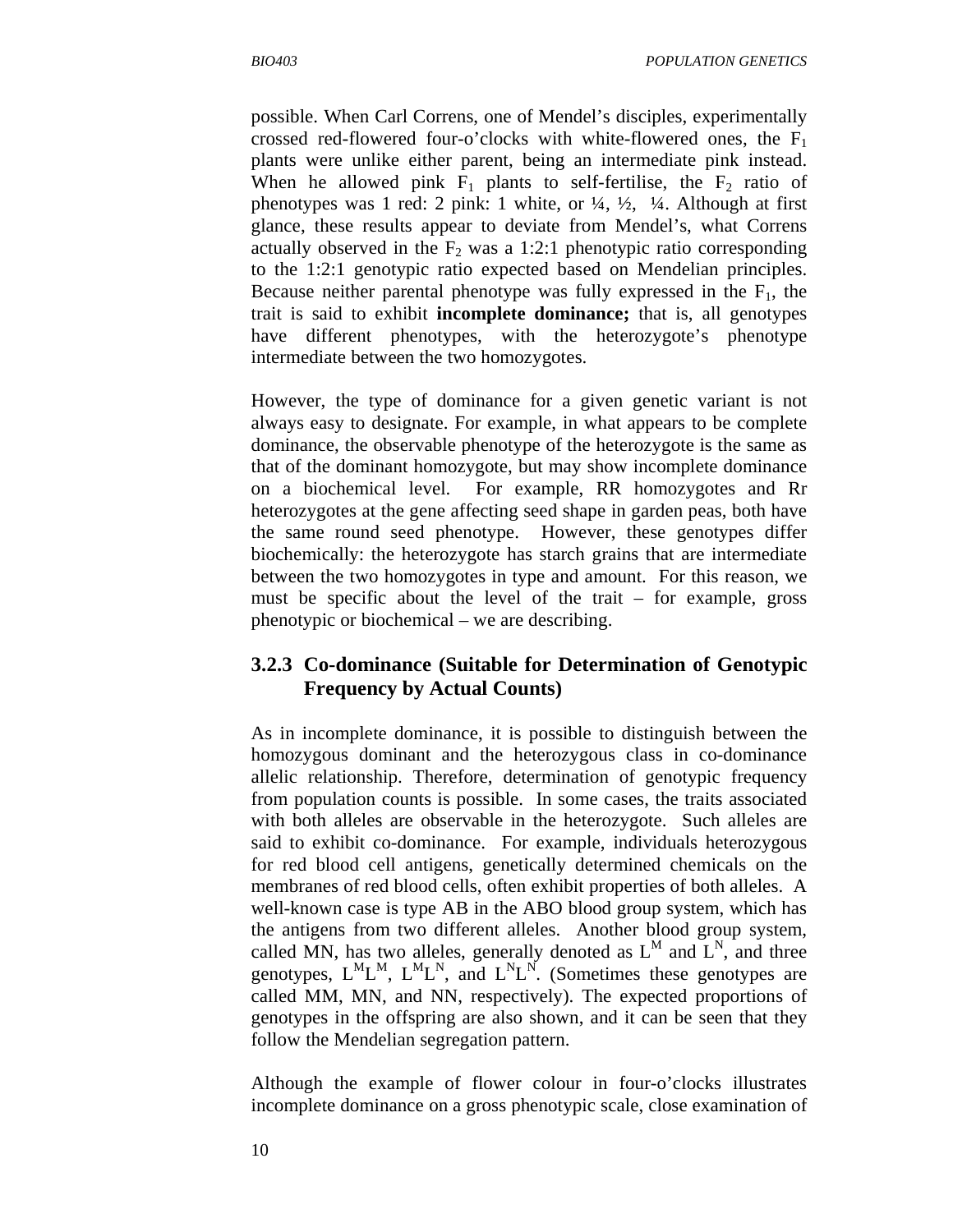the pink flowers of heterozygote show that both red plastids and white plastids are present. (Plastids are a type of cell organelle). In other words, for this trait we find incomplete dominance on the gross phenotypic level and co-dominance on a sub-cellular level.

# **3.3 Calculation of Genotypic Frequency**

A frequency is a percentage or a proportion, and always ranges between 0 and 1. If 43% of the people in a group have red hair, the frequency of red hair in the group is 0.43. To calculate the genotypic frequencies at a specific locus, we count the number of individuals with one particular genotype and divide this number by the total number of individuals in the population. We do this for each of the genotypes at the locus. The sum of the genotypic frequencies should be 1. Consider a locus that determines the pattern of spots in the scarlet tiger moth, *Panaxia dominula.* Three genotypes are present in most populations, and each genotype produces a different phenotype i.e. the three genotypes are distinguishable. E.B. Ford collected moths at one locality in England and found the following numbers of genotypes: 452 BB, 43 Bb, and 2bb, out of a total of 497 moths. The genotypic frequencies (where f= frequency of) are therefore:

 $f(BB) = 452/497 = 0.909$  $f(Bb) = 43/497 = 0.087$  $f(bb) = 2/497 = 0.004$  $Total = 1.000$ 

## **4.0 CONCLUSION**

Population genetics relates the process of individual heredity and development to the genetic composition of populations and to changes in that composition in time.

## **5.0 SUMMARY**

Populations of living organism have different genetic structures because different populations do not share from the same gene pool. This issue is central to population genetics.

# **6.0 TUTOR-MARKED ASSIGNMENT**

- 1. Traits controlled by alleles with complete dominance relationship are not suitable for population genetic analysis. Why?
- 2. The number of individuals living in a village is 200. A study showed that the numbers of individuals in the village with different M-N blood group phenotypes are as follow: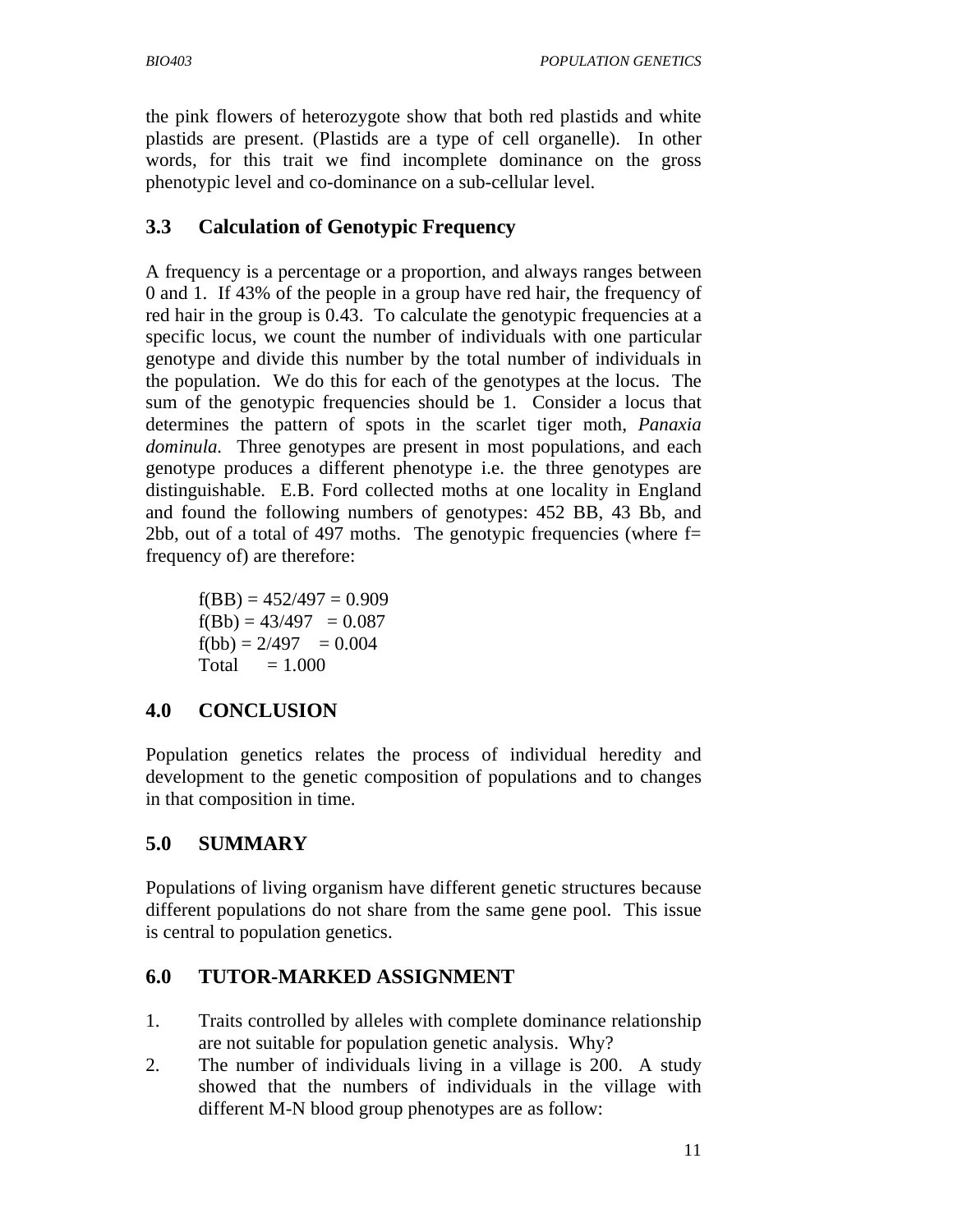| <b>Phenotype</b> | No. of individuals |  |  |  |  |
|------------------|--------------------|--|--|--|--|
| M                | 61                 |  |  |  |  |
| MN               | 100                |  |  |  |  |
|                  |                    |  |  |  |  |

3. Calculate (a) the genotypic frequency and (b) the allelic frequency.

#### **7.0 REFERENCES/FURTHER READING**

- Klug, W. S.; Cummings, M.R.; Spencer, C.A. & Palladino, M.A. (2009). *Concepts of Genetics*. Pearson Int. Ed. (9th ed.). Pearson Benjamin Cummings.
- Peter, J. Russel (nd). *Genetics.* New York: Harper Collins College Publishers.
- Russel, P. J. (1996). *Genetics* (7th ed.). New York: Harper Collins College Publishers.
- Weaver, R. F. & Hedrick, P. H. (1997). *Genetics* (3rd ed.). WCB Publishers.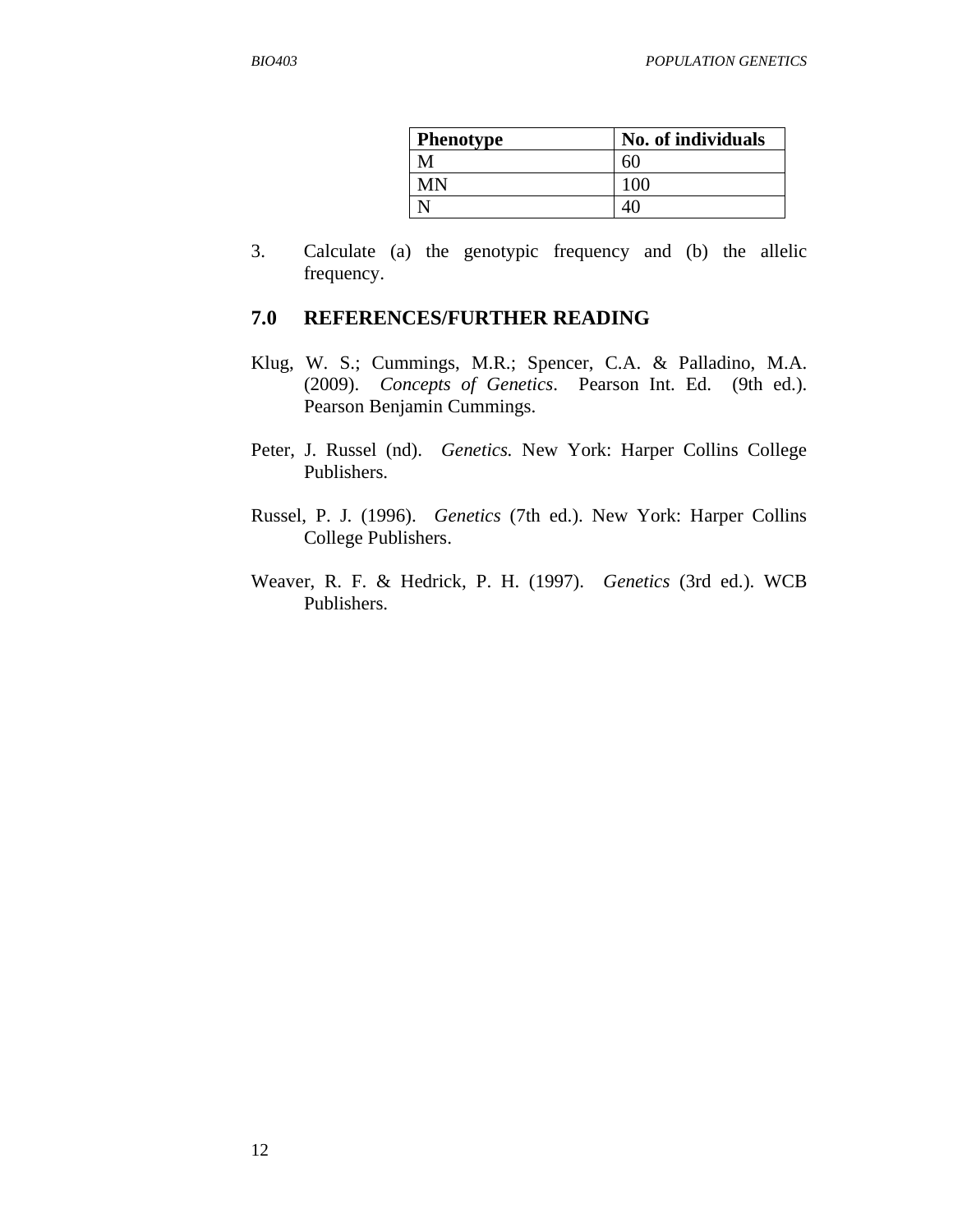# **UNIT 3 DETERMINATION OF ALLELIC FREQUENCY FROM COUNTS**

#### **CONTENTS**

- 1.0 Introduction
- 2.0 Objective
- 3.0 Main Content
	- 3.1 Calculation of Allelic Frequency from Observed Number of Genotypes
	- 3.2 Calculation of Allelic Frequency from Genotypic Frequency
- 4.0 Conclusion
- 5.0 Summary
- 6.0 Tutor-Marked Assignment
- 7.0 References/Further Reading

# **1.0 INTRODUCTION**

Although genotypic frequencies at a single locus are useful for examining the genetic structure of a population, in most cases allelic frequencies are more useful in describing the gene pool. The use of allelic frequencies offers several advantages over the genotypic frequencies. First, in sexually reproducing organisms, genotypes break down to alleles when games are formed, and alleles, not genotypes, are passed from one generation to the next. Consequently, only alleles have continuity over time, and the gene pool evolves through changes in the frequencies of alleles. Furthermore, there are always fewer alleles than genotypes, and so the gene pool can be described with fewer parameters when allelic frequencies are used. For example, if there are three alleles segregating at a particular locus, six genotypes will form and frequencies must be calculated for each to describe the gene pool.

## **2.0 OBJECTIVE**

At the end of this unit, you should be able to:

• determine allelic frequencies from actual counts.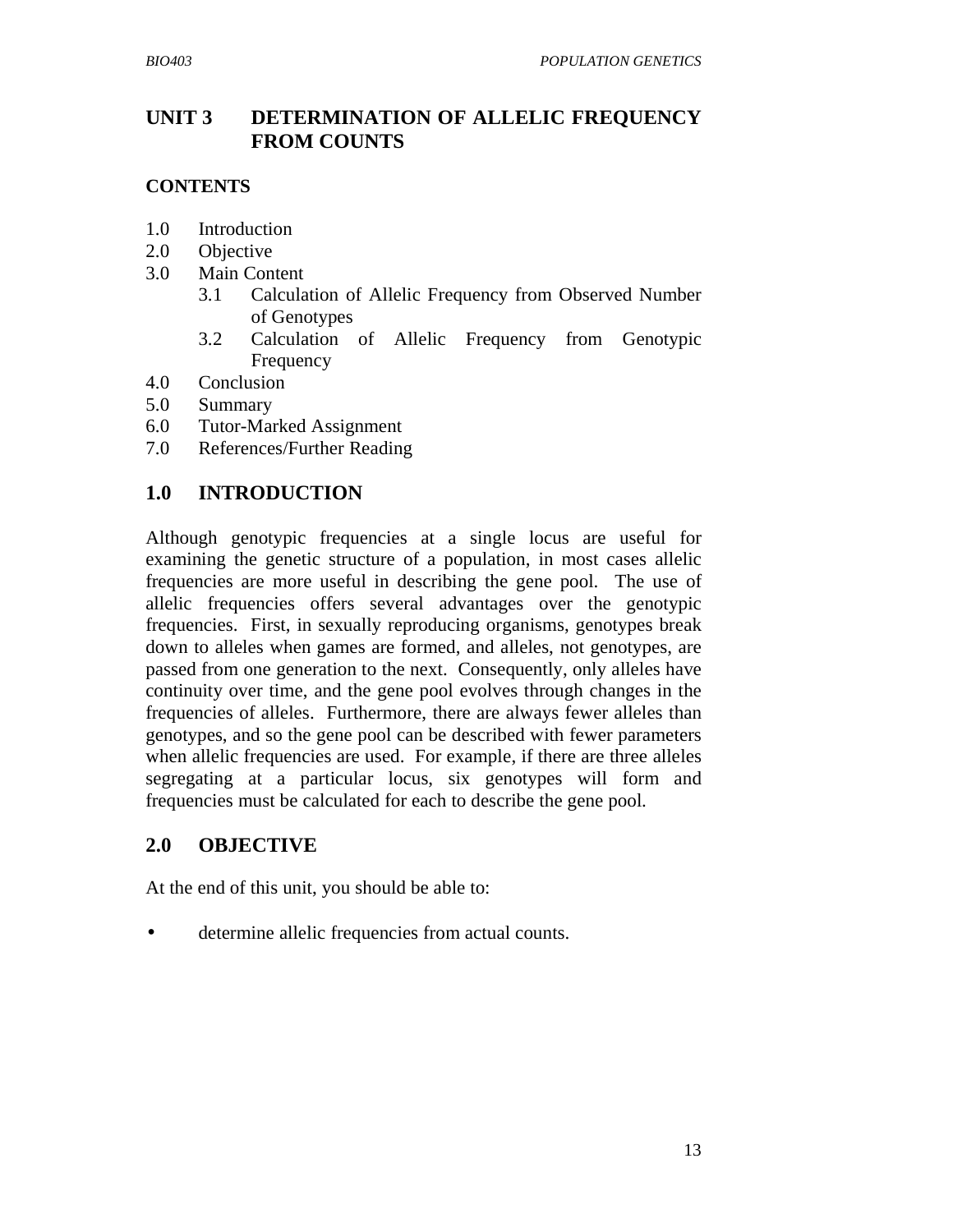# **3.0 MAIN CONTENT**

## **3.1 Calculation of Allelic Frequency from Observed Number of Genotypes**

Allelic frequency may be calculated in two ways, either from:

- the observed numbers of different genotypes at a particular locus
- or the genotypic frequencies.

First, we can calculate the allelic frequencies directly from the numbers of genotypes. In this method, we count the number of alleles of one type at a particular locus and divide it by the total number of alleles at that locus in the population:

Allelic frequency  $=$  Number of copies of a given allele in the population Sum of all alleles in the population

As an example, imagine a population of 1,000 diploid individuals with 353 *AA*, 494 *Aa*, and 153 *aa* individuals. Each *AA* individual has two *A* alleles, while each *Aa* heterozygote possesses only a single *A* allele.

Therefore, the number of *A* alleles in the population is (2 x the number of *AA* homozygotes) + (the number of *Aa* heterozygotes) or  $(2 \times 353)$  +  $494, = 1,200.$ 

Because every diploid individual has two alleles, the total number of alleles in the population will be twice the number of individuals, or 2 x 1,000.

Using the equation given above, the allelic frequency is  $1,200/2,000 =$ 0.60.

When two alleles are present at a locus, we can use the following formula for calculating allelic frequencies:

 $P=f(A)=(2 \times n$  umber of *AA* homozygotes) + (number of *Aa* heterogotes) (2 x total number of individuals)

q= f(a)= (2 x number of *aa* homozygotes) + (number of *Aa* heterogotes) (2 x total number of individuals)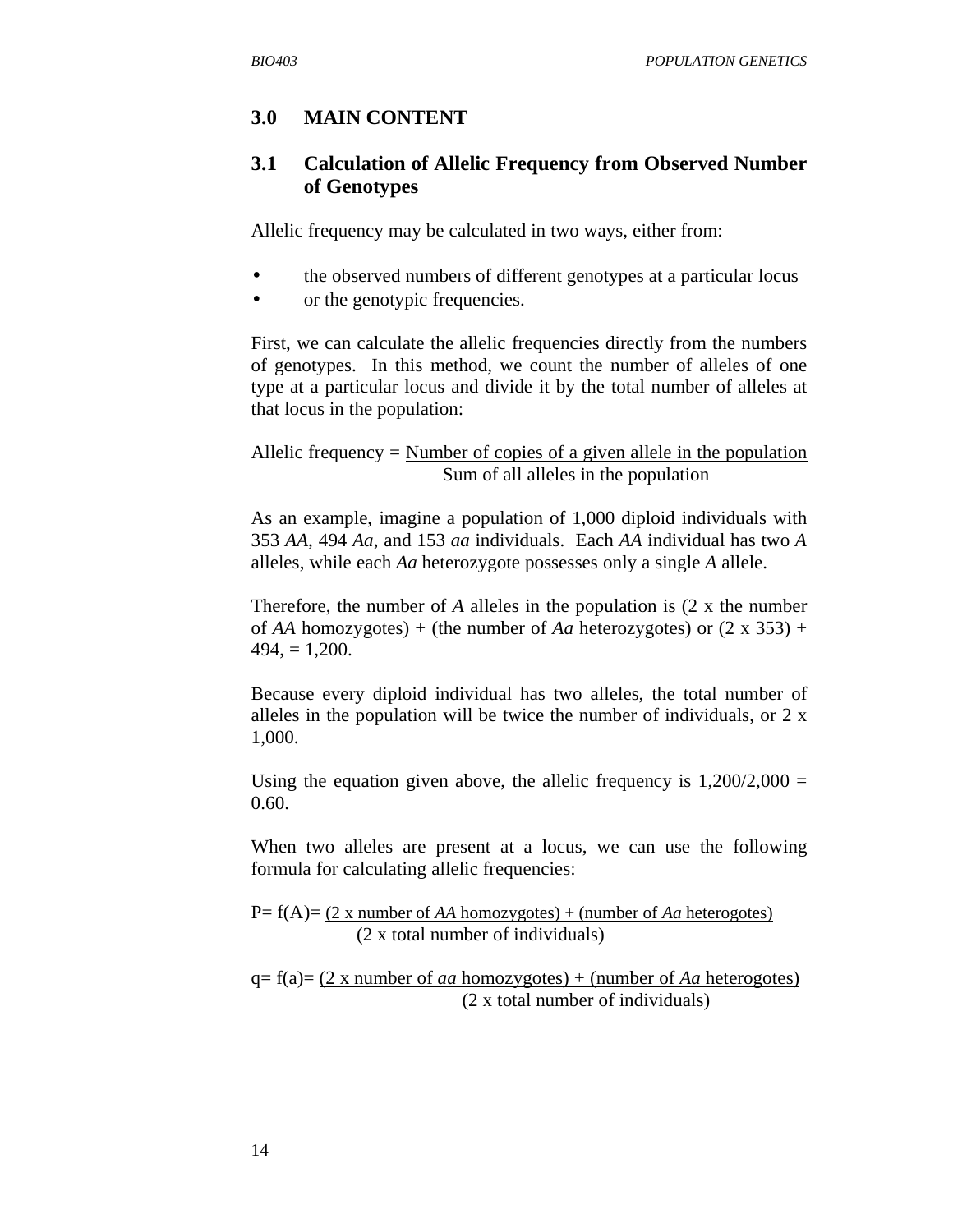# **3.2 Calculation of Allelic Frequency from Genotypic Frequency**

The second method of calculating allelic frequencies goes through the step of first calculating genotypic frequencies as demonstrated previously.

In this example  $f(AA) = 0.353$ ;  $f(Aa = 0.494$ ; and  $f(aa) = 0.153$ . From these genotypic frequencies, we calculate the allele frequencies as follows:

- $p = f(A) =$  (frequency of the *AA* homozygote) + (1/2 x frequency of the *Aa* heterozygote)
- $q = f(A) =$  (frequency of the *aa* homozygote) + (1/2 x frequency of the *Aa* heterozygote)

The frequencies of two alleles, f(*A*) and f(*a*), are commonly symbolised as *p* and *q*. The allelic frequencies for a locus, like the genotypic frequencies, should always add up to 1. This is because in a one gene locus model that has only two alleles,  $100\%$  (i.e., the frequency = 1) of the alleles are accounted for by the sum of the percentages of the two alleles. Therefore, once the frequency of one of the alleles (e.g. p) is known, and since  $p + q = 1$ , *q* can easily be obtained by  $q = 1 - p$ .

# **4.0 CONCLUSION**

Only alleles have continuity over time, and the gene pool evolves through changes in the frequencies of alleles. In most cases allelic frequencies are more useful in describing the gene pool. Thus, determination of allelic frequencies given various circumstances is very crucial in population genetics.

## **5.0 SUMMARY**

Allelic frequencies could be determined directly by counting the actual numbers of individuals in different genotypic classes in the population. Also, if the genotypic frequencies are known, allelic frequencies could equally be determined. There are formulae respectively for calculating allelic frequencies from actual counts given the two conditions respectively:

Given the number of individuals in different genotypic classes (i.e. from number of genotypes):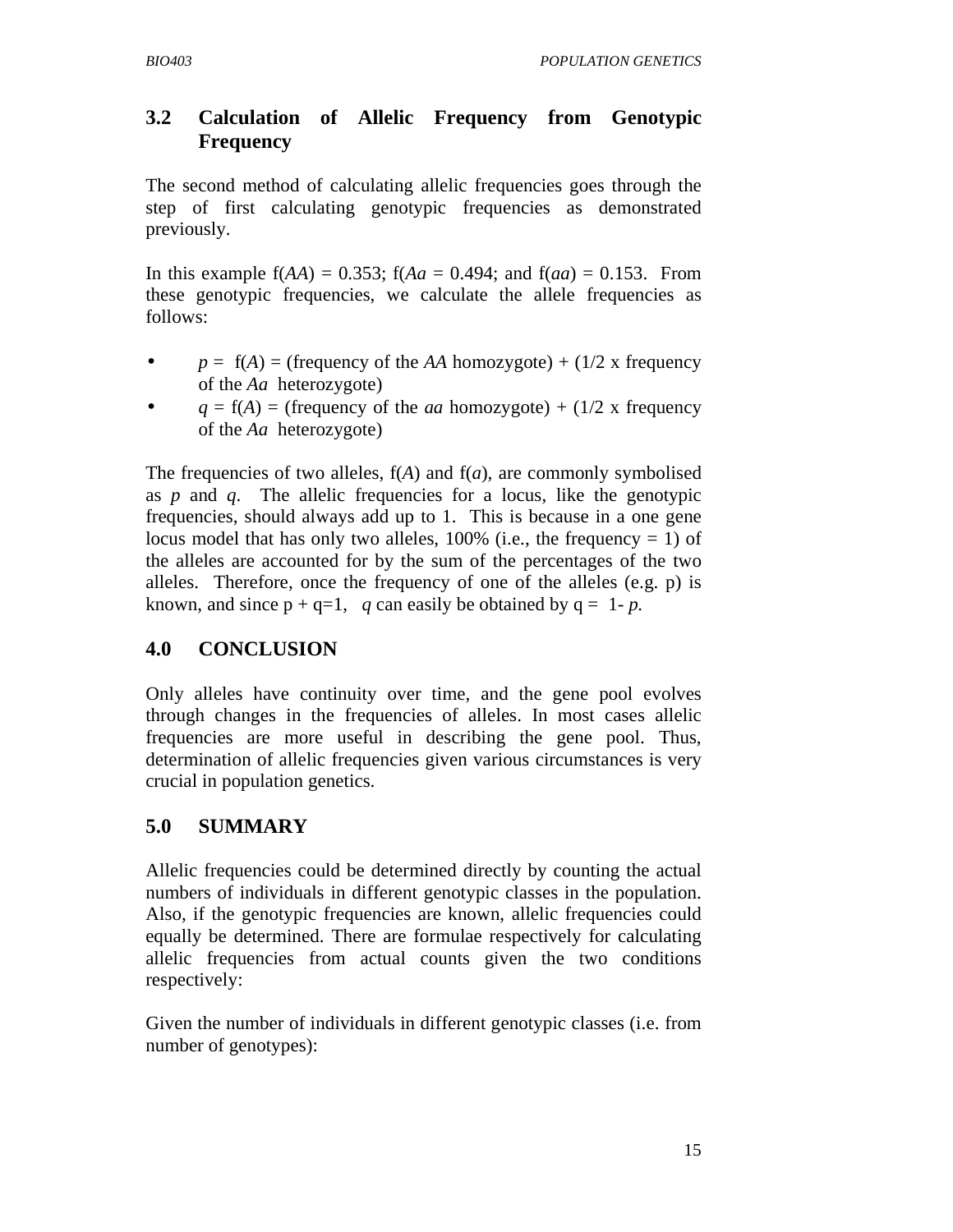P= f(A)= (2 x number of *AA* homozygotes) + (number of *Aa* heterogotes) (2 x total number of individuals)

q= f(a)= (2 x number of *aa* homozygotes) + (number of *Aa* heterogotes) (2 x total number of individuals)

From Genotypic Frequencies:

- $p = f(A) =$  (frequency of the *AA* homozygote) + (1/2 x frequency of the *Aa* heterozygote)
- $q = f(A) =$  (frequency of the *aa* homozygote) + (1/2 x frequency of the *Aa* heterozygote)

However, once the frequency of one of the alleles (e.g. p) is known, and since  $p+q=1$ , *q* can easily be obtained by:

 $q = 1-p$ 

#### **6.0 TUTOR-MARKED ASSIGNMENT**

Calculate the allelic frequencies from the genotypic frequencies obtained in the Tutor Marked Assessment question in Unit 2. Comment whether determination of allelic frequencies from actual counts and from genotypic frequency gives the same answer.

#### **7.0 REFERENCES/FURTHER READING**

- Klug, W. S.; Cummings, M.R.; Spencer, C.A. & Palladino, M.A. (2009). *Concepts of Genetics*. Pearson Int. Ed. (9th ed.). Pearson Benjamin Cummings.
- Peter, J. Russel (nd). *Genetics.* New York: Harper Collins College Publishers.
- Russel, P. J. (1996). *Genetics* (7th ed.). New York: Harper Collins College Publishers.
- Weaver, R. F. & Hedrick, P. H. (1997). *Genetics* (3rd ed.). WCB Publishers.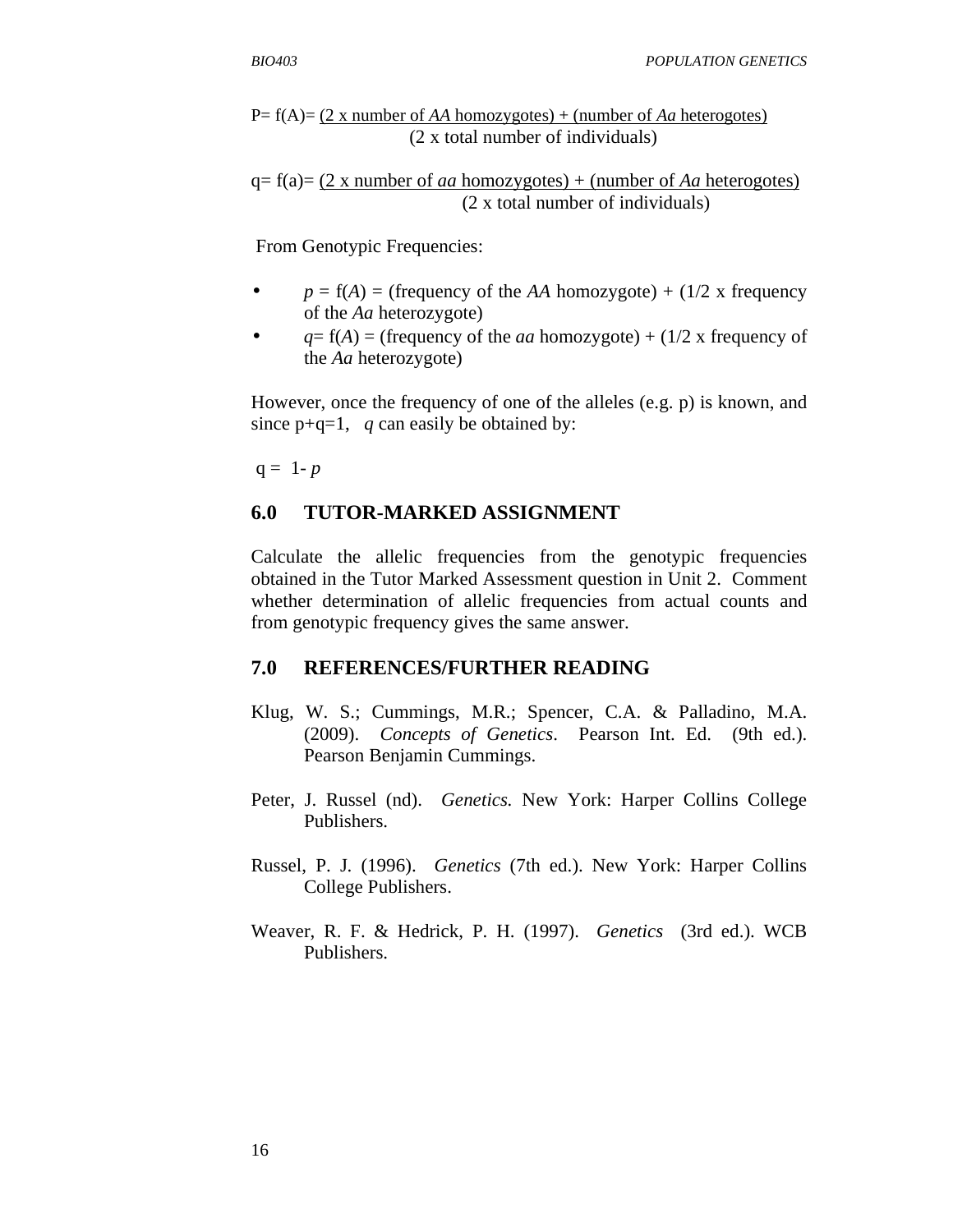# **UNIT 4 DETERMINATION OF ALLELIC FREQUENCY GIVEN VARIOUS CONDITIONS**

#### **CONTENTS**

- 1.0 Introduction
- 2.0 Objective
- 3.0 Main Content
	- 3.1 Method of Calculation given Actual Counts in Multiple Allelic Systems
	- 3.2 Method of Calculation given Genotypic Frequencies in Multiple Allelic Systems
- 4.0 Conclusion
- 5.0 Summary
- 6.0 Tutor-Marked Assignment
- 7.0 References/Further Reading

# **1.0 INTRODUCTION**

It is possible to obtain allelic frequencies given a variety of situations. It is necessary to master the various methods very well.

## **2.0 OBJECTIVE**

At the end of this unit, you should be able to:

• determine allelic frequencies from observation made on phenotypic and genotypic counts in the population.

# **3.0 MAIN CONTENT**

## **3.1 Method of Calculation given actual Counts in Multiple Allelic Systems**

#### **Multiple Allelic System**

Suppose we have three alleles  $-A<sup>1</sup>$ ,  $A<sup>2</sup>$ , and  $A<sup>3</sup>$  – at a locus, and we want to determine the allelic frequencies.

Here, we employ the same rule that we used with two alleles: we add up the number of alleles of each type and divide by the total number of alleles in the population:

$$
p = f(A1) = \frac{(2 \times A1 A1) + (A1 A2) + (A1 A3)}{(2 \times \text{ total number of individuals})}
$$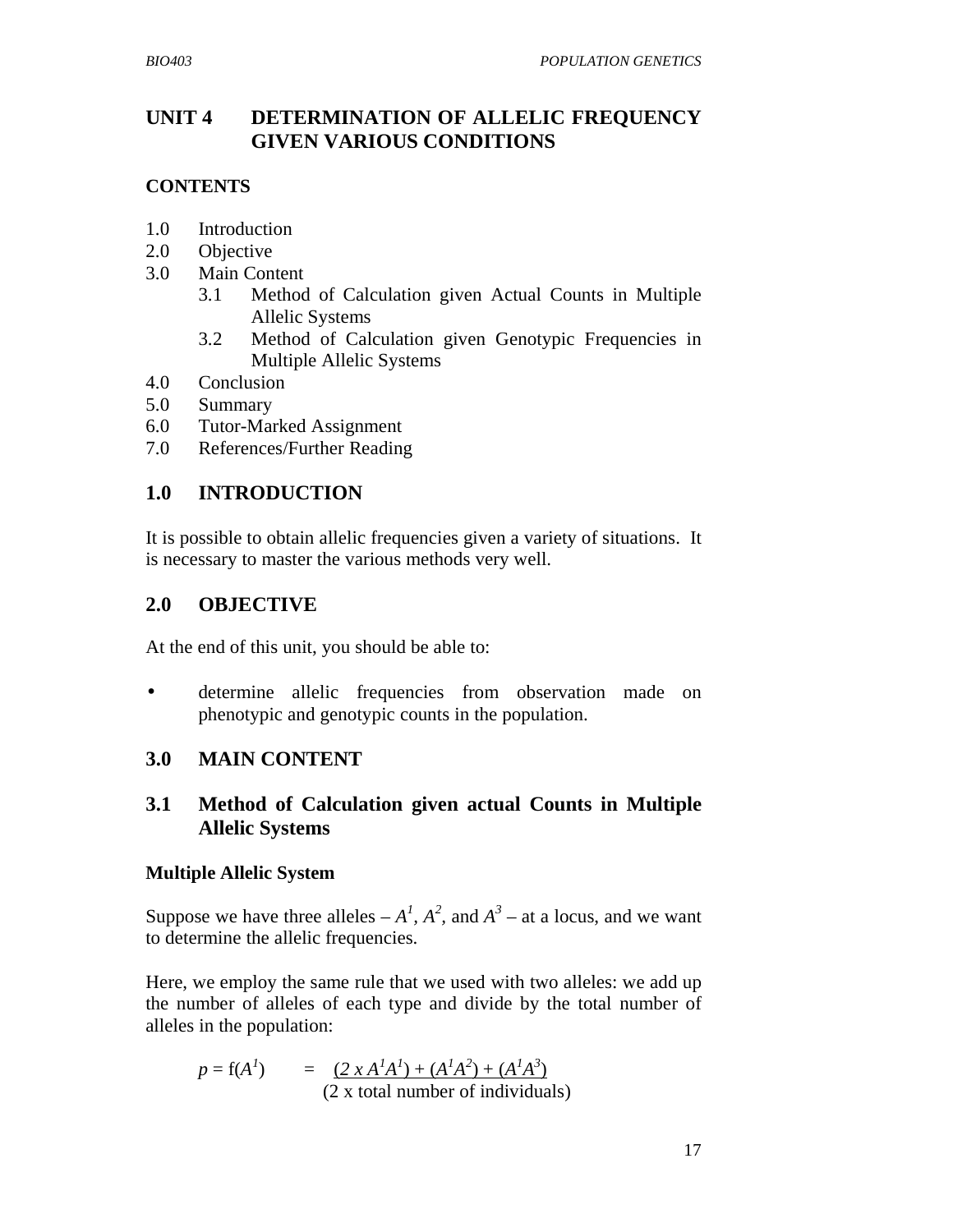q = f(
$$
A^2
$$
) = 
$$
\frac{(2 \times A^2 A^2) + (A^1 A^2) + (A^2 A^3)}{(2 \times \text{total number of individuals})}
$$

$$
r = f(A3) = \frac{(2 \times 3^{2}A^{3}) + (A^{1}A^{3}) + (A^{2}A^{3})}{(2 \times \text{ total number of individuals})}
$$

To illustrate the calculation of allelic frequencies when more than two alleles are present, we will use data from a study on genetic variation in "milkweed beetles". Walter Eanes and his coworkers examined allelic frequencies at a locus that codes for the enzyme phosphoglucomutase (PGM). Three alleles were found at this locus; each allele codes for a different molecular variant of the enzyme. In one population, the following numbers of genotypes were collected:

| $AA$  | = | 4   |
|-------|---|-----|
| $AB$  | = | 41  |
| $BB$  | = | 84  |
| $AC$  | = | 25  |
| $BC$  | = | 88  |
| $CC$  | = | 32  |
| Total | = | 274 |

The frequencies of the alleles are calculated as follows:

$$
f(A) = p = \frac{(2 \times 4) + 41 + 25}{(2 \times 274)} = 0.135
$$
  
\n
$$
f(B) = q = \frac{(2 \times 84) + 41 + 88}{(2 \times 274)} = 0.542
$$
  
\n
$$
f(C) = r = \frac{(2 \times 32) + 88 + 25}{(2 \times 274)} = 0.323
$$

As seen in these calculations, we add twice the number of homozygotes that possess the allele and one times each of the heterozygotes that have the allele. We then divide by twice the number of individuals in the population, which represents the total number of alleles present. Note that in the top part of the equation for each allelic frequency, we do not add all the heterozygotes, because some of the heterozygotes do not have the allele; for example, in calculating the allelic frequency of A, we do not add the number of *BC* heterozygotes in the top part of the equation. BC individuals do not have an A allele. We can use the same procedure for calculating allelic frequencies when four or more alleles are present.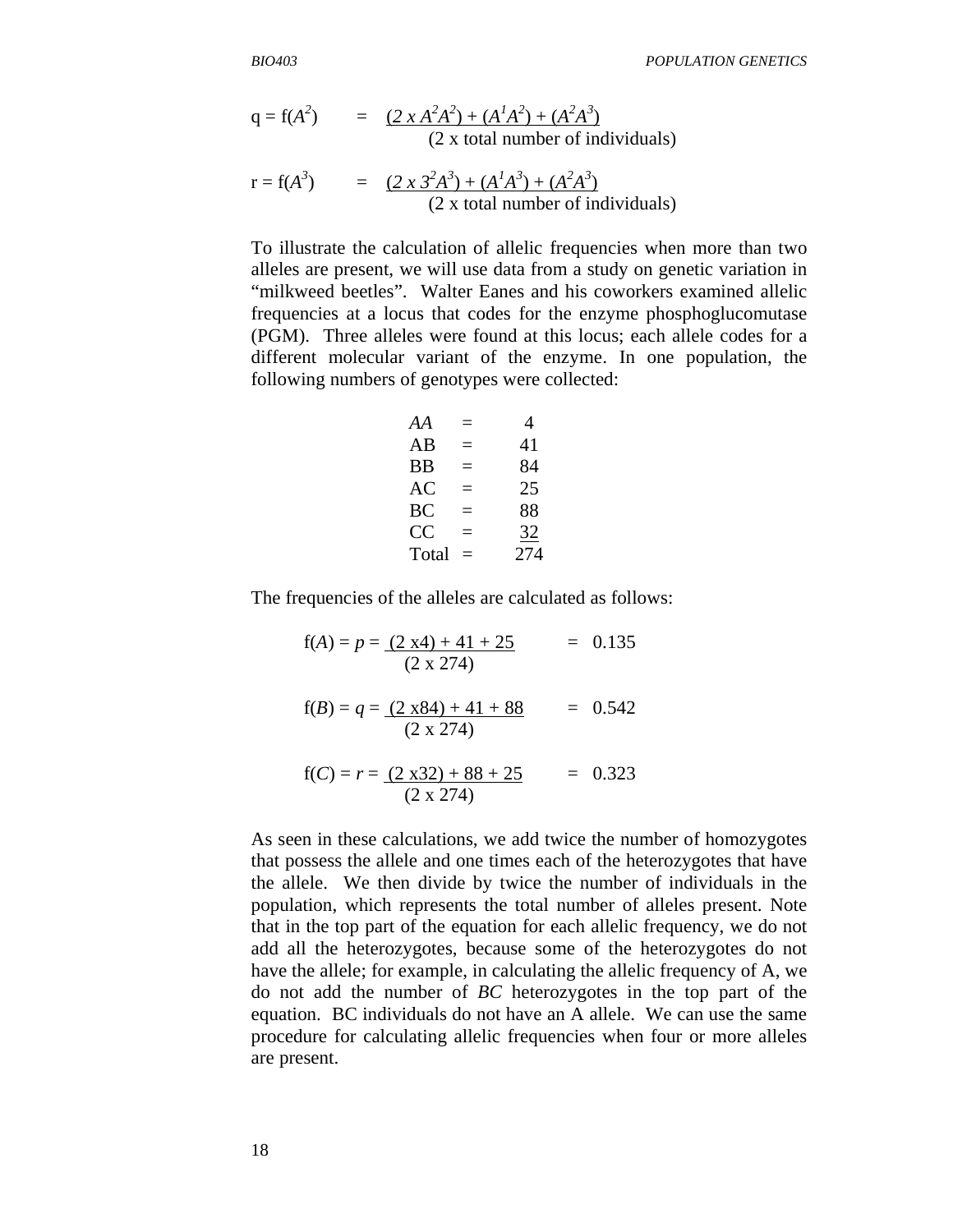# **3.2 Method of Calculation given Genotypic Frequencies in Multiple Allelic Systems**

The second method for calculating allelic frequencies from genotypic frequencies can also be used here. This calculation may be quicker if we have already determined the frequencies of the genotypes. The frequency of the homozygote is added to half of the heterozygote frequency because half of the heterozygote's alleles are *A* and half are *a*. If three alleles  $(A^1, A^2$  and  $A^3)$  are present in the population, the allelic frequencies are:

$$
p = f(A^1) = f(A^1A^1) + 1/2 f(A^1A^2) + 1/2f(A^1A^3)
$$
  
\n
$$
q = f(A^2) = f(A^2A^2) + 1/2 f(A^1A^2) + 1/2f(A^2A^3)
$$
  
\n
$$
r = f(A^3) = f(A^3A^3) + 1/2 f(A^1A^3) + 1/2f(A^2A^3)
$$

Although calculating allelic frequencies from genotypic frequencies may be quicker than calculating them directly from the numbers of genotypes, more rounding error occur. As a result, calculations from direct counts are usually preferred. Calculating genotype frequencies and allelic frequencies are illustrated for a one-gene locus, three allelic cases as illustrated below:

Sample calculating of genotypic and allelic frequencies for hemoglobin variants among Nigerians where multiple alleles are present

Hemoglobin Genotypes

|  |  |  | AA AS SS AC SC CC Total     |
|--|--|--|-----------------------------|
|  |  |  | 2,017 783 4 173 14 11 3,002 |

Calculation of Genotypic Frequencies

 Number of individuals with the genotype Genotypic frequency = Total number of individuals

4 2017 173

 $f(SS) = 3,002 = 0.0013$   $f(AA) = 3,002 = 0.672$   $f(AC) =$  $3,002 = 0.058$ 

$$
f(AS) = \begin{array}{rcl} & \frac{783}{14} \\ 3,002 & = 0.261 \end{array} \quad \frac{14}{f(SC)} = \begin{array}{rcl} & 3,002 \\ -3,002 & = 0.0047 \end{array} \quad f(CC) = \begin{array}{rcl} & \frac{11}{14} \\ 3,002 & = 0.0047 \end{array}
$$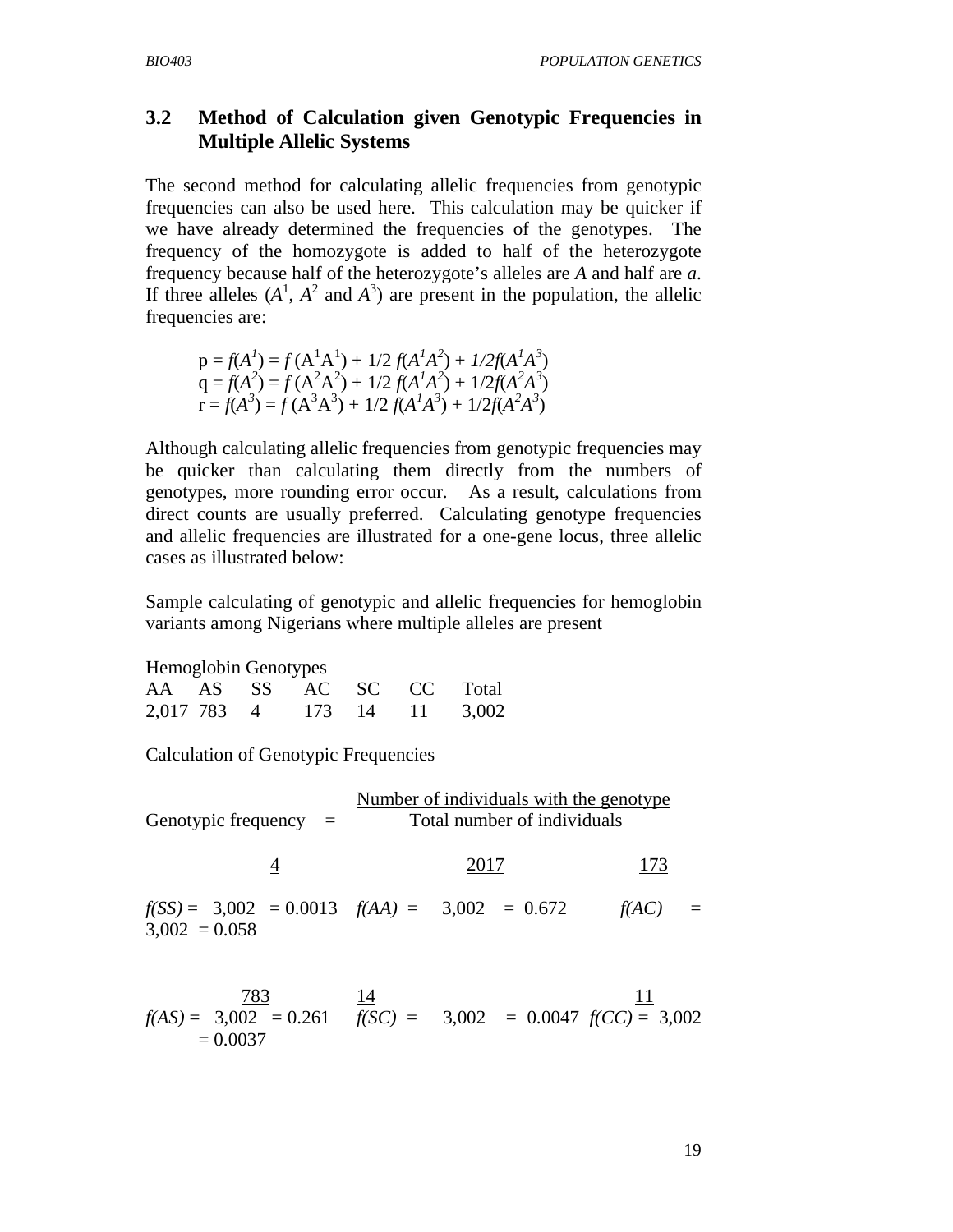Calculation of allelic frequencies from the number of individuals with a particular genotype

|                       |                                      |  |  | Number of copies of a given allele in the population |
|-----------------------|--------------------------------------|--|--|------------------------------------------------------|
| Allelic frequency $=$ | Sum of all alleles in the population |  |  |                                                      |

(2xnumber of *SS* individuals) + (Number of *AS* individuals) + (number of *SC* individuals)

 $f(S) = (2 \times \text{total number of individuals})$ 

 $(2 \times 4) + 783 +14$  = 805

 $f(S) = (2 \times 3,002)$  6,004 = 0.134

(2x number of *AA* individuals) + (Number of *AS* individuals) + (number of *AC* individuals)

 $f(A) = (2 \times \text{total number of individuals})$ 

 $(2 \times 2,017) + 783 + 173$  = 4,990

 $f(A) = (2 \times 3,002)$  6,004 = 0.831

(2x number of *CC* individuals) + (Number of *AC* individuals) + (number of *SC* individuals)

 $f(C) = (2 \times \text{total number of individuals})$ 

 $(2 \times 11) + 173 +14$  = 209

 $f(C) = (2 \times 3,002)$  6,004 = 0.035

Calculation of allelic frequencies from the frequency of particular genotypes

$$
f(S) = f(SS) + \frac{1}{2} f(AS) + \frac{1}{2} f(SC)
$$
  
\n
$$
f(S) = 0.0013 + \frac{1}{2} x (0.261) + \frac{1}{2} x 0.0047 = 0.134
$$
  
\n
$$
f(A) = f(AA) + \frac{1}{2} f(AS) + \frac{1}{2} f(AC)
$$
  
\n
$$
f(A) = 0.672 + \frac{1}{2} x 0.261 + \frac{1}{2} x 0.0587 = 0.831
$$
  
\n
$$
f(C) = f(CC) + \frac{1}{2} f(SC) + \frac{1}{2} f(AC)
$$
  
\n
$$
f(C) = 0.01037 + \frac{1}{2} x 0.0047 + \frac{1}{2} x 0.0058 = 0.0035
$$

Data are from Livingstone, F.B. 1973. Data on the Abnormal Hemoglobins and Glucose-6-Phosphate Dehydrogenase Deficiency in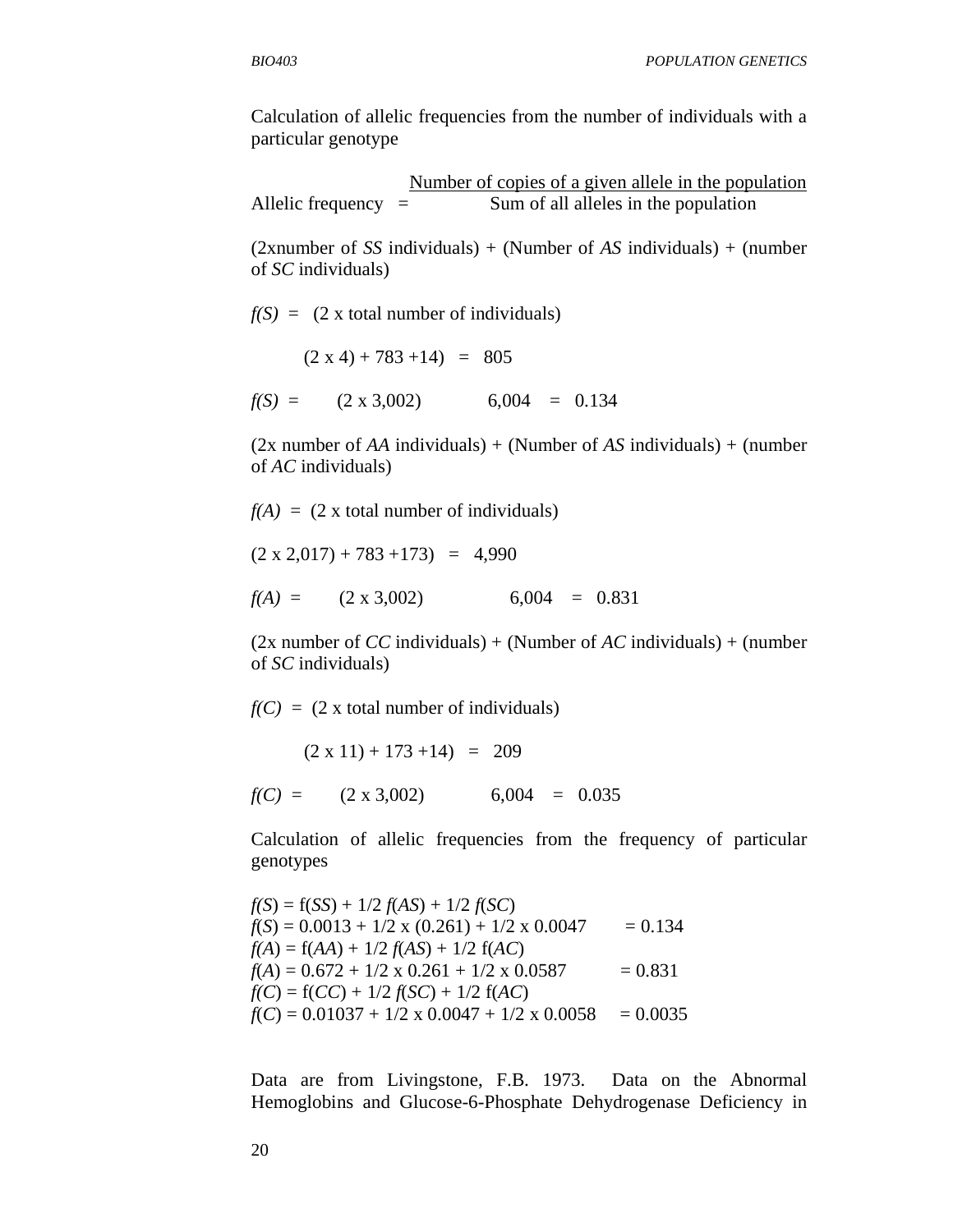Human Populations of 1967-1973. Contributions in Human Biology No. 1. Museum of Anthropology, University of Michigan.

# **4.0 CONCLUSION**

Allelic frequencies can be calculated from actual observations made in the population in a multiple allelic system. The technique is an extension of the two allelic cases.

# **5.0 SUMMARY**

Determination of allelic frequencies from population counts requires the use of appropriate formulae.

# **6.0 TUTOR-MARKED ASSIGNMENT**

See section 3.2 for a sample question and model calculation.

# **7.0 REFERENCES/FURTHER READING**

- Klug, W. S.; Cummings, M.R.; Spencer, C.A. & Palladino, M.A. (2009). *Concepts of Genetics*. Pearson Int. Ed. (9th ed.). Pearson Benjamin Cummings.
- Peter, J. Russel (nd). *Genetics.* New York: Harper Collins College Publishers.
- Russel, P. J. (1996). *Genetics* (7th ed.). New York: Harper Collins College Publishers.
- Weaver, R. F. & Hedrick, P. H. (1997). *Genetics* (3rd ed.). WCB Publishers.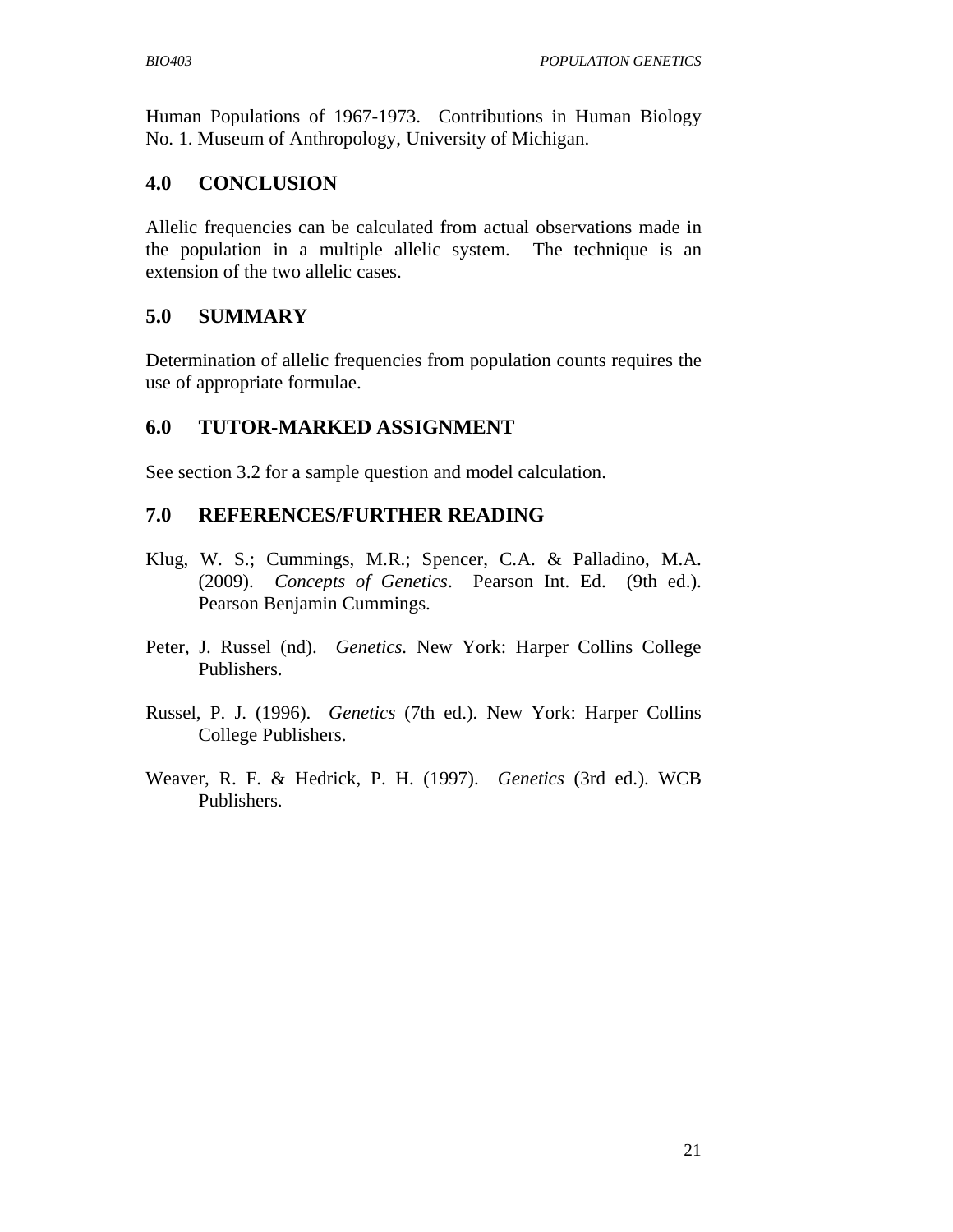#### **UNIT 5 SEX-LINKED TRAITS**

#### **CONTENTS**

- 1.0 Introduction
- 2.0 Objective
- 3.0 Main Content
	- 3.1 Method of Calculation
- 4.0 Conclusion
- 5.0 Summary
- 6.0 Tutor-Marked Assignment
- 7.0 References/Further Reading

#### **1.0 INTRODUCTION**

Calculation of allelic frequencies at an X-linked locus is slightly more complicated, because males have only a single X-linked allele. However, we can use the same rules we used for autosomal loci. Remember that each homozygous female carries two X-linked alleles; heterozygous females have only one of that particular allele, and all males may have only a single X-linked allele.

#### **2.0 OBJECTIVE**

At the end of this unit, you should be able to:

• calculate allelic frequency for sex-linked traits.

#### **3.0 MAIN CONTENT**

#### **3.1 Method of Calculation**

To determine the number of alleles at an X-linked locus, we multiply the number of homozygous females and the number of hemizygous males. We next divide by the total number of alleles in the population. When determining the total number of alleles, we add twice the number of females (because each female has two X-lined alleles) to the number of males (who have a single allele at X-linked loci). Using this reasoning, the frequencies of two alleles at an X-linked locus (SA and Xa) are determined with the following equations:

$$
p = f(XA) = \frac{(2 \times XA XA females) + (XA Xa females) + (XA Y males)}{(2 x number of females) + (number of males)}
$$

$$
q = f(X^{a}) = -(2 \times X^{a}X^{a} \text{ females}) + (X^{A}X^{a} \text{ females}) + (X^{a}Y \text{ males})
$$
  
(2 x number of females) + (number of males)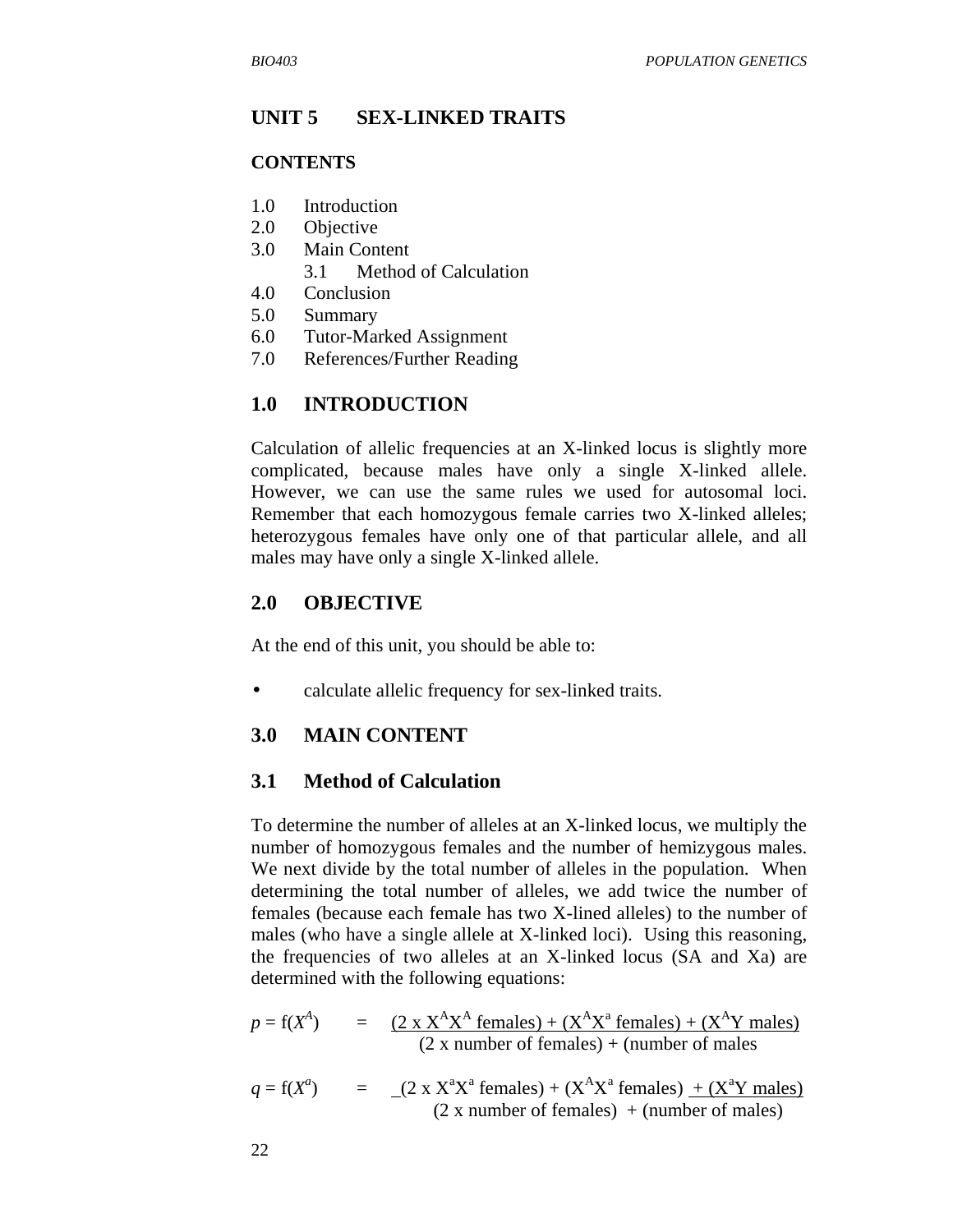Allelic frequencies at an X-linked locus can be determined from the genotypic frequencies by:

$$
p = f(X^{A}) = f(X^{A}X^{A}) + 1/2 f(X^{A}X^{a}) + f(X^{A}Y)
$$
  
q = f(X^{a}) = f(X^{a}X^{a}) + 1/2 f(X^{A}Y) + f(X^{a}Y)

You should strive to understand the logic behind these calculations, not just to memorise the formulas. If you fully understand the basis of the calculations, you will not need to remember the exact equations and will be able to determine allelic frequencies for any situation.

## **4.0 CONCLUSION**

Allelic frequencies can be determined from actual counts and genotypic frequencies for sex-linked traits.

## **5.0 SUMMARY**

Appropriate formulae can be used to determine genotypic and allelic frequencies in sex-linked cases. It should be taken note that males are hemizygous for sex-linked traits since they have only one x chromosome.

# **6.0 TUTOR-MARKED ASSIGNMENT**

A small community is made up of 400 people (220 females: 180 males). Ten females are colour blind while 40 males are colour blind. The rest have normal vision. Although normal vision is controlled by a completely dominant allele, assume that it is possible to distinguish between homozygous normal vision and heterozygous individuals. Determine (a) genotypic frequencies and (b) allelic frequencies.

- Klug, W. S.; Cummings, M.R.; Spencer, C.A. & Palladino, M.A. (2009). *Concepts of Genetics*. Pearson Int. Ed. (9th ed.). Pearson Benjamin Cummings.
- Peter, J. Russel (nd). *Genetics.* New York: Harper Collins College Publishers.
- Russel, P. J. (1996). *Genetics* (7th ed.). New York: Harper Collins College Publishers.
- Weaver, R. F. & Hedrick, P. H. (1997). *Genetics* (3rd ed.). WCB Publishers.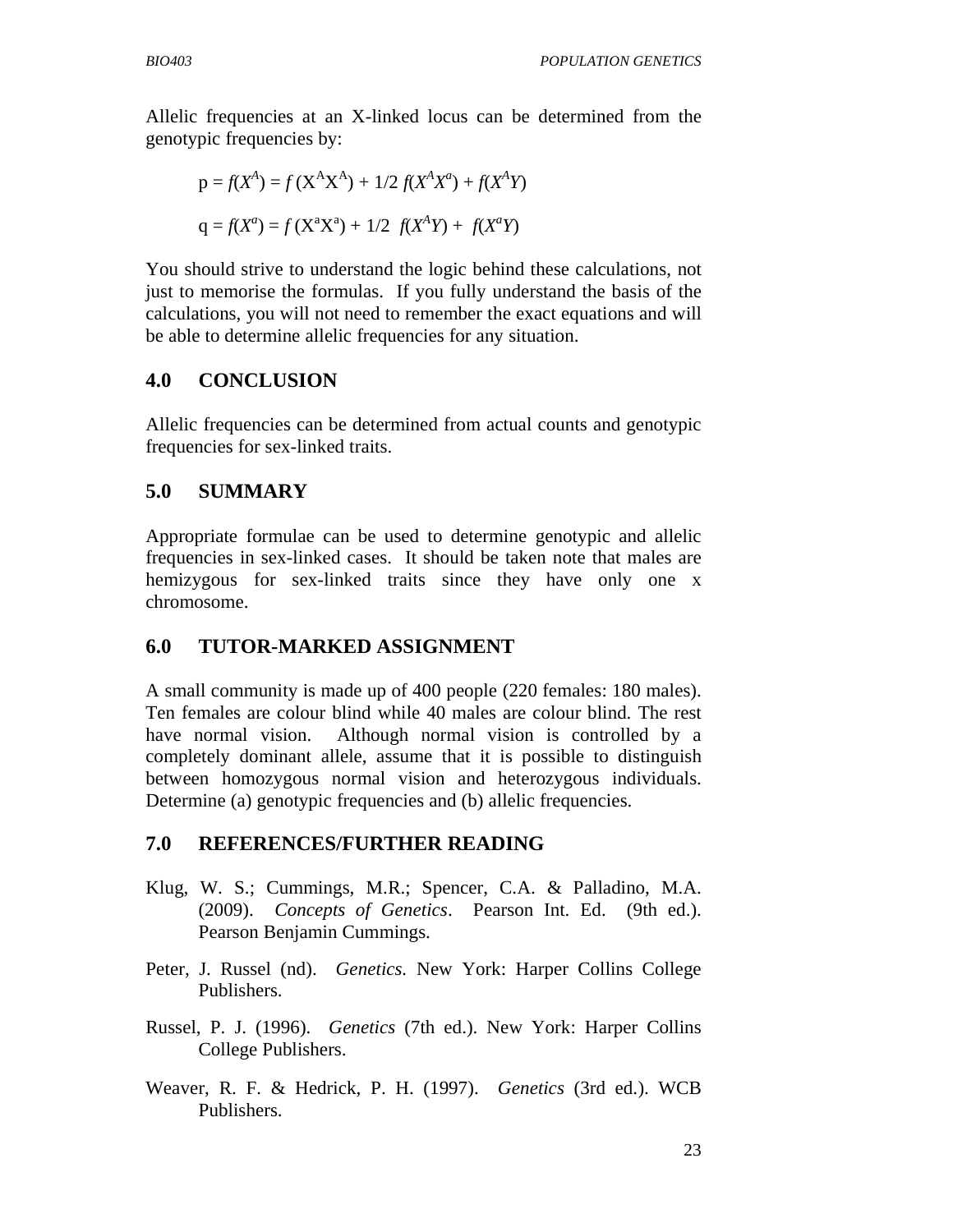## **MODULE 2**

| Unit 1 | <b>Hardy-Weinberg Populations</b>                    |
|--------|------------------------------------------------------|
| Unit 2 | Application of Hardy-Weinberg Equations to Real      |
|        | Populations                                          |
| Unit 3 | Application of Hardy-Weinberg Principle to One Locus |
|        | Multiple Allelic System                              |
| Unit 4 | <b>Sex-Linked Traits</b>                             |
|        |                                                      |

## **UNIT 1 HARDY-WEINBERG POPULATIONS**

## **CONTENTS**

- 1.0 Introduction
- 2.0 Objectives
- 3.0 Main Content
	- 3.1 Importance of Hardy-Weinberg Principle
	- 3.2 Hardy-Weinberg Assumptions 3.2.1 Hardy-Weinberg Law
	- 3.3 Explanation of the Key Points in Hardy-Weinberg Assumptions
		- 3.3.1 Random Mating
		- 3.3.2 Large Population Size
		- 3.3.3 No Mutation or Migration
		- 3.3.4 No Natural Selection
	- 3.4 Hardy-Weinberg Law
		- 3.4.1 Statement of the Law
		- 3.4.2 Hardy-Weinberg Expression
- 4.0 Conclusion
- 5.0 Summary
- 6.0 Tutor-Marked Assignment
- 7.0 References/Further Reading

# **1.0 INTRODUCTION**

In the last Module, we learnt how to determine genotypic and allelic frequencies in a population. It was also stressed that it is crucial to know all the genotypic classes to be able to analyse the genetic structure of a population in terms of its genotypic and allelic frequencies. Autosomal traits controlled by co-dominant and intermediate dominant alleles offered an opportunity to do this because all the genotypes can be distinguished.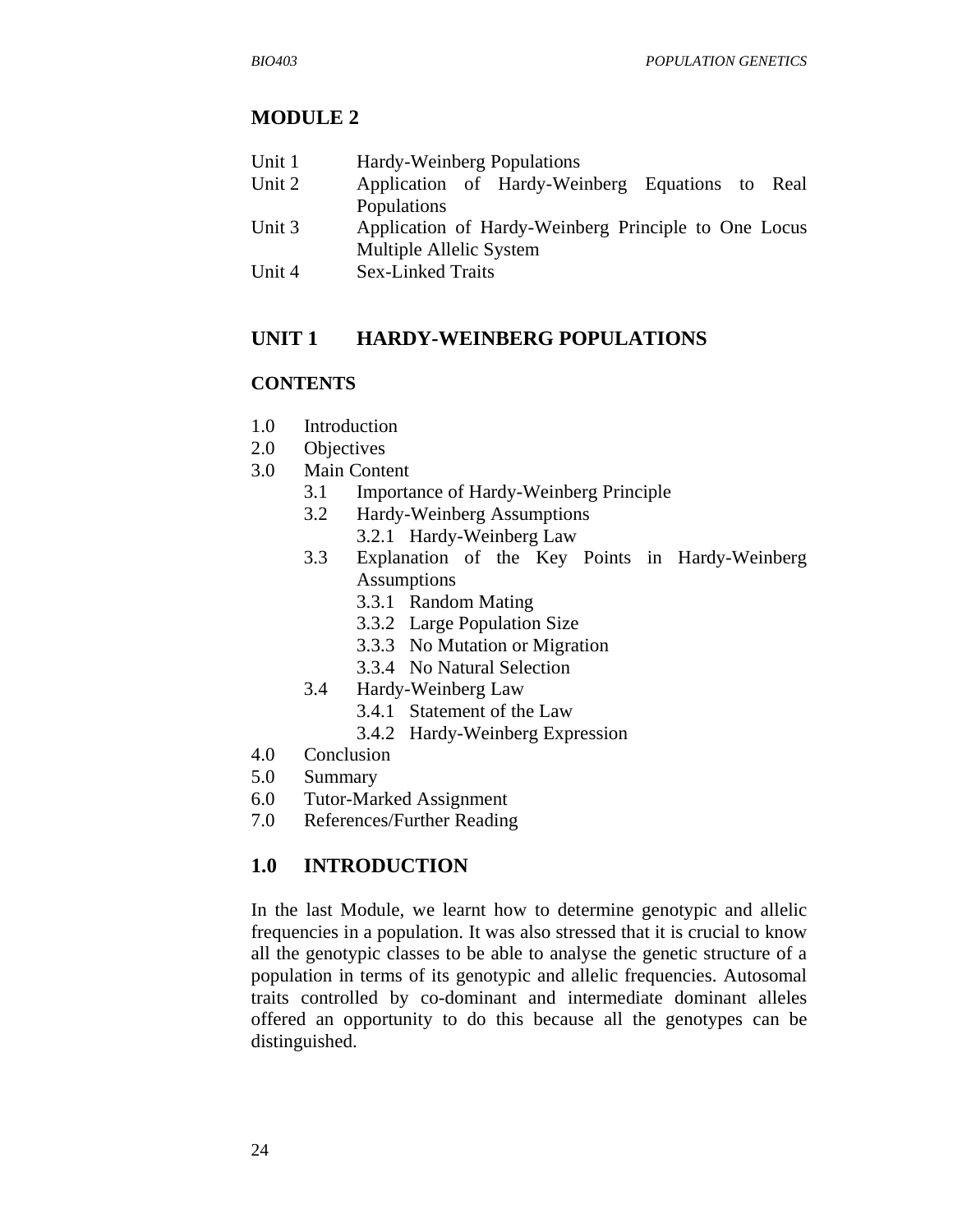However, many traits especially many inherited diseases result from disease-causing alleles that are recessive to wild type alleles, an important question is how common are the heterozygous carriers of the disease causing allele in a population? It is possible to know the phenotypic frequencies of healthy individuals and those affected by the disease. Can this be used to predict the frequency of heterozygous carriers? Certainly no because healthy individuals consist of two genotypic classes: homozygous dominant and heterozygous classes. In analysing the genetic structure of a population, Hardy-Weinberg principle becomes very important.

### **2.0 OBJECTIVES**

At the end of this unit, you should be able to:

- state the Hardy-Weinberg Law
- highlight the 5 assumptions of Hardy-Weinberg equilibrium.

### **3.0 MAIN CONTENT**

#### **3.1 Importance of Hardy-Weinberg Principle**

The key to understand the importance of Hardy-Wendy principle lies in establishing a quantitative relationship between phenotype, genotype, and allele frequencies within and between generations. The Hardy-Weinberg law**,** named for the two men – G.H. Hardy and W. Weinberg – who independently developed it in 1908, clarifies the relationships between genotype and allele frequencies within a generation and from one generation to another. To derive a general law describing the inheritance of alleles in a population, it is necessary to make certain simplifying assumptions about the nature of the population, the individuals within it, and the genes these individuals carry.

#### **3.2 Hardy-Weinberg Assumptions**

Derivation of the Hardy-Weinberg law depends on five such assumptions:

- 1. The population includes a very large, virtually infinite, number of individuals.
- 2. The individuals mate at random in the sense that each individual's genotype at the locus of interest does not influence his or her choice of a mate.
- 3. No new mutations appear in the gene pool.
- 4. There is no migration into or out of the population.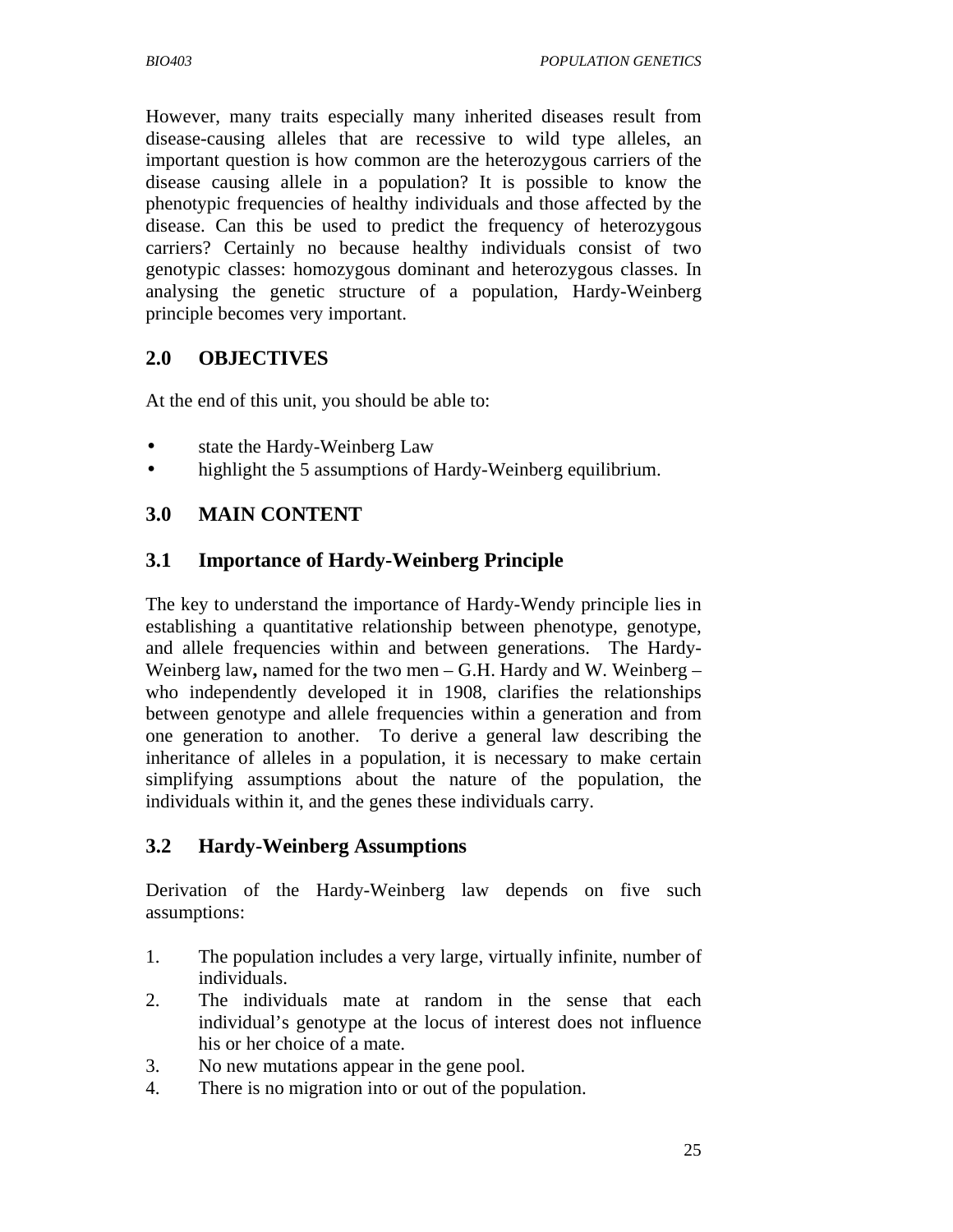5. There are no genotype-dependent differences in the ability to survive to reproductive age and transmit genes to the next generation.

Populations that satisfy all these five assumptions are said to be at Hardy-Weinberg equilibrium.

## **3.3 Explanation of the Key Points in Hardy-Weinberg Assumptions**

## **3.3.1 Random Mating**

The first assumption is random mating, which means that the probability that two genotypes will mate is the product of the frequencies (or probabilities) of the genotypes in the population. If the *MM* genotype makes up 90% of a population, then any individual has a 90% chance (probability  $= 0.9$ ) of mating with a person with an *MM* genotype. The probability of an *MM* by *MM* mating is (0.9)(0.9), or 0.81.

Deviations from random mating come about for two reasons: choice or circumstance. If members of a population choose individuals of a particular phenotype as mates more or less often than at random, the population is engaged in **assortative mating**. If individuals with similar phenotypes are mating more often than at random, positive assortative mating is in force; if mating occurs between individuals with dissimilar phenotypes more often than at random, negative assortative mating, or **disassortative mating**, is at work.

Deviations from random mating also arise when mating individuals are either more closely related genetically or more distantly related than individuals chosen at random from the population. **Inbreeding** is the mating of related individuals, and **outbreeding** is the mating of genetically unrelated individuals. Inbreeding is a consequence of pedigree relatedness (e.g. cousins) and small population size.

One of the first counter intuitive observations of population genetics is that deviations from random mating alter genotypic frequencies but not allelic frequencies. Envision a population in which every individual is the parent of two children. On the average, each individual will pass on one copy of each of his or her alleles. Assortative mating and inbreeding will change the zygotic (genotypic) combinations from one generation to the next, but will not change which alleles are passed into the next generation. Thus genotypic, but not allelic, frequencies change under nonrandom mating.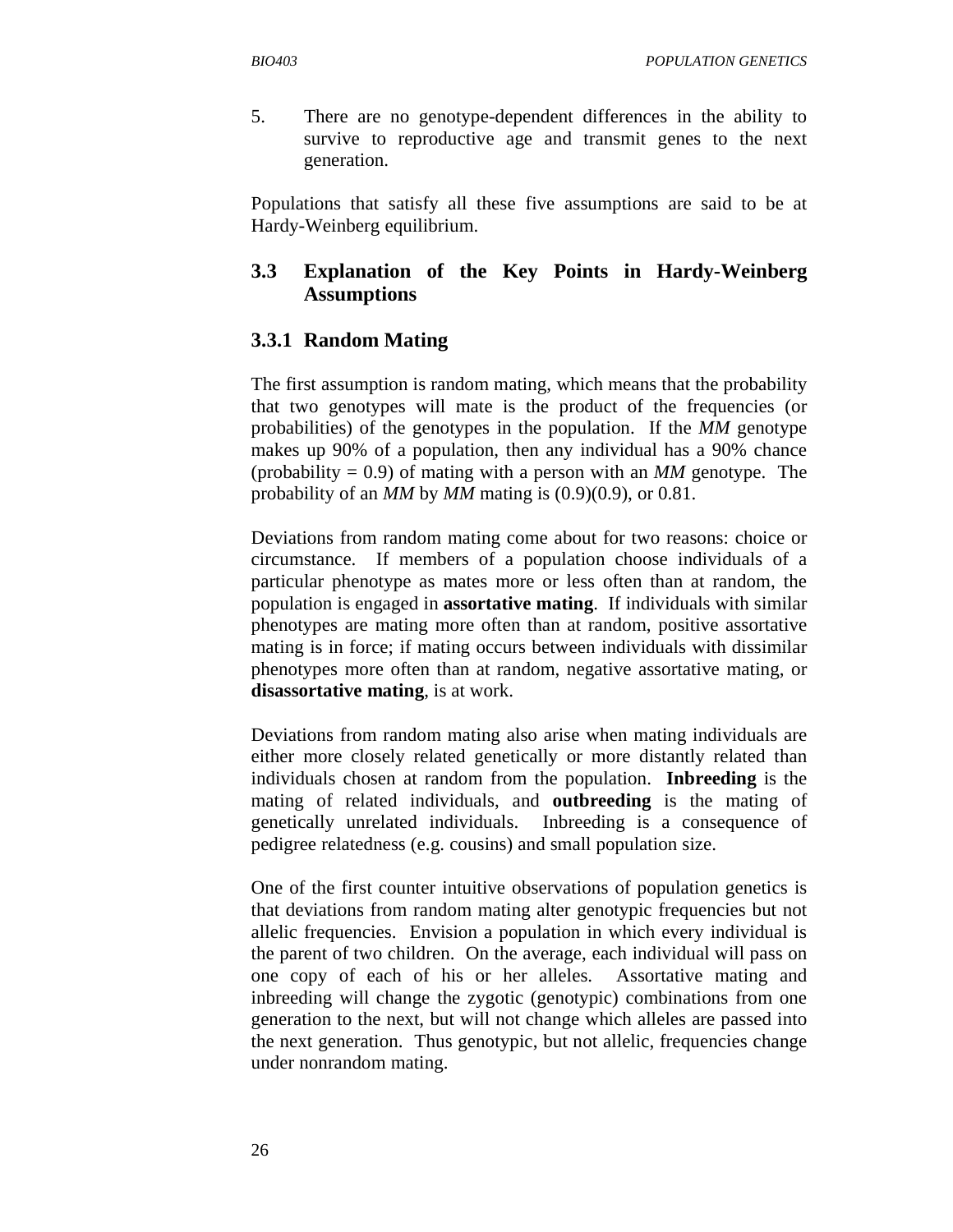# **3.3.2 Large Population Size**

Even when an extremely large number of gametes are produced in each generation, each successive generation is the result of a sampling of a relatively small portion of the gametes of the previous generation. A sample may not be an accurate representation of a population, especially if the sample is small. Thus, the second assumption of the Hardy-Weinberg equilibrium is that the population is infinitely large. A large population produces a large sample of successful gametes. The larger the sample, the greater the probability that the allelic frequencies of the offspring will accurately represent the allelic frequencies in the parental population. When populations are small or when alleles are rare, changes in allelic frequencies of the offspring will accurately represent the allelic frequencies in the parental population. When populations are small or when alleles are rare, changes in allelic frequencies take place due to chance alone. These changes are referred to as **random genetic drift**, or **genetic drift***.*

# **3.3.3 No Mutation or Migration**

Allelic and genotypic frequencies may change through the loss or addition of alleles through mutation or migration (immigration or emigration) of individuals from or into a population. The third and fourth assumptions of the Hardy-Weinberg equilibrium are that neither mutation nor migration causes such allelic loss or addition in the population.

# **3.3.4 No Natural Selection**

The final assumption necessary to the Hardy-Weinberg equilibrium is that no individual will have a reproductive advantage over another individual because of its genotype. In other words, no natural selection is occurring (Artificial selection, as practiced by animal and plant breeders, will also perturb the Hardy-Weinberg equilibrium of captive populations).

In summary, the Hardy-Weinberg equilibrium holds (is exactly true) for an infinitely large, randomly mating population in which mutation, migration, and natural selection do not occur. In view of these assumptions, it seems that such equilibrium would never be characteristic of natural populations. However, this is not the case. Hardy-Weinberg equilibrium is approximated in natural populations for two major reasons. First, the consequences of violating some of the assumptions, such as no mutation or infinitely large population size, are small. Mutation rates, for example, are on the order of one change per locus per generation per  $10^6$  gametes. Thus, there is virtually no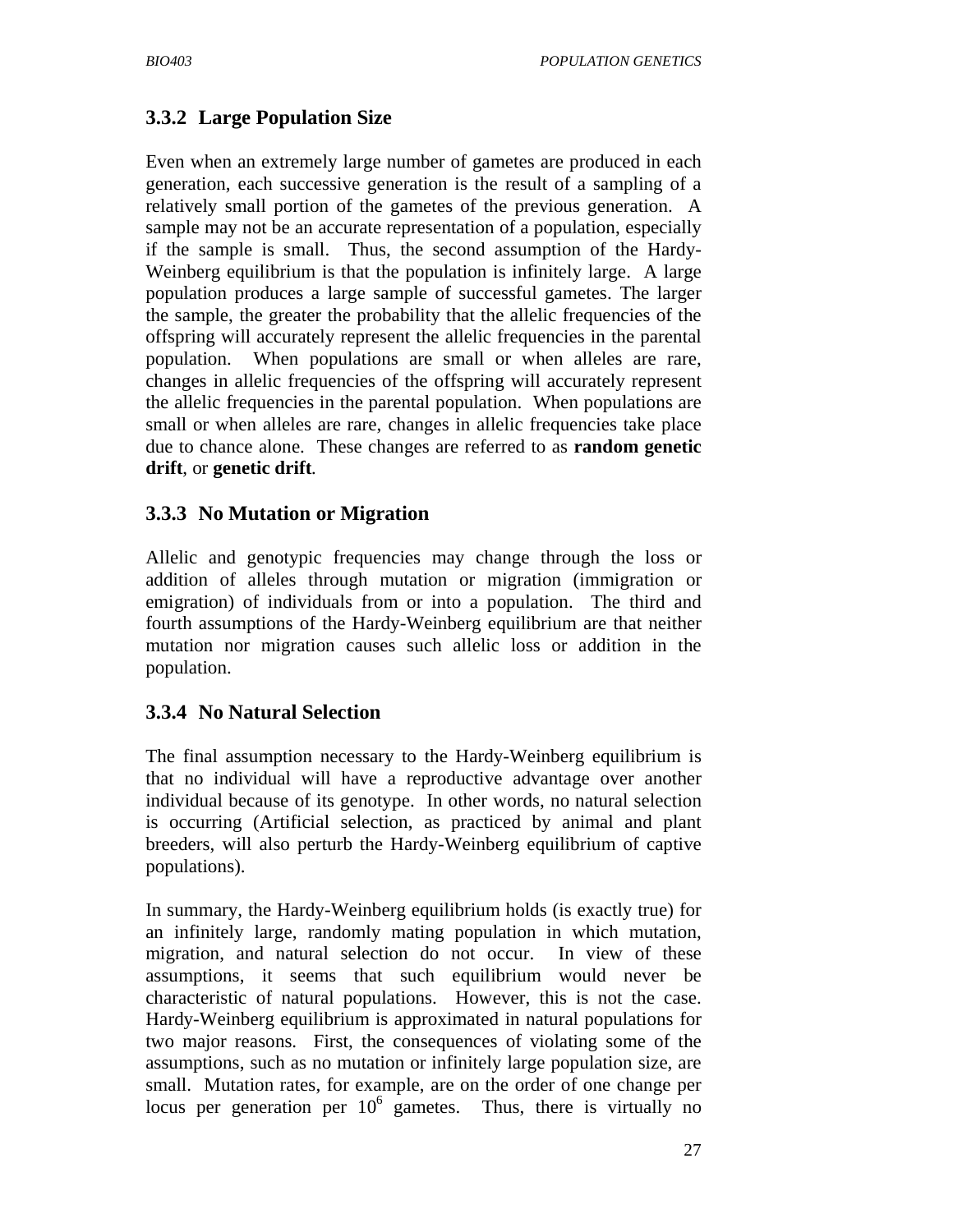measurable effect of mutation in a single generation. In addition, populations do not have to be infinitely large to act as if they were. As we will see later in this course, a relatively small population can still closely approximate Hardy-Weinberg equilibrium. In other words, minor deviations from the other assumptions can still result in a good fit to the equilibrium; only major deviations can be detected statistically. Second, the Hardy-Weinberg equilibrium is extremely resilient to change because, regardless of the perturbation, the equilibrium is usually reestablished after only one generation of random mating. The new equilibrium will be, however, at the new allelic frequencies – the Hardy-Weinberg equilibrium does not "return" to previous allelic values.

## **3.4 Hardy-Weinberg Law**

### **3.4.1 Statement of the Law**

The five key points explained above are the highlights of Hardy-Weinberg Law. The law states that: In a large random mating population with no selection, mutation, or migration, the gene frequencies and the genotype frequencies are constant from generation to generation.

Note the five key points: large, random mating, no selection, mutation and migration.

#### **3.4.2 Hardy-Weinberg Expression**

The relationship between gene frequencies and genotype frequencies is of the greatest importance because many of the many deductions about population genetics and quantitative genetics rest on it. The relationship is as follow:

Given: gene frequencies of dominant allele  $= p$  and q.

Gene frequency of recessive allele  $= q$ 

Then Hardy-Weinberg genotypic frequencies  $= p^2$ , 2pq, and  $q^2$ 

This is illustrated in the Table below:

|           | Genes   | 1n | Genotypes in Progeny |          |
|-----------|---------|----|----------------------|----------|
|           | Parents |    |                      |          |
|           | H.      |    | $A_1A_1$             | $A_1A_2$ |
|           | r۱      |    | $A_2A_2$             |          |
| Frequency |         |    | D۴                   |          |
|           |         |    |                      |          |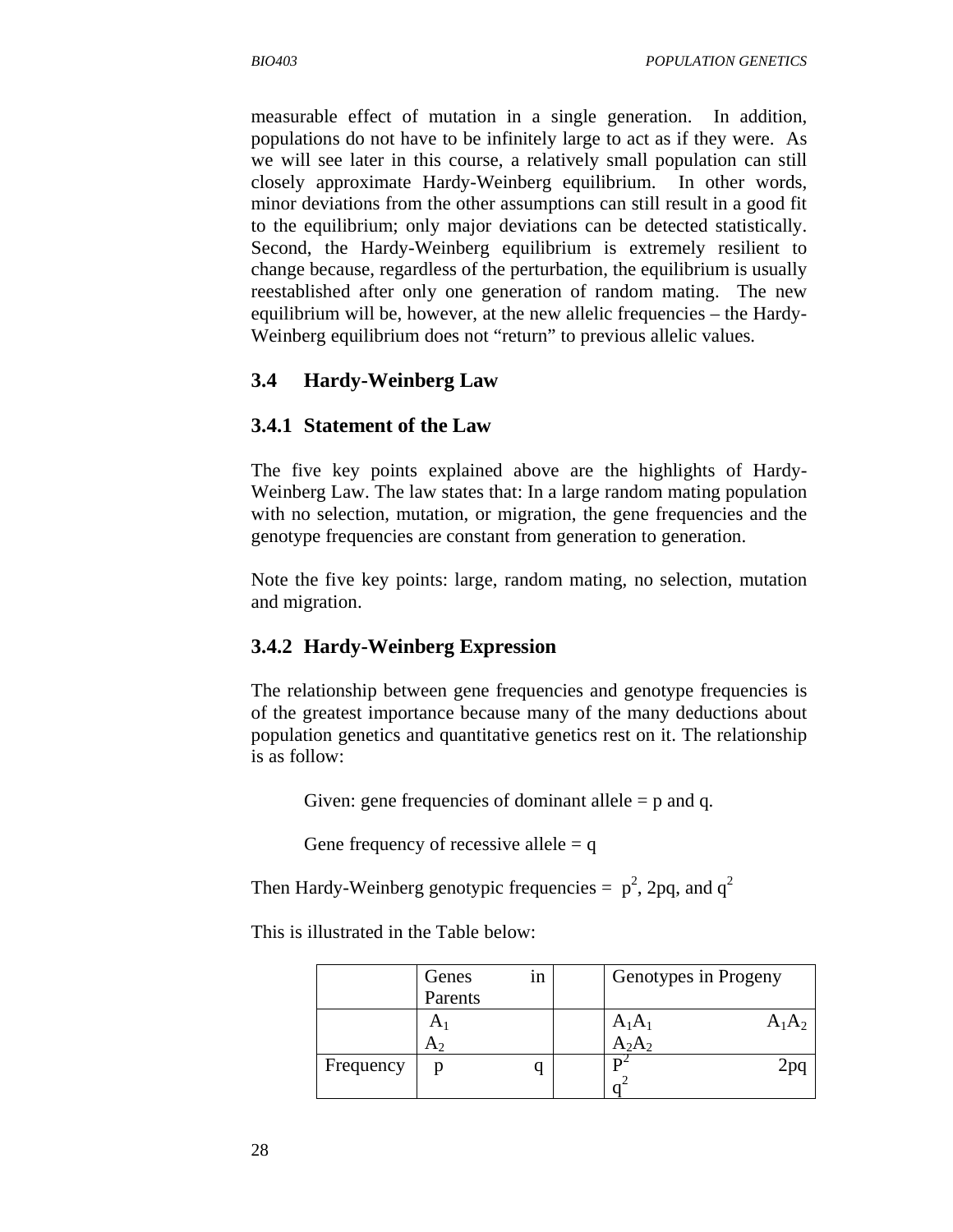Sum alleles must add up to one,  $p + q = 1$ .

Thus,  $(p+q)^2 = 1^2$ 

The binomial expansion gives:  $p^2 + 2pq + q^2 = 1$ 

### **4.0 CONCLUSION**

In situations of complete dominance, when the heterozygotes cannot be distinguished from the homozygotes (dominant), it is impossible to determine allelic and genotypic frequencies from actual counts. In such circumstance (provided the population is in equilibrium, Hardy-Weinberg equation given by  $p^2 + 2pq + q^2 = 1$  should be used.

## **5.0 SUMMARY**

The Hardy-Weinberg Law describes what happens to allelic and genotypic frequencies of a large population, when there is random mating, no mutation, migration, or natural selection. If these conditions are met, allelic frequencies do not change from generation to generation, and the genotypic frequencies stabilize after one generation in the proportion  $p^2 + 2pq + q^2$ , where p and q represent the frequencies of alleles in the population.

#### **6.0 TUTOR-MARKED ASSIGNMENT**

- 1. List the 5 Hardy-Weinberg assumptions.
- 2. Are there Hardy-Weinberg populations in the real world?

- Klug, W.S.; Cummings, M.R.; Spencer, C.A. & Palladino, M.A. (2009). *Concepts of Genetics.* Pearson Int. Ed. (9th ed.). Pearson: Benjamin Cummings.
- Peter, J. Russel (n.d). *Genetics.* Harper Collins College Publishers.
- Russel, P. J. (1996). *Genetics* (7th ed.). New York: Harper Collins College Publishers.
- Weaver, R. F. & Hedrick, P. H. (1997). *Genetics* (3rd ed.). WCB Publishers.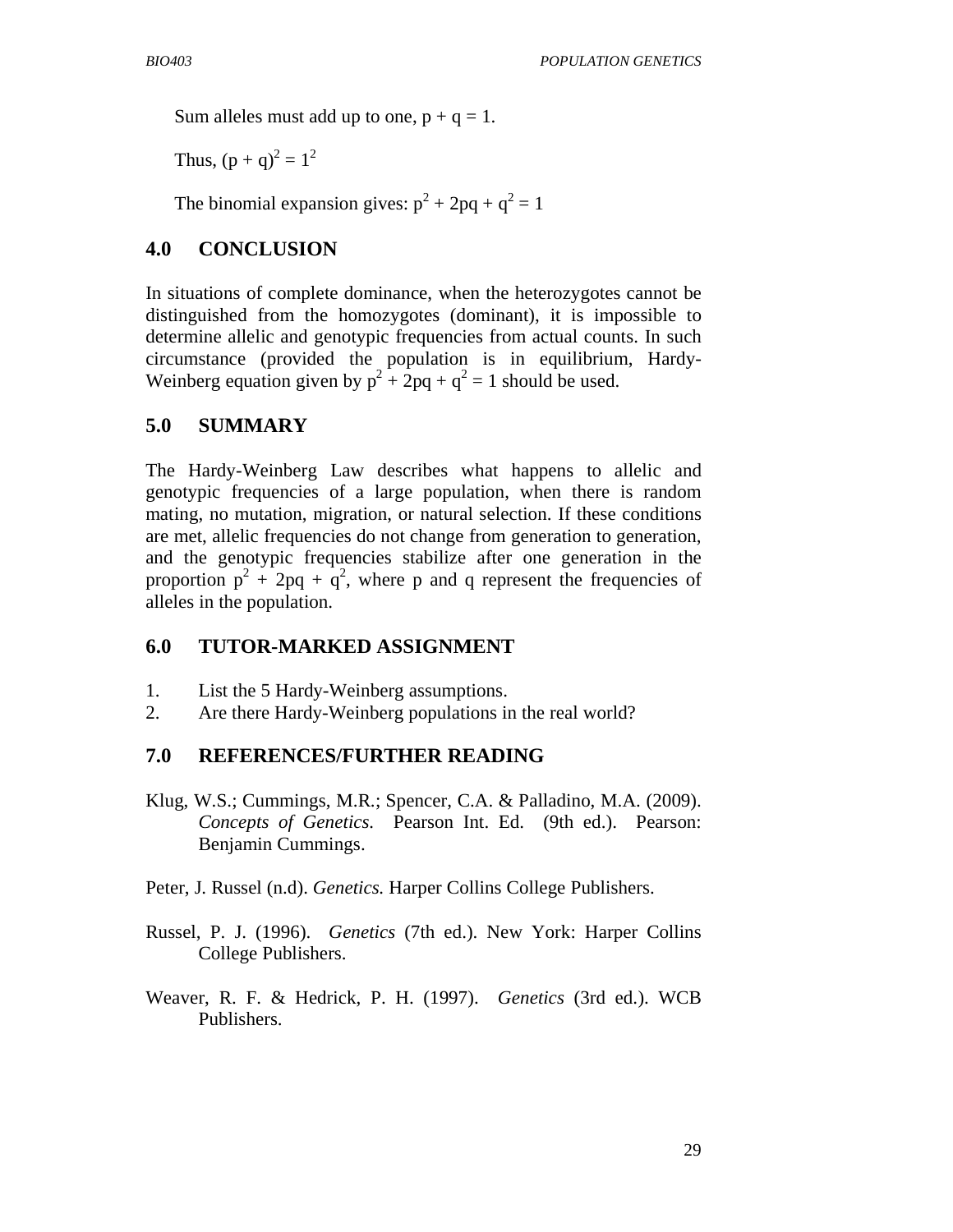## **UNIT 2 APPLICATION OF HARDY-WEINBERG EQUATIONS TO REAL POPULATIONS**

#### **CONTENTS**

- 1.0 Introduction
- 2.0 Objective
- 3.0 Main Content
	- 3.1 Application of Hardy-Weinberg Law to One Locus, Two-Allelic System
- 4.0 Conclusion
- 5.0 Summary
- 6.0 Tutor-Marked Assignment
- 7.0 References/Further Reading

## **1.0 INTRODUCTION**

The conditions to attain Hardy-Weinberg equilibrium are impossible or at least very difficult to meet in real populations. All populations have finite sizes, mutations do occur, migration into and out of a population is common; and many genotypes of interest such as those that cause lethal childhood diseases, affect ability to survive and reproduce. Nevertheless even when many of the assumptions of Hardy-Weinberg do not apply, the equation derived on the basis of these assumptions is remarkably robust at providing estimates of genotype and phenotype frequencies in real populations.

#### **2.0 OBJECTIVE**

At the end of this unit, you should be able to:

• apply Hardy-Weinberg law to one locus two allelic system.

#### **3.0 MAIN CONTENT**

### **3.1 Application of Hardy-Weinberg Law to One Locus, Two-Allelic System**

The binomial equation enables us to use information on genotype and allele frequencies to predict the genotype frequencies of the next generation. Suppose, for example, that in a population of 100,000 people carrying the recessive allele a for albinism, there are 100 *aa* albinos and 1800 *Aa* heterozygous carriers. To find what the frequency of heterozygous carries will be in the next generation, you compute the allele frequencies in the parent population: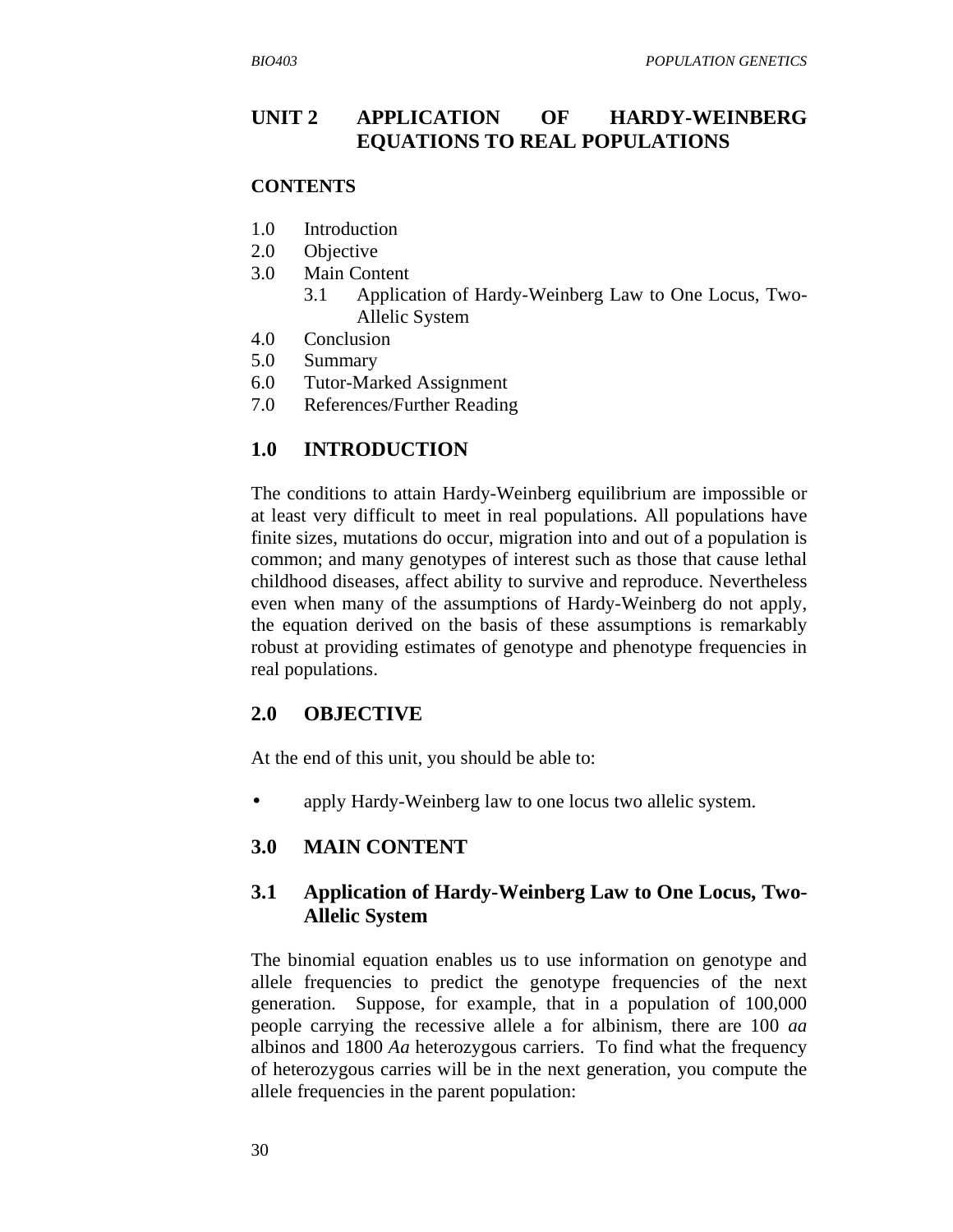98,100 *AA* individuals; 1800 *Aa* individuals and 100 *aa* individuals - 196,200 *A* alleles + 1800 *A* alleles; 1800 *a* alleles + 200 *a* alleles

One of 200,000 total alleles the frequency of the A allele is  $198,000/200,000 =$ 

 $99/100 = 0.99$ ; thus  $p = 0.99$ , and the frequency of the allele is  $2,000/200,000 = 1/100 = 0.01$ Thus,  $q = 0.1$ 

The Hardy-Weinberg equation for the albino gene in this population is:

$$
p^{2} + 2pq + q^{2} = 1
$$
  
(0.99)2 + 2 (0.99 x 0.01) + (0.01)2 = 1  
0.9801 + 0.0198 0.0001 = 1

It thus predicts that in the next generation of 100,000 individuals, there will be:

\n
$$
100,000 \times 0.9801 = 98,010 \, AA \text{ individuals},
$$
\n

\n\n $100,000 \times 0.0198 = 1980 \, A \, a \text{ individuals},$ \n

\n\n $100,000 \times 0.00001 = 10 \, aa \text{ individuals},$ \n

This example shows that in one generation, the genotype frequencies have changed slightly. A natural question is: have the allele frequencies also changed?

Recall that the initial frequencies of the *R* and *r* alleles are *p* and *q* respectively, and that  $p + q = 1$ . You can use the rules for computing allele frequencies from genotype frequencies to compute the alleles' frequencies of the next generation.

From the Hardy-Weinberg equation, you know that  $p^2$  of the individuals are *RR*, whose alleles are all *R*, and 2*pq* of the individuals are *Rr*, 1/2 of whose alleles are *R*. Similarly,  $q^2$  of the individuals are *rr*, whose alleles are all *r*, and 2*pq* of the individuals are *Rr*, 1/2 of whose alleles are *r*. If  $p + q = 1$ , then  $q = 1-p$  and the frequency of the *R* allele in the next generation population is:

$$
p^{2} + 1/2 [2p(1-p)] = p^{2} + p(1-p)
$$
  
= p<sup>2</sup> + p - p<sup>2</sup> = p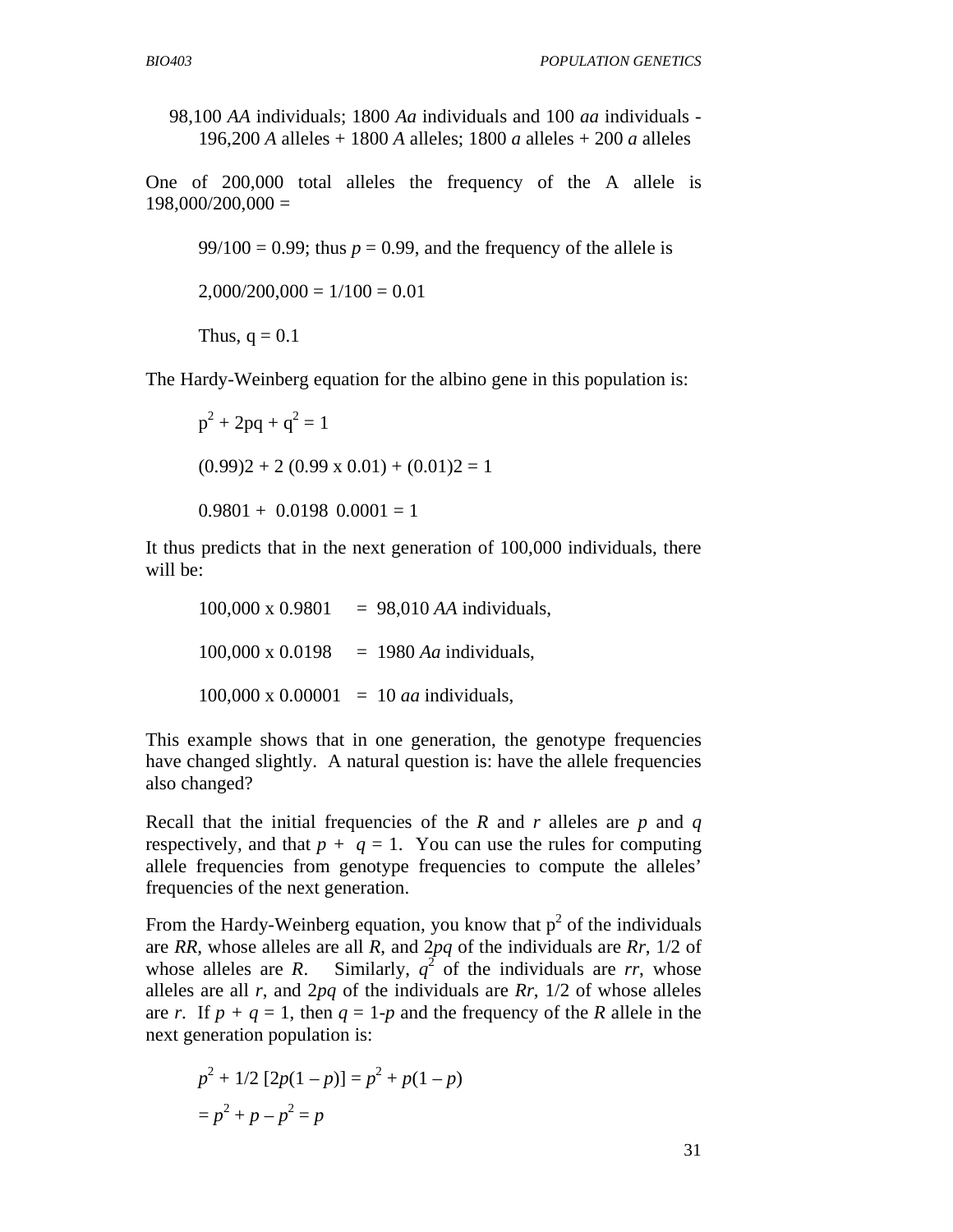Using these equations to calculate the allele frequencies of A and a in the second generation of 100,000 individuals, some of whom are albinos, we find:

- for *p*:  $0.98 + 0.99 0.98 = 0.99$  = the frequency of the *A* allele
- for *q*:  $0.0001 + 0.01 0.0001$  = the frequency of the *a* allele

These frequencies are the same as those in the previous generation. Thus, though the genotype frequencies have changed slightly from the first generation to the next, the allele frequencies have not changed. Note that this is true of both the dominant and the recessive alleles.

## **4.0 CONCLUSION**

Mendelian segregation, when applied to population genetics has the property that random mating results in an equilibrium distribution of genotypes after only one generation.

## **5.0 SUMMARY**

The simplest case of one locus, two allelic systems illustrates the important use of Hardy-Weinberg Principle. If a population is not in equilibrium, the principle can be used to predict the genotypic proportions in the next generation because equilibrium is attained after one generation of random breeding assuming that other forces that can disturb population equilibrium are not at play.

## **6.0 TUTOR-MARKED ASSIGNMENT**

About 70% of all white North Americans can taste the chemical phenylthiocarbamide, and the remainder cannot. The ability to taste is determined by the dominant allele T, and the inability to taste is determined by the recessive allele t. If the population is assumed to be in Hardy-Weinberg equilibrium, what are the genotypic and allelic frequencies in this population?

## **7.0 REFERENCES/FURTHER READING**

Klug, W.S.; Cummings, M.R.; Spencer, C.A. & Palladino, M.A. (2009). *Concepts of Genetics.* Pearson Int. Ed. (9th ed.). Pearson: Benjamin Cummings.

Peter, J. Russel (n.d). *Genetics.* Harper Collins College Publishers.

- Russel, P. J. (1996). *Genetics* (7th ed.). New York: Harper Collins College Publishers.
- Weaver, R. F. & Hedrick, P. H. (1997). *Genetics* (3rd ed.). WCB Publishers.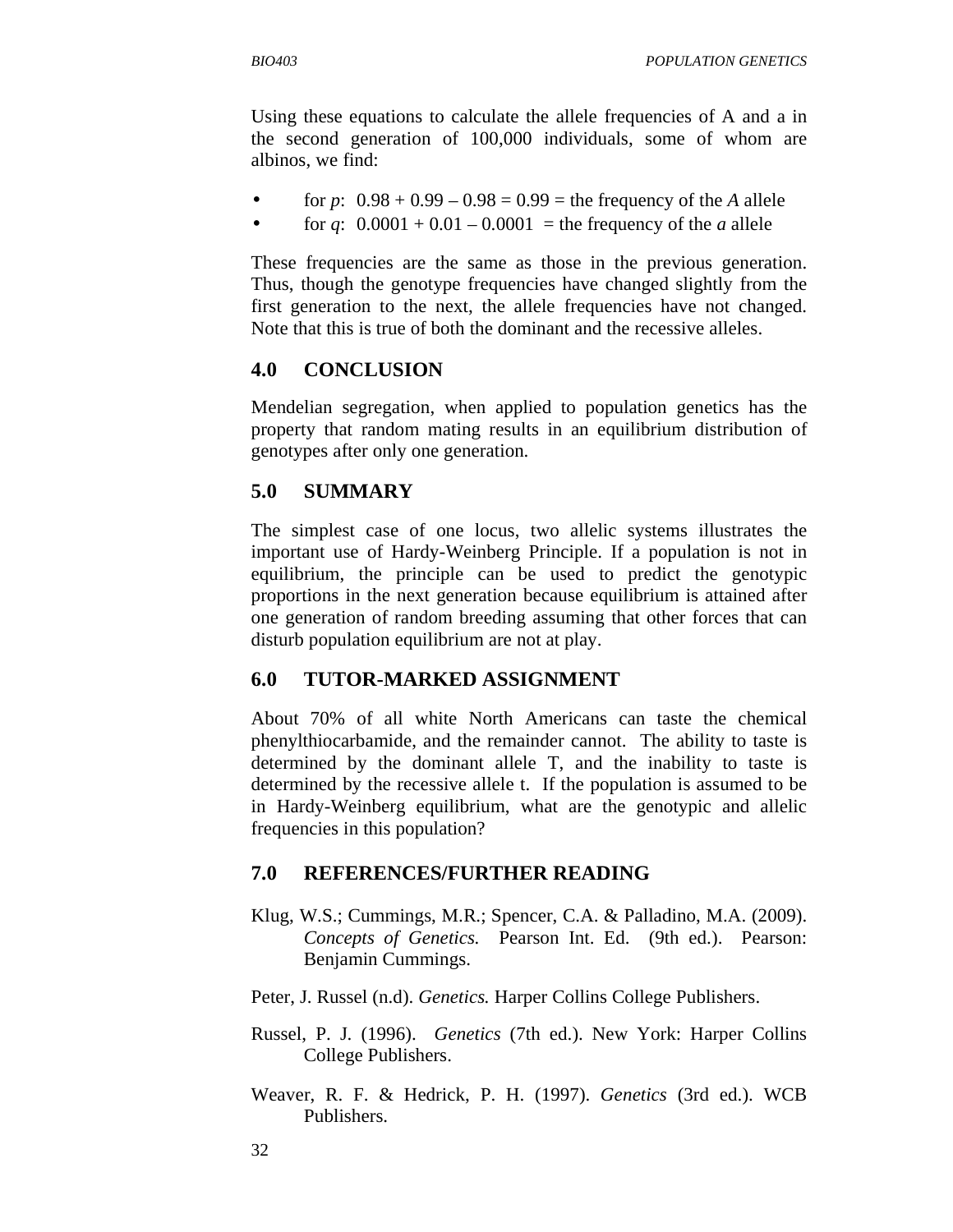## **UNIT 3 APPLICATION OF HARDY-WEINBERG PRINCIPLE TO ONE LOCUS MULTIPLE ALLELIC SYSTEM**

### **CONTENTS**

- 1.0 Introduction
- 2.0 Objective
- 3.0 Main Content
	- 3.1 Multiple Allelic System
- 4.0 Conclusion
- 5.0 Summary
- 6.0 Tutor-Marked Assignment
- 7.0 References/Further Reading

## **1.0 INTRODUCTION**

It is helpful to review application of Hardy-Weinberg principle to the simple two-allelic system before attempting to know the application of the principle to multiple allelic systems. This is because application to multiple allelic systems is an extension of the knowledge of the simple two-allelic system.

## **2.0 OBJECTIVE**

At the end of this unit, you should be able to:

• determine allelic and genotypic frequencies in a multiple allelic system.

# **3.0 MAIN CONTENT**

## **3.1 Multiple Allelic System**

The Hardy-Weinberg principle can also be extended to more than two alleles. Recall that multiple allelic system is when there are more than two alleles that can occupy one locus. Let us illustrate this with human ABO blood group system, which has three alleles:  $I^A$ ,  $I^B$ ,  $I^O$ . Table 1 gives the frequencies of the resulting genotypes and phenotypes. As for two alleles, the genotypic frequencies can be calculated as the product of particular male and female gametic frequencies. For example, the frequency of genotype  $I^A I^A$  is (p)(p) =  $p^2$ . Overall, the genotypic frequencies are equal to the square of the following trinomial (because there are three alleles):

$$
(p + q + r)2 = p2 + 2pq + q2 + 2pr + 2qr + r2
$$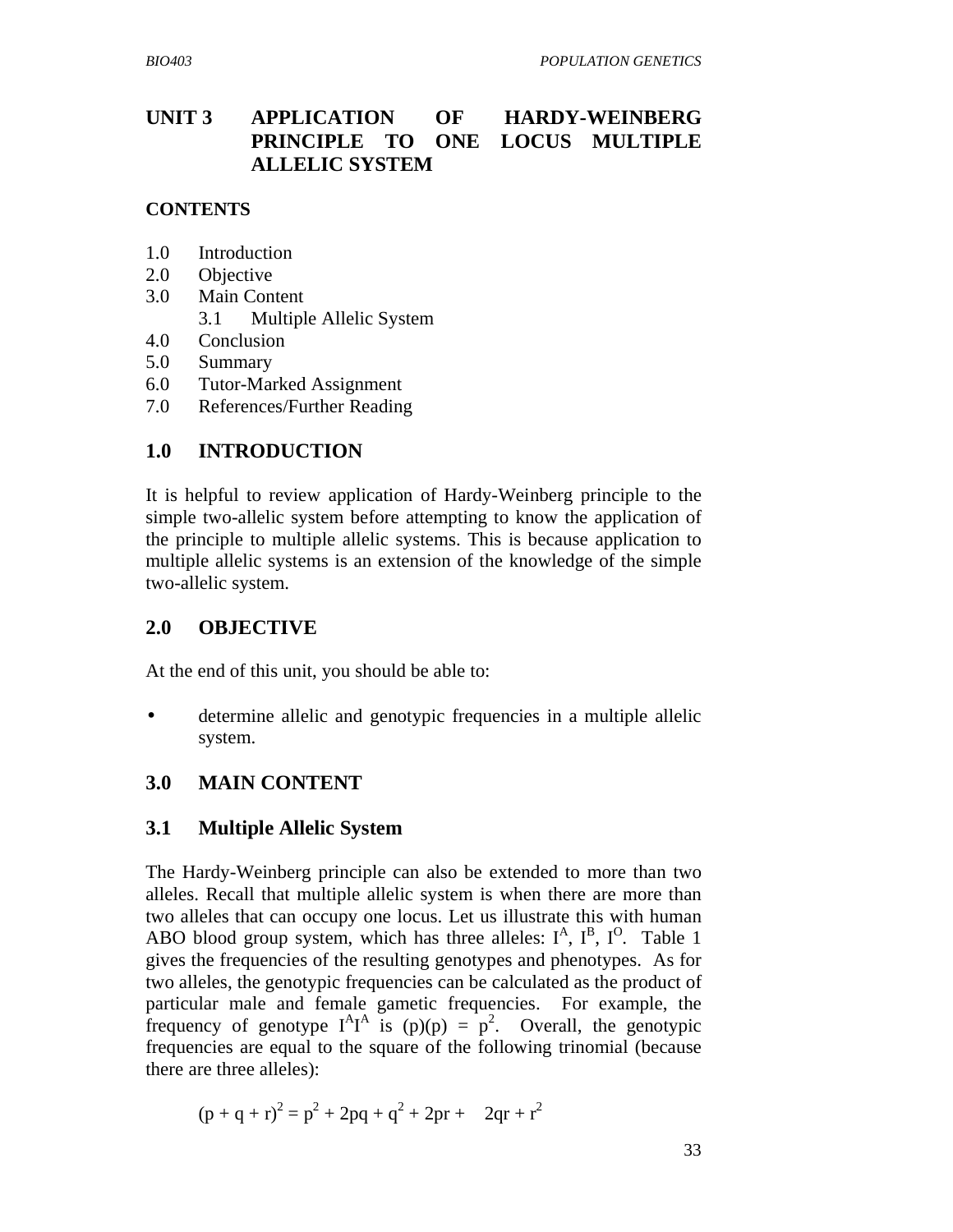Check table 1 to see that you understand the genotypes associated with these frequencies.

Note that because of the recessitivity of allele  $I^O$ , two genotypes have the A phenotype  $(I^A I^A$  and  $I^A I^O$ ) and two have the B phenotype  $(I^B I^B$  and  $I^B I^O$ ). The frequency of the O phenotype, using the Hardy-Weinberg principle, is the square of the frequency of the recessive allele  $I^O$ , that is  $\hat{r}^2$ ; the frequencies of the A and B phenotypes are  $p^2 + 2pr$  and  $q^2 + 2qr$ , respectively; and the frequency of the AB phenotype is 2pq. In the United States Caucasian population, the frequencies of alleles  $I^A$ ,  $I^B$  and  $I^{\circ}$  are approximately 0.28, 0.06 and 0.66, resulting in phenotypic frequencies of 0.45, 0.08, 0.03, and 0.44 for ABO blood group types A, B, AB, and O, respectively. Luckily, the rarest phenotype, type AB, is also the universal recipient, so people with this phenotype can receive transfusions from individuals of any ABO blood group type.

**Table 1:** The Hardy-Weinberg Principle Applied to the ABO Blood Group System

| Female         | <b>Gametes</b> | <b>Male</b>              | <b>Gametes</b>                        | (Frequencies)   |
|----------------|----------------|--------------------------|---------------------------------------|-----------------|
| (Frequencies)  |                |                          |                                       |                 |
|                |                | í n                      |                                       |                 |
| $I^A(p)$       |                | $I^A I^A(p)^2$           | $I^A I^B(pq)$                         | $I^A$ $I^O(pr)$ |
|                |                | Α                        | AB                                    | Α               |
| $\overline{q}$ |                | $I^A I^B$<br>(pq)        | $\overline{I^B I^B}$ ( $\mathsf{q}^2$ | τВ<br>(qr)      |
|                |                | AB                       | В                                     | B               |
| '(r)           |                | $\overline{I}^A I^O(pr)$ | $I^{\overline{B}}I^O(qr)$             | $I^O(pr)$<br>тU |
|                |                | A                        | B                                     |                 |

An important consequence of having many alleles at a locus is that, in general, most individuals in a population are heterozygotes. For example, at the *HLA-A* and *HLA-B* loci, over 90% of the individuals are heterozygotes and less than 10% are homozygotes. To illustrate this calculation, the Hardy-Weinberg heterozygosity for the ABO system is:

 $H = 2pq + 2pr + 2qr$  $= 2(0.28)(0.06) + 2(0.28)(0.66) + 2(0.06)(0.66)$ 

 $= 0.482.$ 

## **4.0 CONCLUSION**

A good understanding of the two allelic systems is a prerequisite to understanding multiple allelic systems. It is helpful to understand and practice problem solving in two allelic systems very well because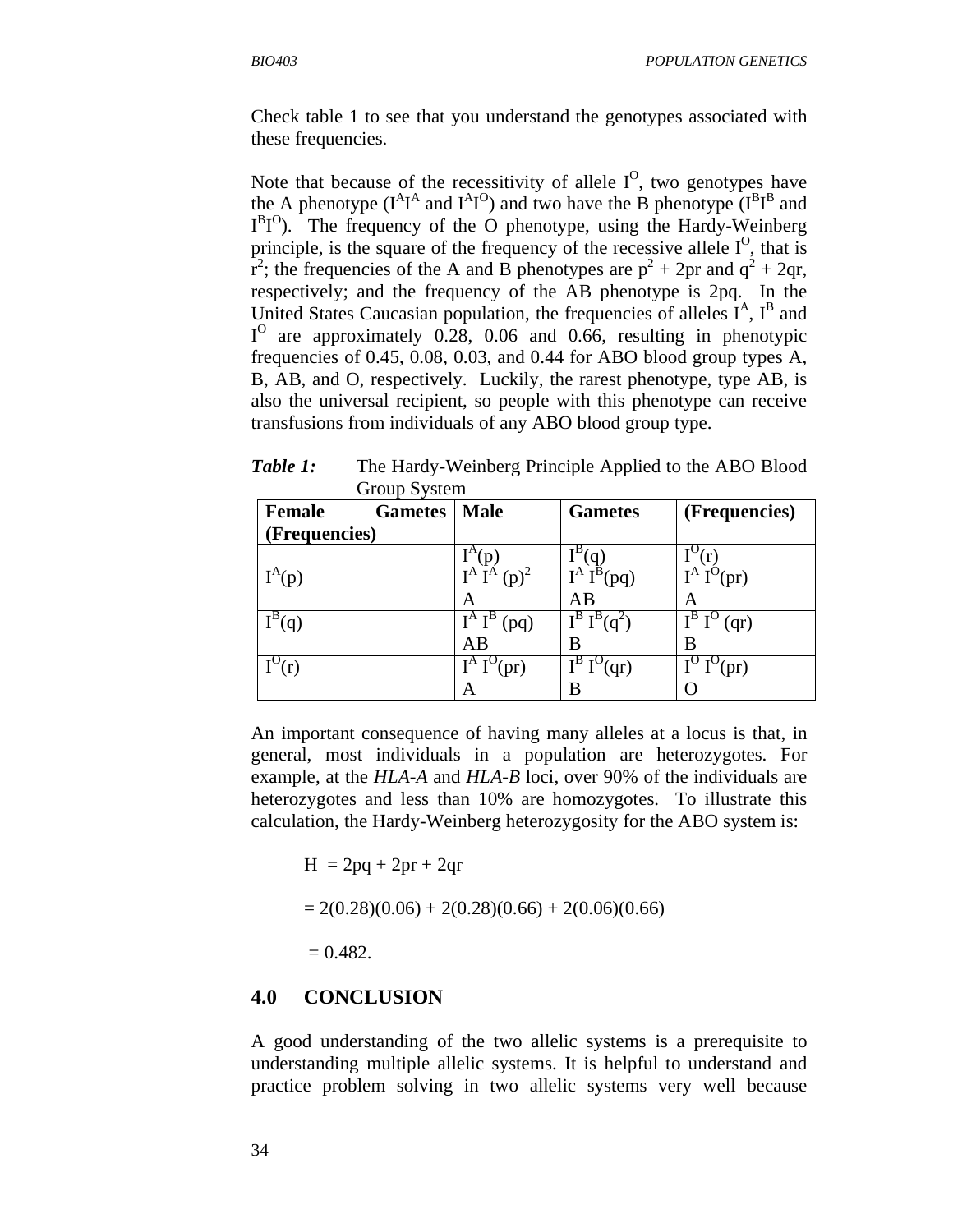multiple allelic cases can simply be described as extensions of two allelic systems.

## **5.0 SUMMARY**

When there are many alleles (which means many more heterozygous than homozygotes), the simplest approach is to calculate the Hardy-Weinberg homozygosity and subtract it from unity. The remainder is the Hardy-Weinberg heterozygosity.

## **6.0 TUTOR-MARKED ASSIGNMENT**

1. In a large natural population a plant species, there are three alleles at one locus. The alleles are  $A^W$ ,  $A^I$  and  $A^F$ . The following results were obtained in a population study.

| $=$ | 0.04 |
|-----|------|
| $=$ | 0.09 |
| $=$ | 0.25 |
|     | 0.12 |
| $=$ | 0.20 |
|     | 0.30 |
|     |      |

2. What are the allelic frequencies in the population?

- Klug, W.S.; Cummings, M.R.; Spencer, C.A. & Palladino, M.A. (2009). *Concepts of Genetics.* Pearson Int. Ed. (9th ed.). Pearson: Benjamin Cummings.
- Peter, J. Russel (n.d). *Genetics.* Harper Collins College Publishers.
- Russel, P. J. (1996). *Genetics* (7th ed.). New York: Harper Collins College Publishers.
- Weaver, R. F. & Hedrick, P. H. (1997). *Genetics* (3rd ed.). WCB Publishers.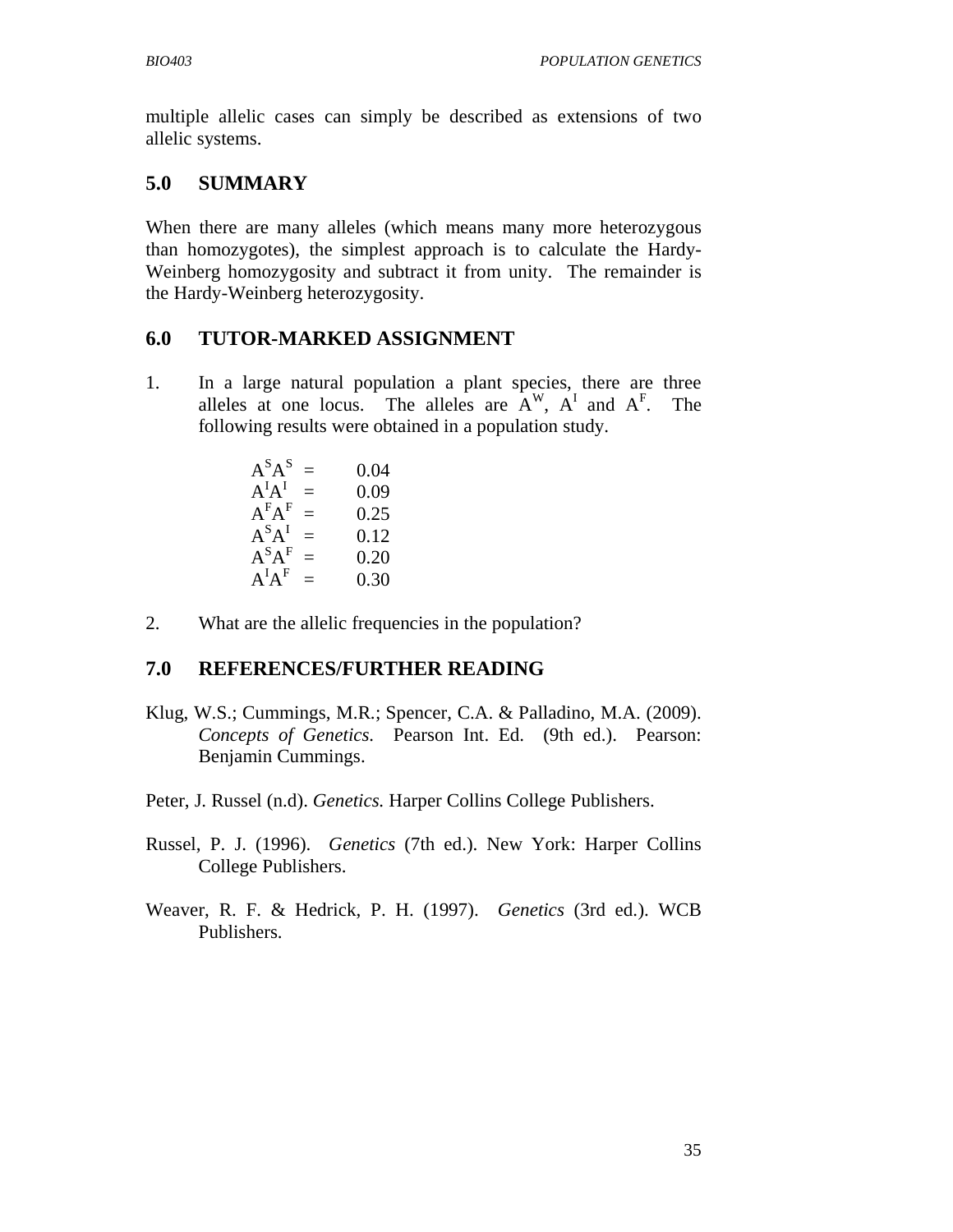#### **UNIT 4 SEX-LINKED TRAITS**

#### **CONTENTS**

- 1.0 Introduction
- 2.0 Objective
- 3.0 Main Content
	- 3.1 Application of Hardy-Weinberg Principle to X-linked **Traits**
- 4.0 Conclusion
- 5.0 Summary
- 6.0 Tutor-Marked Assignment
- 7.0 References/Further Reading

#### **1.0 INTRODUCTION**

Recall that Sex-linked or X-linked traits are traits controlled by genes located on the X chromosomes. Well known examples in human are colourblindness and haemophilia. Thus, males are hemizygous for sexlinked traits because they inherit only one X chromosome from their mothers unlike females that inherit 2 X chromosomes: one from each parent. Thus, population genetic analysis of X-linked traits is slightly different as compared to autosomal traits.

#### **2.0 OBJECTIVE**

At the end of this unit, you should be able to:

• determine genotypic and allelic frequencies for sex-linked traits using Hardy-Weinberg principle.

#### **3.0 MAIN CONTENT**

#### **3.1 Application of Hardy-Weinberg Principle to X-linked Traits**

For X-linked alleles in females, the Hardy-Weinberg frequencies are the same as those for autosomal loci:

$$
p^{2}
$$
 (X<sup>A</sup>X<sup>A</sup>), 2pq (X<sup>A</sup>X<sup>B</sup>), and q<sup>2</sup> (X<sup>B</sup>X<sup>B</sup>).

In males however, the frequencies of the genotypes will be  $p(X^AY)$  and  $q$  ( $X^B$ Y), the same as the frequencies of the alleles in the population. For this reason, recessive X-linked traits are more frequent among males than females. To illustrate this concept, consider red-green colour blindness, which is an X-linked recessive trait. The frequency of the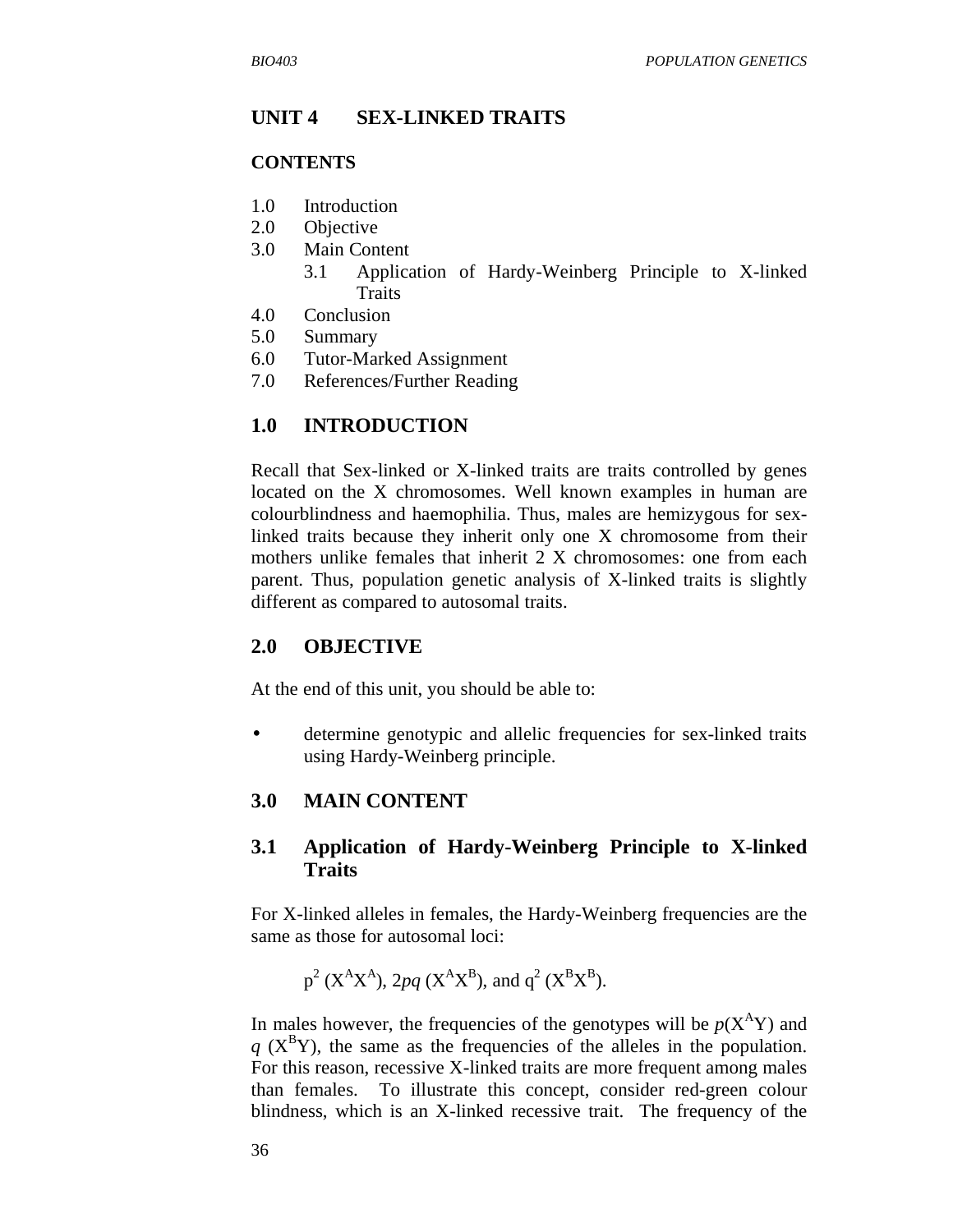colourblind allele varies among human ethnic groups; the frequency among African Americans is 0.039. At equilibrium, the expected frequency of colourblind males in this group is  $q = 0.039$ , but the frequency of colourblind females is only  $q^2$ 

 $=(0.039)^2=0.0015.$ 

When random mating occurs within a population, the equilibrium genotypic frequencies are reached in one generation. However, if the alleles are X-linked and the sexes differ in allelic frequency, the equilibrium frequencies are approached over several generations. This is because males receive their X-chromosome from their mother only, while females receive an X chromosome from both the mother and the father.

Consequently, the frequency of an X-linked allele in males will be the same as the frequency of that allele in their mothers, whereas the frequency in females will be the average of that in mothers and fathers. With random mating, the allelic frequencies in the two sexes oscillate back and forth in each generation, and the difference in allelic frequency between the sexes is reduced by half each generation. Once the allelic frequencies of the males and females are equal, the frequencies of the genotypes will be in Hardy-Weinberg proportions after one more generation of random mating.

# **4.0 CONCLUSION**

Recessive X-linked traits are more frequent among males than among females because the frequency of an X-linked recessive trait in male is the same as the allelic frequency while it is equal to the Weinberg frequency in the female.

# **5.0 SUMMARY**

Analysis of X-linked traits in population genetics is different for males and females because of the different chromosomal constitutions of the two sexes. In females, the Hardy-Weinberg frequencies are the same as those for autosomal loci:  $p^2$  ( $X^AX^A$ ),  $2pq$  ( $X^A\overline{X}^B$ ), and  $q^2$  ( $X^BX^B$ ). In males however, the frequencies of the genotypes will be  $p(X^AY)$  and q  $(X^B Y)$ , the same as the frequencies of the alleles in the population.

# **6.0 TUTOR-MARKED ASSIGNMENT**

About 7% of men are colour-blind in consequence of a sex-linked recessive gene. Assuming Hardy-Weinberg equilibrium, what proportions of women are expected to be (i) carriers, and (ii)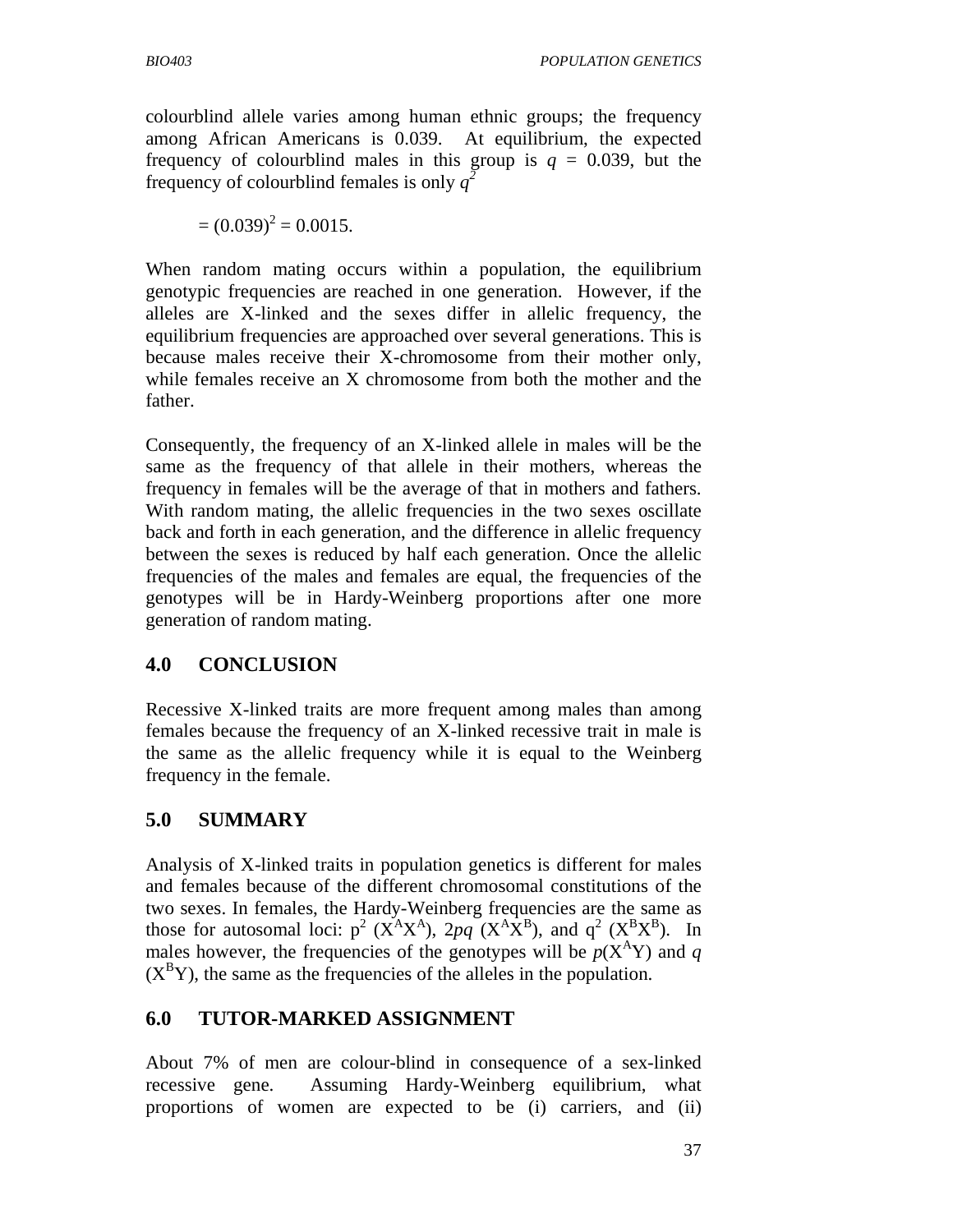colourblind? (iii) In what proportion of marriages are both husband and wife expected to be colourblind?

- Klug, W. S.; Cummings, M.R.; Spencer, C.A. & Palladino, M.A. (2009). *Concepts of Genetics*. Pearson Int. Ed. (9th ed.). Pearson Benjamin Cummings.
- Russel, P. J. (1996). *Genetics* (7th ed.). New York: Harper Collins College Publishers.
- Weaver, R. F. & Hedrick, P. H. (1997). *Genetics* (3rd ed.). WCB Publishers.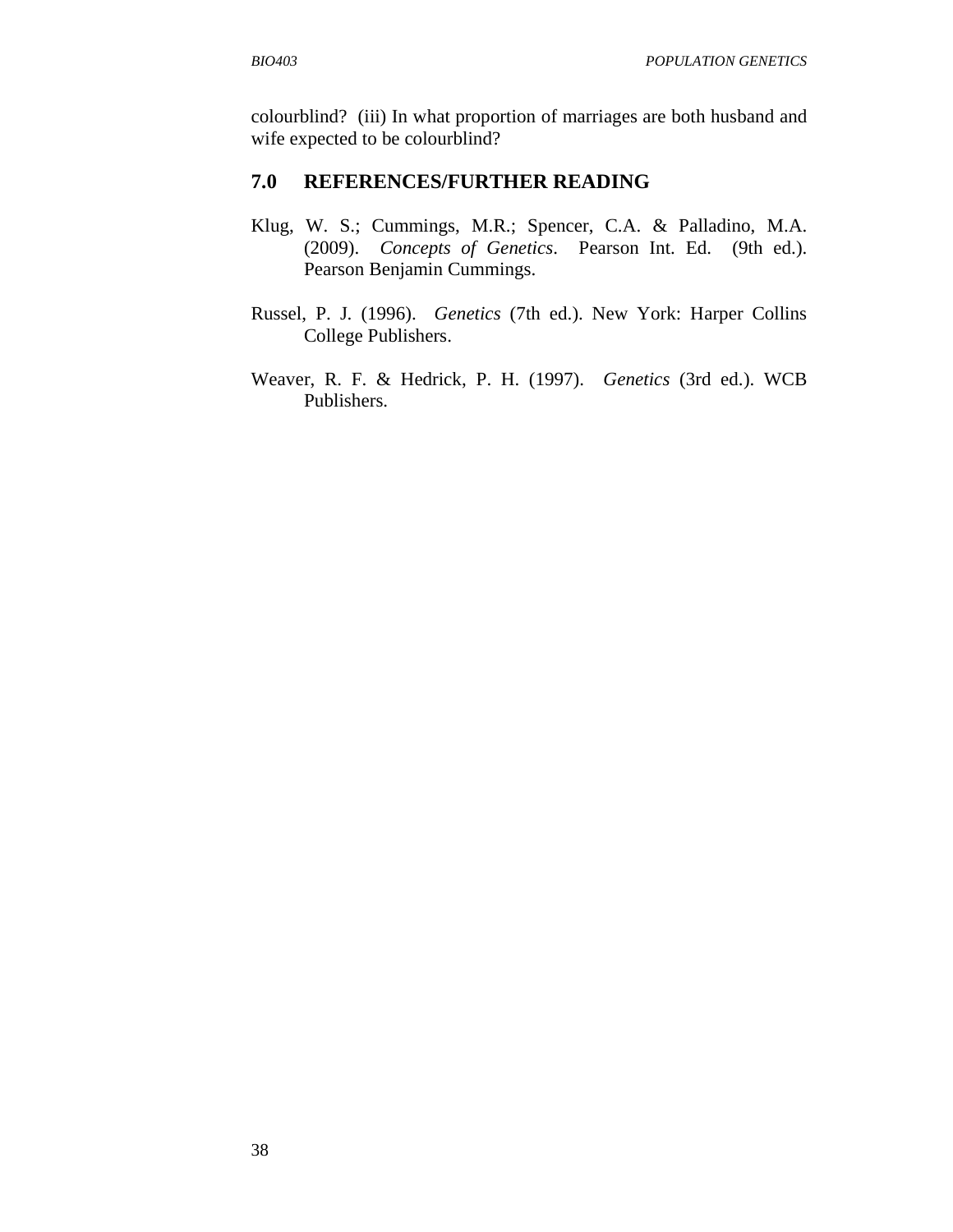# **MODULE 3**

- Unit 1 Testing Populations for Hardy-Weinberg Equilibrium
- Unit 2 Evolutionary Changes in Genetic Structure of Populations
- Unit 3 Genetic Drift
- Unit 4 Effect of Migration or Gene Flow on Evolutionary Changes
- Unit 5 Effect of Selective Forces on Evolutionary Changes

# **UNIT 1 TESTING POPULATIONS FOR HARDY-WEINBERG EQUILIBRIUM**

# **CONTENTS**

- 1.0 Introduction
- 2.0 Objectives
- 3.0 Main Content
	- 3.1 Testing Whether a Population is in Hardy-Weinberg Equilibrium
- 4.0 Conclusion
- 5.0 Summary
- 6.0 Tutor-Marked Assignment
- 7.0 References/Further Reading

# **1.0 INTRODUCTION**

In the last Module, Unit 1 Sections 4.0 and 4.1, the conditions for conformity and deviation from Hardy-Weinberg Equilibrium were explained. Due to sampling errors, it is not likely that the observed numbers of different genotypes will be exactly the same as what is expected even if the population is in Hardy-Weinberg Equilibrium. The question to ask is how much deviation from the expected numbers should be considered significant to reject the hypothesis (null hypothesis) that the population is not likely to be in Hardy-Weinberg Equilibrium?

# **2.0 OBJECTIVES**

At the end of this unit, you should be able to:

- distinguished the differences between the observed population count is statistically difference from Hardy-Weinberg expectation
- use chi-square test for analysis.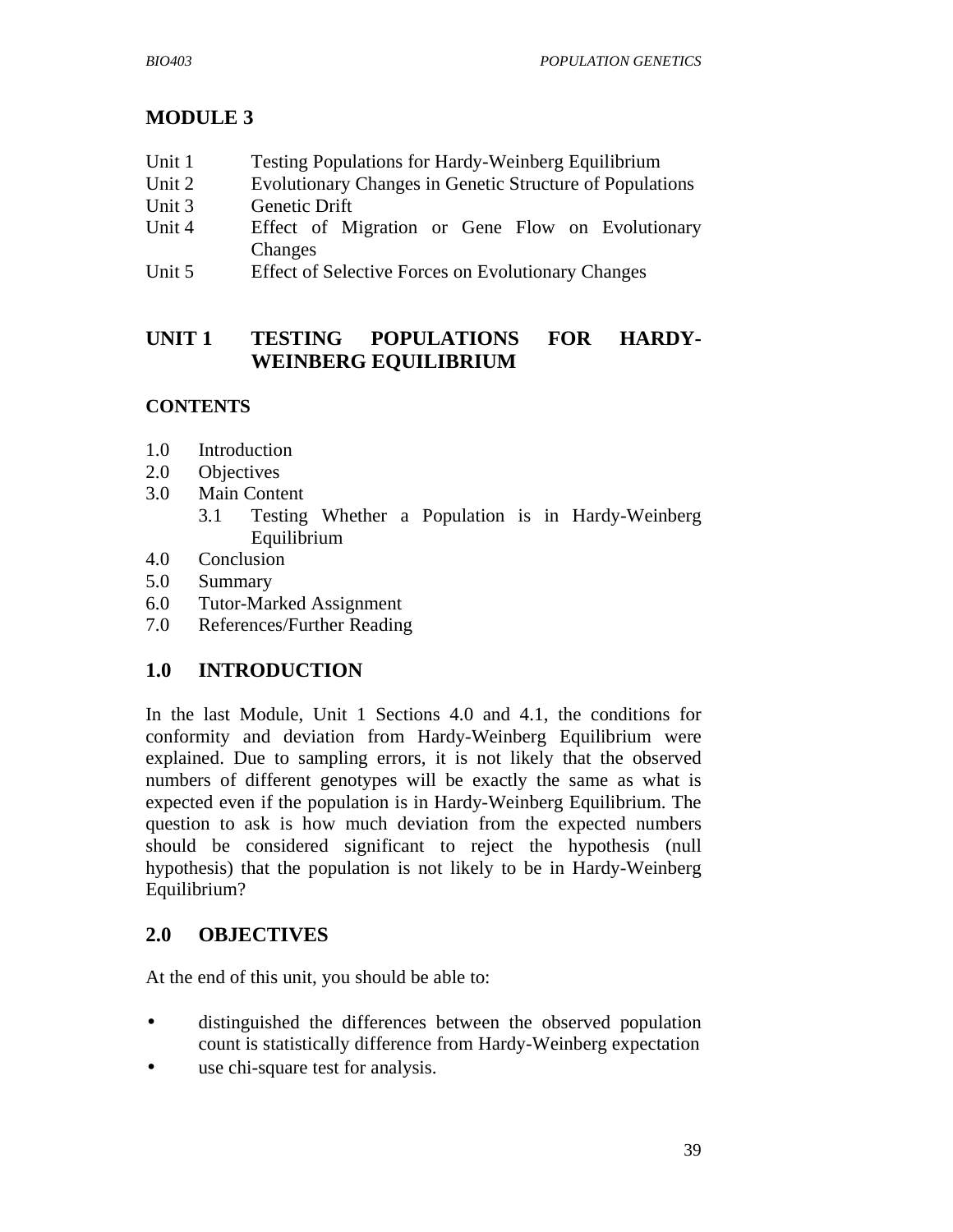## **3.0 MAIN CONTENT**

#### **3.1 Testing Whether a Population is in Hardy-Weinberg Equilibrium**

#### **Testing for Hardy-Weinberg Proportions**

The Hardy-Weinberg law can be used as a null hypothesis to which the genetic structure of any particular population can be compared. If the observed genetic structure does not match the expected structure based on the law, one can begin to ask about which of the assumptions are being violated. To determine whether the genotypes of a population are in Hardy-Weinberg proportions, we first compute p and q from the observed frequencies of the genotypes. Note: it is important not to take the square roots of the homozygote frequencies to obtain allele frequencies because in doing that, you already assume that the population is in equilibrium. Thus, allele frequencies should be calculated from the sum of homozygote frequencies plus one half the heterozygote frequencies – for a more complete discussion. Once we have obtained these allelic frequencies, we can calculate the expected genotypic frequencies  $(p^2, 2pq,$  and  $q^2)$  and compare these frequencies with the actual observed frequencies of the genotypes using a **chisquare test**. The chi-square test gives us the probability that the difference between what we observed and what we expect under the Hardy-Weinberg law is due to chance.

To illustrate this procedure, consider a locus that codes for transferring (a blood protein) in the red backed vole, *Clethrionomys gapperi.* Three genotypes are found at the transferring locus: *MM, MJ,* and *JJ.* In a population of voles trapped in the Northwest Territories of Canada in 1976, 12 *MM* individuals, 53 *MJ* individuals, and 12 *JJ* individuals were found. To determine if the genotypes are in Hardy-Weinberg proportions, we first calculate the allelic frequencies for the population using our familiar formular:

$$
\frac{(2 x number of homozygotes + (number of heterozygotes)}{P = (2 x total number of individuals)}
$$

Therefore:

$$
P = f(M) = \frac{(2 \times 12) + (53)}{(2 \times 77)} = 0.50
$$

$$
q = 1 - p = 0.50
$$

Using *p* and *q* calculated from the observed genotypes, we can now compute the expected Hardy-Weinberg proportions for the genotypes: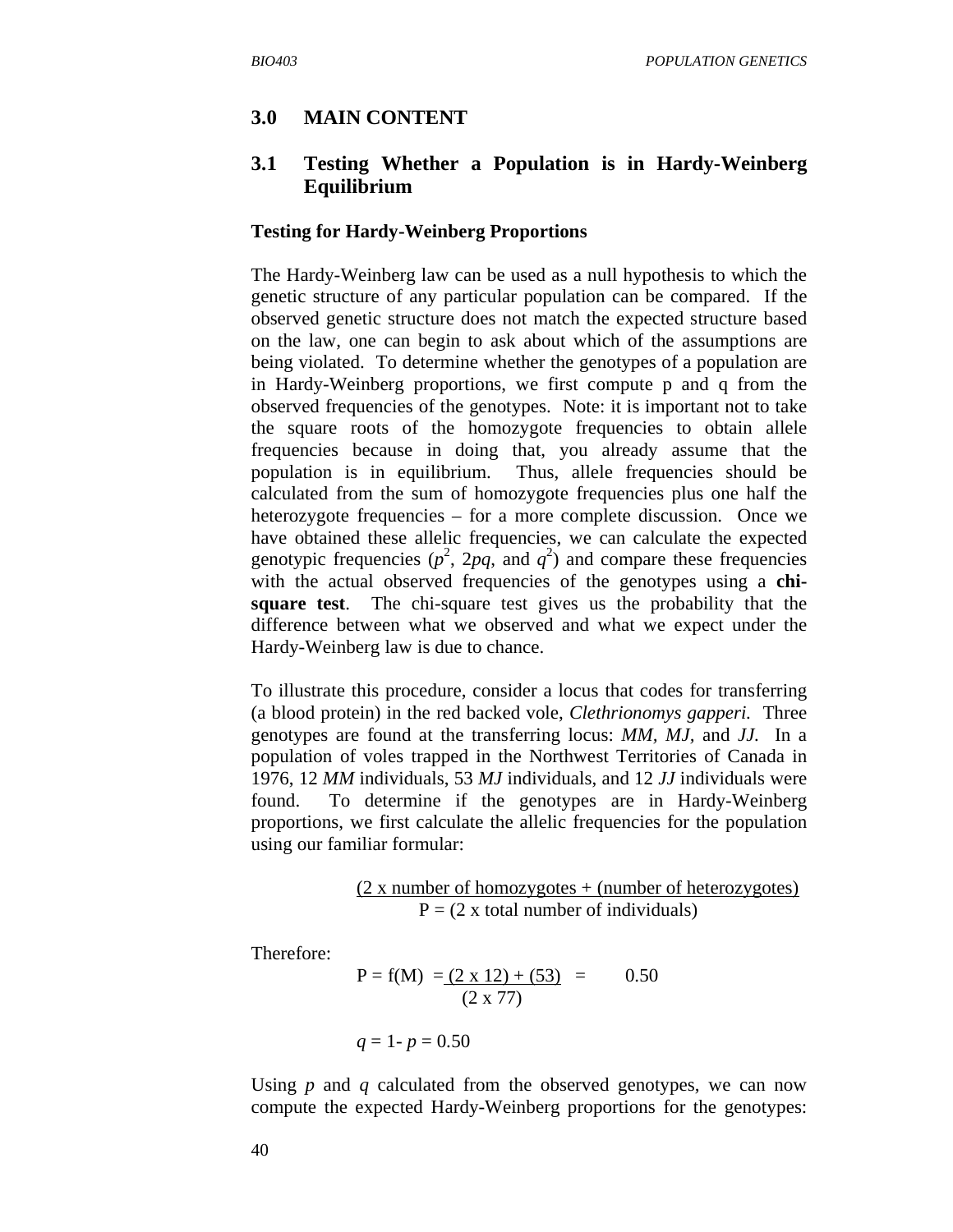$f(MM) = p^2 = (0.50)^2 = 0.25$ ;  $f(M) = 2pq = 2(0.50(0.50) = 0.50$ ; and  $f(JJ) =$  $q^2 = (0.50)^2 = 0.25$ . However, for the chi-square test, actual numbers of individuals are needed, not the proportions. To obtain the expected numbers, we simply multiply each expected proportion times the total number of individuals counted (*N*), as show below:

|       |                           | <b>EXPECTED</b> | <b>OBSERVED</b> |
|-------|---------------------------|-----------------|-----------------|
|       | $f(MM) = p^2 X N$         |                 |                 |
|       | $= 0.25 \times 77 = 19.3$ |                 | 12              |
| f(M)  | $= 2pq \times N$          |                 |                 |
|       | $= 0.50 \times 77 = 38.5$ |                 | 53              |
| f(JJ) | $=q^2$ x N                |                 |                 |
|       | $= 0.25 \times 77 = 19.3$ |                 | 12              |

With observed and expected numbers, we can compute a chi-square value to determine the probability that the differences between observed and expected numbers could be the result of chance. The chi-square is computed using the same formula that we employed for analysing genetic crosses; that is, *d*, the deviation, is calculated for each class as (observed – expected);  $d^2$ , the deviation squared, is divided by the expected number e for each class; and chi-square  $(X^2)$  is computed as the sum of all  $d^2/e$  values.

For the above example,  $X^2 = 10.98$ , we need to find this value in the chisquare table under the appropriate degrees of freedom. This step is not as straightforward as in our previous  $\overline{X}^2$  analysis. In those examples, the number of degrees of freedom was the number of classes in the sample minus 1. Here, however, while there are three classes, there is only one degree of freedom, because the frequencies of alleles in a population have no theoretically expected values. Thus, *p* must be estimated from the observations themselves. So one degree of freedom is lost for every parameter (p in this case) that must be calculated from the data. Another degree of freedom is lost because, for the fixed number of individuals, once all but one of the classes has been determined, the last class has no degree of freedom and is set automatically. Therefore with three classes (*MM, MJ*, and *JJ*), two degrees of freedom are lost, leaving one degree of freedom.

In the chi-square table under the column for one degree of freedom, the chi-square value of 10.98 indicates a *p* value less than 0.05. Thus, the probability that the differences between the observed and expected values are due to chance is very low. That is, the observed numbers of genotypes do not fit the expected numbers under Hardy-Weinberg law.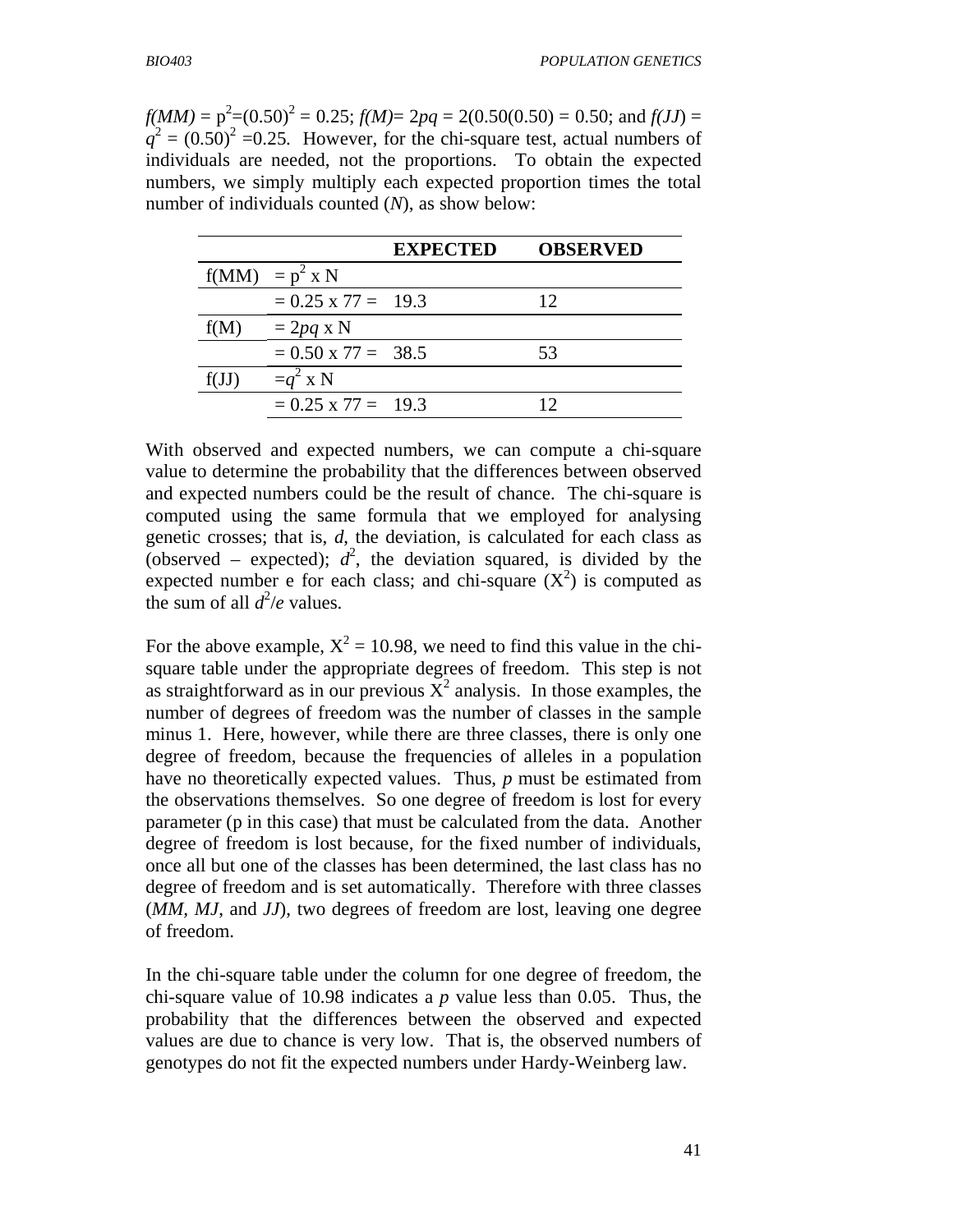## **4.0 CONCLUSION**

A careful consideration of Hardy-Weinberg conditions will reveal that it is impossible for real populations to satisfy these conditions. However to a large extent, some real populations approach Hardy-Weinberg proportions. Testing of populations for Hardy-Weinberg proportions is important in population genetics.

## **5.0 SUMMARY**

Chi-square test is a statistical tool used to test a population for Hardy-Weinberg equilibrium. To perform the test, actual numbers of individuals are needed, not the proportions. To obtain the expected numbers, we use the formula below:

$$
X^2 = \sum (o-e)^2/e
$$

## **6.0 TUTOR-MARKED ASSIGNMENT**

Consider the problem in Unit 3 of Module 2. Test whether the population is in Hardy-Weinberg equilibrium.

- Klug, W.S.; Cummings, M.R.; Spencer, C.A. & Palladino, M.A. (2009). *Concepts of Genetics.* Pearson Int. Ed. (9th ed.). Pearson: Benjamin Cummings.
- Russel, P. J. (1996). *Genetics* (7th ed.). New York: Harper Collins College Publishers.
- Weaver, R. F. & Hedrick, P. H. (1997). *Genetics* (3rd ed.). WCB Publishers.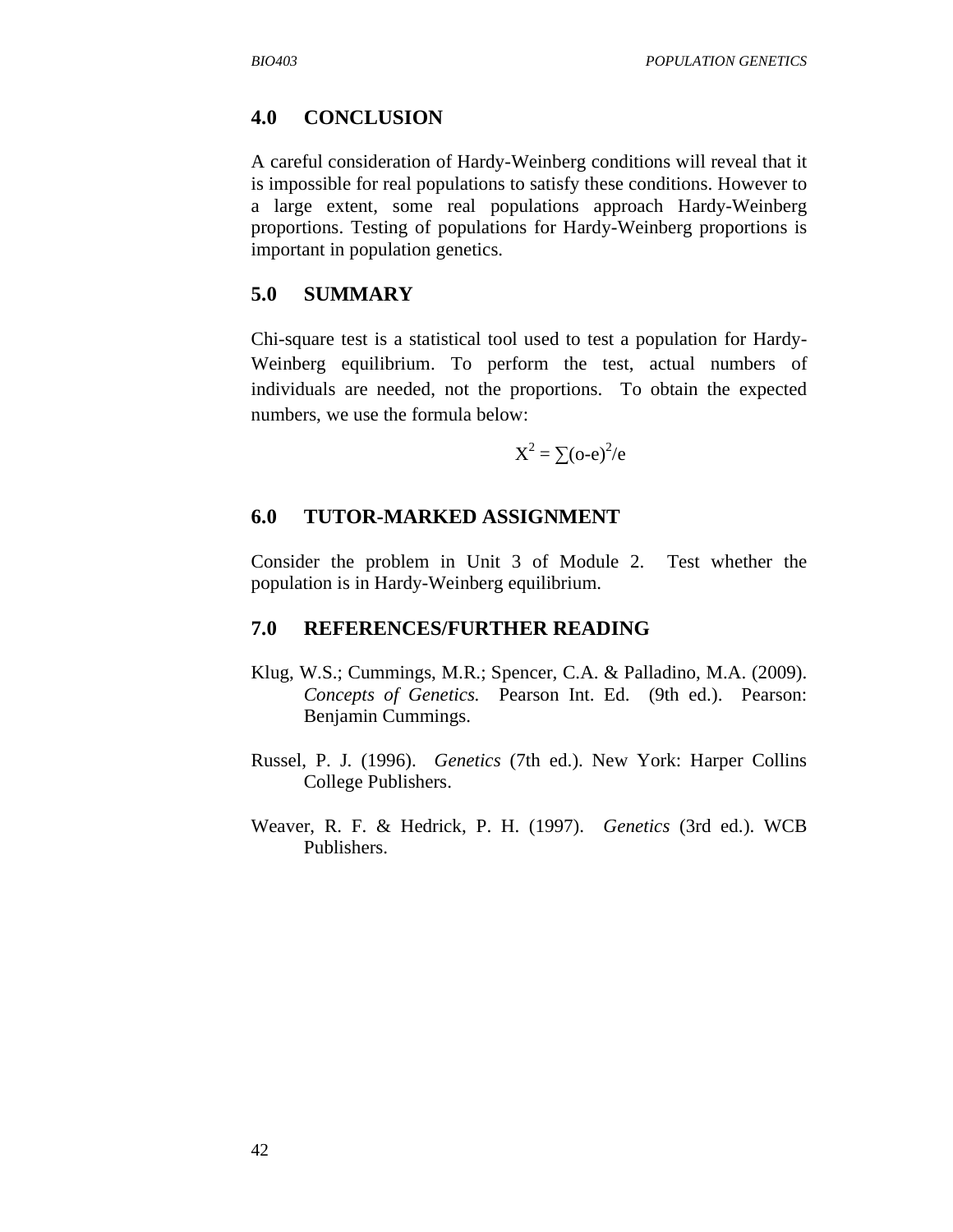## **UNIT 2 EVOLUTIONARY CHANGES IN GENETIC STRUCTURE OF POPULATIONS**

## **CONTENTS**

- 1.0 Introduction
- 2.0 Objective
- 3.0 Main Content
	- 3.1 Mutation
- 4.0 Conclusion
- 5.0 Summary
- 6.0 Tutor-Marked Assignment
- 7.0 References/Further Reading

# **1.0 INTRODUCTION**

When the population is large, randomly mating, and free from mutation, migration, and natural selection, no evolution occurs. The genetic structure of the population is in equilibrium. For many populations, however, the conditions required by the Hardy-Weinberg law do not hold. Populations are frequently small, mating may be nonrandom, and mutation, migration, and natural selection may be occurring. In these circumstances, allelic frequencies do change, and the gene pool of the population evolves in response to the interplay of these processes. In the following sections we discuss the role of four evolutionary processes – mutation, genetic drift, migration, and natural selection – in changing the allele frequencies of a population. We also discuss the effects of nonrandom mating on genotype frequencies. We first consider violations of the Hardy-Weinberg equilibrium assumptions one by one. We then consider several cases where two assumptions are violated simultaneously. Be aware, however, that in real populations the entire assumption one by one.

# **2.0 OBJECTIVE**

At the end of this unit, you should be able to:

• discuss the term mutation.

# **3.0 MAIN CONTENT**

## **3.1 Mutation**

One process that can potentially alter the frequencies of alleles within a population is mutation. Usually, a mutation converts one allelic form of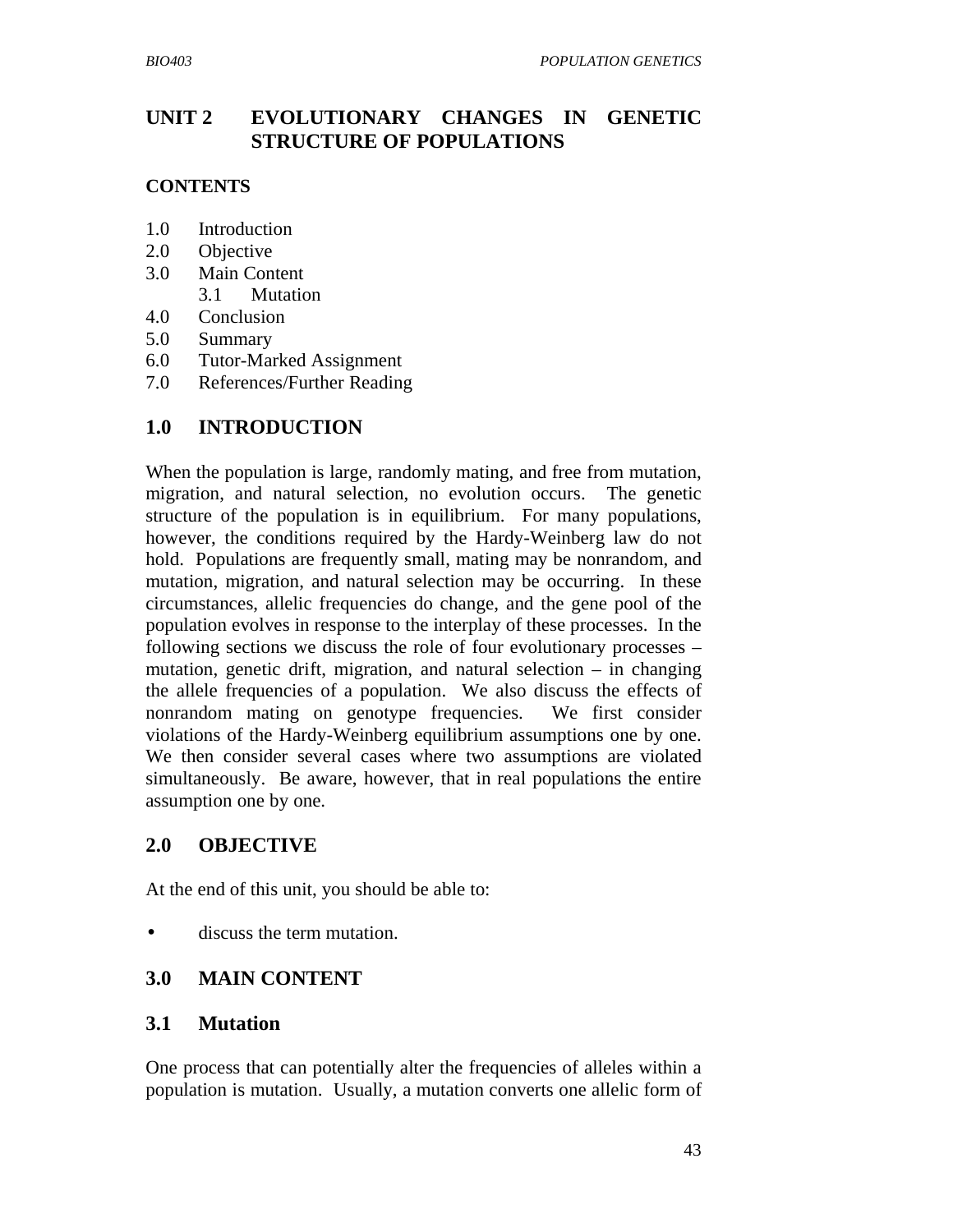a gene to another. The rate at which mutations arise is generally low, but varies among loci and among species.

Ultimately, mutation is the source of all new genetic variation; new combinations of alleles may arise through recombination, but new alleles only occur as a result of mutation. Thus, mutation provides the raw genetic material upon which evolution acts. Most mutations will be detrimental and will be eliminated from the population. A few mutations, however, will convey some advantages to the individuals that possess them and will spread through the population. Whether a mutation is detrimental or advantageous depends upon the specific environment, and if the environment changes, previously harmful or neutral mutations may become beneficial.

Mutations also have the potential to affect evolution by contributing to the second step in the evolutionary process – by changing the frequency of alleles within a population.

Consider a population that consists of 50 individuals, all with the genotype AA. The frequency of  $A(p)$  is 1.00 [(2 x 50)/100]. If one A allele mutates to *a*, the population now consists of 49 *AA* individuals and 1 *Aa* individual. The frequency of *p* is now  $[(2 \times 49) + 1] = 0.99$ . When another mutation occurs, the frequency of *A* drops to 0.98. If these mutations continue to occur at low but steady rate over long periods of time, the frequency of *A* will eventually decline to zero, and the frequency of a will reach a value of 1.00.

The mutation of *A* to *a* is referred to as a forward mutation. For most genes, mutations also occur in the reverse direction; a may mutate to *A*. These mutations are called reverse mutations, and they typically occur at a lower rate than forward mutations. The forward mutation rate – the rate at which A mutates to a  $(A \rightarrow a)$  – symbolised with *u*; the reverse mutation rate – the rate at which a mutates to A  $(a \rightarrow A)$  – is symbolised with *v*. Consider a hypothetical population in which the frequency of *A* is *p* and the frequency of *a* is *q*. We assume that the population is large and that no selection occurs on the alleles. In each generation, *a* is proportion *u*, the actual number mutating depends upon both u and the frequency of *A* alleles.

Given that we have a forward mutation rate increasing the frequency of *a* and a reverse mutation rate decreasing the frequency of *a*, it is intuitively easy to see that eventually, the population achieves equilibrium, in which the number of alleles undergoing forward mutation is exactly equal to the number of alleles undergoing reverse mutation.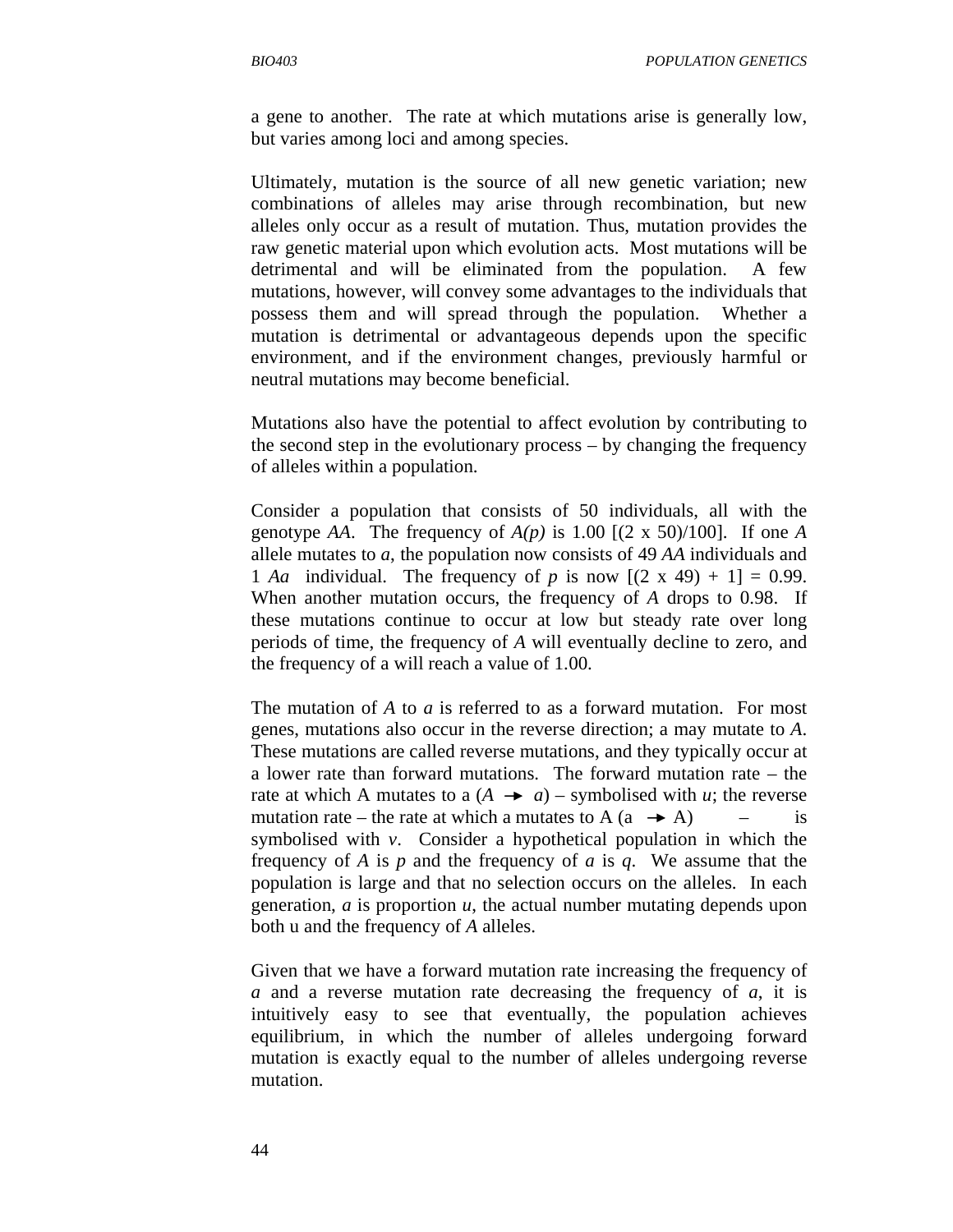The equilibrium frequency for *a* is:

$$
q = \frac{u}{u+v}
$$

and equilibrium value for p is v

$$
p = u + v
$$

Consider a population in which the initial allelic frequencies are  $p = 0.9$ and  $q = 0.1$ , and the forward and reverse mutation rates are  $u = 5 \times 10^{-5}$ and  $v = 2 \times 10^{-5}$  respectively, (these values are similar to forward and reverse mutation rates observed for many genes). In the first generation, the change in allelic frequency is:

$$
\Delta p = vp - up
$$
  
= (2 x 10-5 x 0.1) – (5 x 10-5 x 0.9)  

$$
\Delta p = -0.000043
$$

The frequency of *A* decreases by only four-thousandths of 1%. A equilibrium, the frequency of the *a* allele, *q*, equals:

$$
q = u + v
$$
  
\n
$$
q = \frac{5 \times 10^{-5}}{(5 \times 10^{-5}) + (2 \times 10^{-5})} = 0.714
$$

If no other processes act on a population after many generations, the alleles will reach equilibrium. Therefore, mutation rates determine the allelic frequencies of the population in the absence of other evolutionary processes. However, because mutation rates are so low, the change in allelic frequency due to mutation pressure is exceedingly slow.

#### **4.0 CONCLUSION**

Mutation is the source of genetic variations in populations. However, it can cause only a small change in allelic frequency per generation.

#### **5.0 SUMMARY**

Mutation can proceed in the forward or backward direction. The rate of forward mutation is u while that of backward mutation is v. At equilibrium, the frequencies of 'A' and 'a' alleles are given by  $p =$  $v/(u+v)$  and  $q = u/(u+v)$  respectively.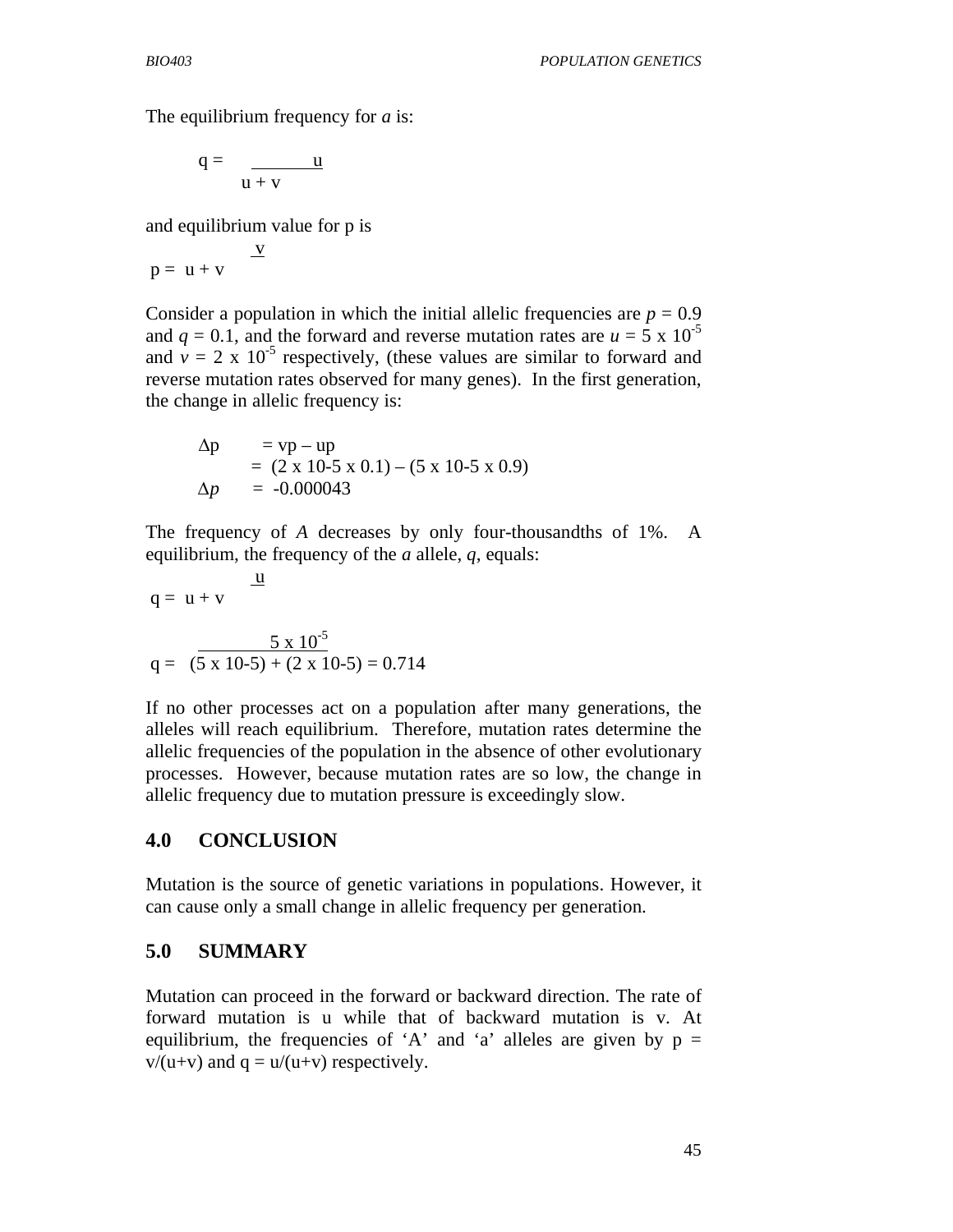## **6.0 TUTOR-MARKED ASSIGNMENT**

If an allele, A, mutates to a with a frequency of 1 in 10,000 and backmutates with a frequency of 1 in 100,000, and if the three genotypes have equal fitness, what will be the genotypic frequencies at equilibrium in a random-mating populations?

- Klug, W.S.; Cummings, M.R.; Spencer, C.A. & Palladino, M.A. (2009). *Concepts of Genetics.* Pearson Int. Ed. (9th ed.). Pearson: Benjamin Cummings.
- Russel, P. J. (1996). *Genetics* (7th ed.). New York: Harper Collins College Publishers.
- Weaver, R. F. & Hedrick, P. H. (1997). *Genetics* (3rd ed.). WCB Publishers.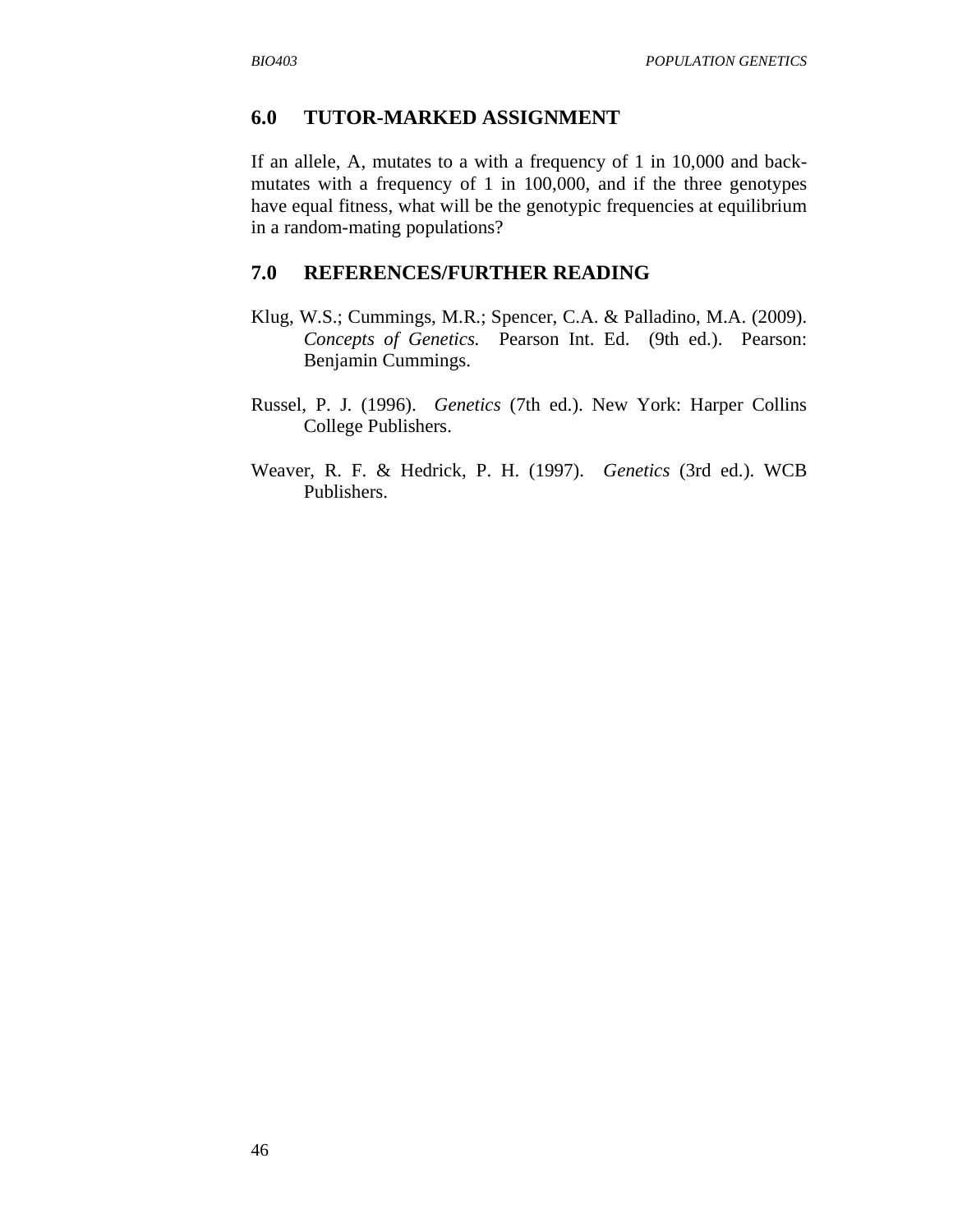# **UNIT 3 GENETIC DRIFT**

### **CONTENTS**

- 1.0 Introduction
- 2.0 Objectives
- 3.0 Main Content
	- 3.1 Measuring Genetic Drift
		- 3.1.1 The Dunker's in Eastern Pennsylvania
	- 3.2 Variation Due to Genetic Drift
	- 3.3 Forms of Genetic Drift
		- 3.3.1 Small Populations
		- 3.3.2 Founder Effect
		- 3.3.3 Bottleneck Effect
- 4.0 Conclusion
- 5.0 Summary
- 6.0 Tutor-Marked Assignment
- 7.0 References/Further Reading

## **1.0 INTRODUCTION**

Another major assumption of the Hardy-Weinberg law is that the population is infinitely large. Real populations are not infinite in size, but frequently they are large enough that expected ratios are realised and chance factors have small effects on allelic frequencies. Some populations are small, however, and in these groups, chance factors may produce large changes in allelic frequencies. Random change in allelic frequency due to chance is called **genetic drift**, or simply *drift* for short. Sewall Wright which laid much of the theoretical foundation of the discipline, championed the importance of genetic drift in the 1930s, so sometimes genetic drift is called the *Sewall Wright effect* in his honour.

To see how chance can play a big role in altering the genetic structure of a population, imagine a small group of humans inhabiting a South Pacific Island. Suppose that the population consists of only ten individuals, five of whom have green eyes and five have brown eyes. For this example, we assume that eye colour is determined by a single locus (actually a number of genes controls eye colour) and the allele for green eyes is recessive to brown (*BB* and *Bb* coders for brown eyes and *bb* codes for green). The frequency of the allele for green eyes is 0.6 in the Island population. A typhoon strikes the island, killing 50% of the population; five of the inhabitants perish in the storm. Those five individuals who die all have brown eyes. Eye colour in no way affects the probability of surviving the fact that only those with green eyes survive is strictly the result of chance. After the typhoon, the allelic frequency for green eyes is 1.0. Evolution has occurred in this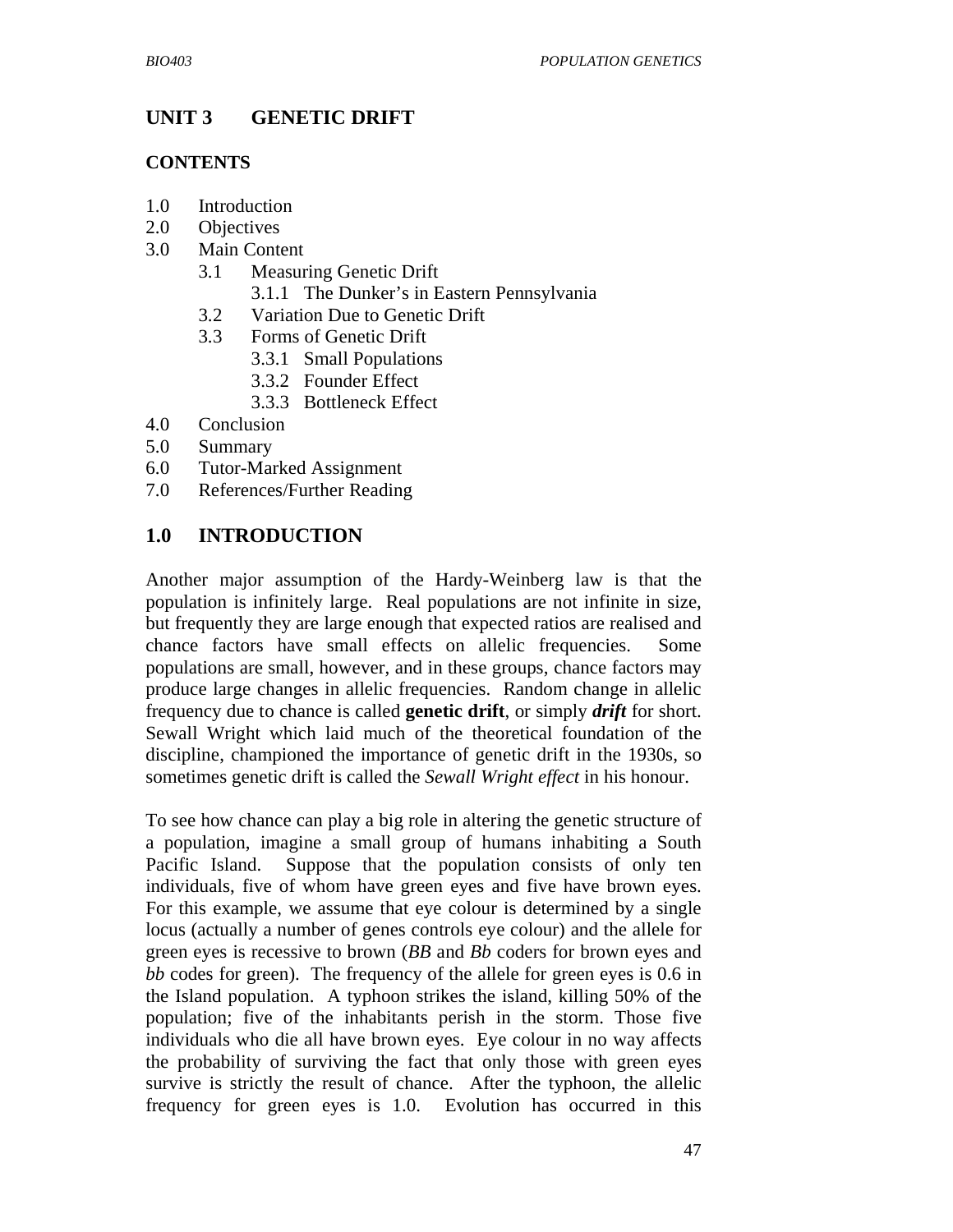population – the frequency of the green-eye allele has changed from 0.6 to 1.0, simply as a result of chance.

Now, imagine the same scenario, but this time with a population of 1,000 individuals. As before, 50% of the population has green eyes and 50% has brown eyes. A typhoon strikes the island and kills half the population. How likely is it that, just by chance, all 500 people who perish will have brown eyes? In a population of 1,000 individuals, the probability of this occurring by chance is extremely remote. This example illustrates an important characteristic of genetic drift – chance factors are likely to produce significant changes in allelic frequencies only in small populations.

Chance deviations from expected proportions arise from a general phenomenon called 'sampling error. Just by chance or by "**error**" sample may deviate from the larger pool; the smaller the sample, the larger the potential deviation.

Flipping a coin is analogous to the situation in which sampling error occurs. When two flip a coin, we expect 50% heads and 50% tails. If we flip the coin 1,000 times, we will get very close to that expected fifty-fifty ratio. But, if we flip the coin only four times, we would not be surprised if by chance we obtain 3 heads and 1 tail, or even all tails. When the sample – in this case the number of flips – is small, the sampling error can be large. All genetic drift arises from such sampling error.

## **2.0 OBJECTIVES**

At the end of this unit, you should be able to:

- define genetic drift
- measure genetic drift in a population
- discuss variation due to genetic drift
- state the forms of genetic drift.

## **3.0 MAIN CONTENT**

#### **3.1 Measuring Genetic Drift**

Genetic drift is random, and thus we cannot predict what the allelic frequencies will be after drift has occurred. However, since sampling error is related to the size of the population, we can make predictions about the magnitude of genetic drift. To determine the magnitude of genetic drift, we must know the effective population size, which equals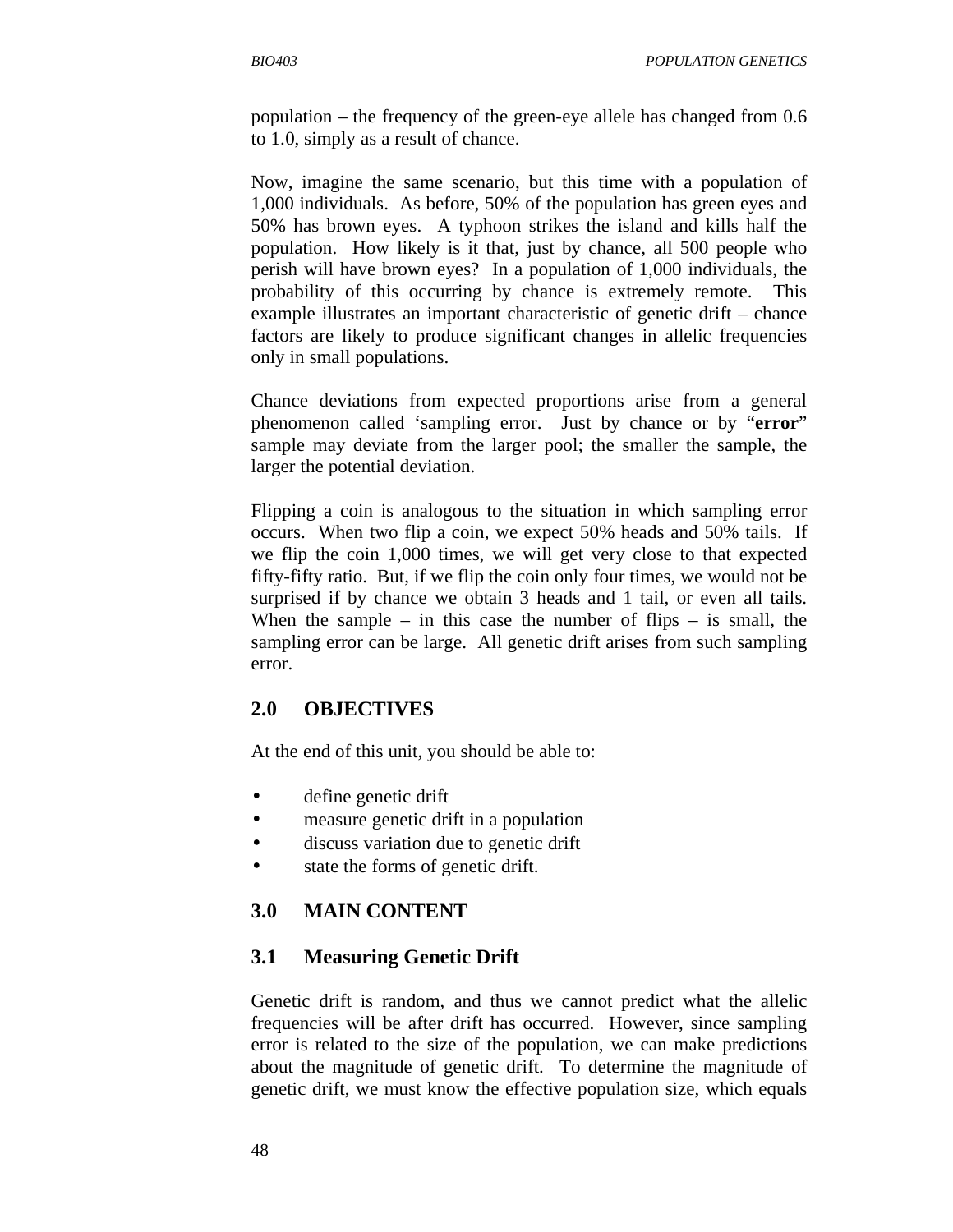the equivalent number of adults contributing gametes to the next generation, the effective population size is:

$$
Ne = (4 \times Nf \times Nm)/Nf + Nm
$$

Where  $N_f$  equals the number of breeding females and  $N_m$ , equals the number of breeding males.

Students often have difficulty understanding why this equation must be used – why the effective population size is not simply the number of breeding adults. The reason is that males, as a group, contribute half of all genes to the next generation and females, as a group, contribute the other half. Therefore, in a population of 70 females and 2 males, the two males are not genetically equivalent to two females; each male contributes  $1/2$  x  $1/2 = 0.25$  of the genes to the next generation, whereas each female contributes  $1/2 \times 1/70 = 0.007$  of all genes. The small number of males disproportionately influences what alleles are present in the next generation. Using the above equation, the effective population size is  $Ne = (4 \times 70 \times 2) (70 + 2) = 7.8$ , or approximately 8 breeding adults. What this means is that in a population of 70 females and 2 males, genetic drift will occur as if the population had only four breeding males and four breeding females. Therefore, genetic drift will have a much greater effect in this population than in one with 72 breeding adults equally divided between males and females.

Other factors, such as differential production of offspring, fluctuating population size, and overlapping generations can further reduce the effective population size.

# **3.1.1 The Dunker's in Eastern Pennsylvania**

Small breeding units that lack gene flow are genetically isolated from other groups and often experience considerable genetic drift, even though surrounded by much larger populations. A good example is a religious sect, known as the **Dunkers,** found in eastern Pennsylvania. Between 1719 and 1729, fifty Dunker families emigrated from Germany and settled in the United States. Since that time, the Dunkers have remained an isolated group, rarely marrying outside of the sect, and the number of individuals in their communities has always been relatively small.

The Pennsylvania frequencies were different from the frequencies of the German population from which the Dunkers descended. The most likely explanation for the unique Dunker allelic frequencies observed is that genetic drift has produced random change in the gene pool.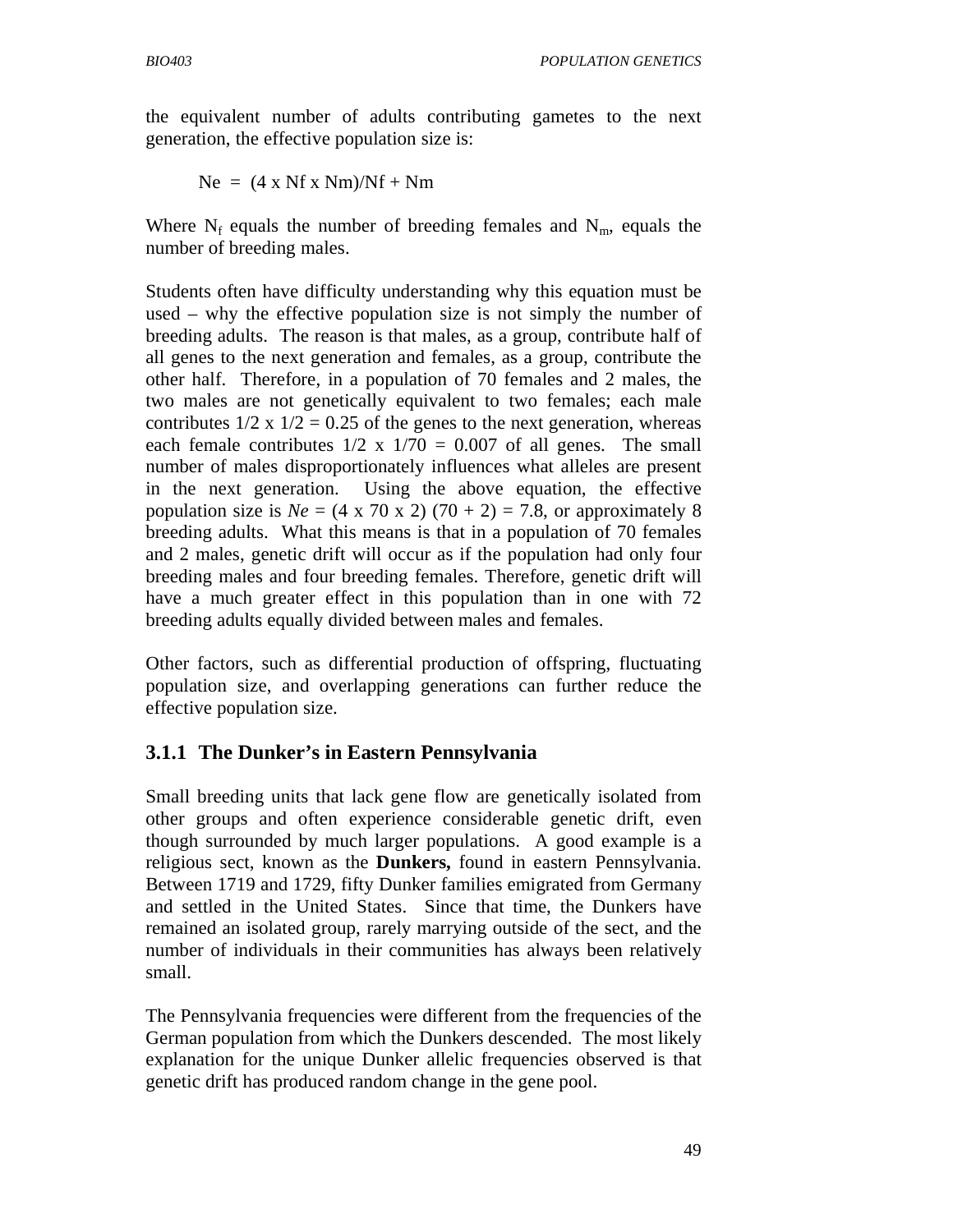#### **3.2 Variation Due to Genetic Drift**

The amount of variation among populations resulting from genetic drift is measured by the **variance of allelic frequency,** which equals:

$$
Sp_2 = \frac{pq}{2N_e}
$$

Where Ne equals the effective population size, p and q equal the allelic frequencies. A more useful measure is the **standard error** of allelic frequency, which is the square root of the variance of allelic frequency:

$$
S_p = \sqrt{\frac{pq}{2N_e}}
$$

The standard error can be used to calculate the 95% confidence limits of allelic frequency, which indicate the expected range of p in 95% of such populations. The 95% confidence limits equal approximately  $p + 2s_p$ . Suppose, for example, that  $p = 0.8$  in a population with  $N_e$  equal to 50. The standard error in allelic frequency is  $sp = (p_a/N_e) = 0.04$ . The 95% confidence limits for p are therefore  $p + 2s_p = 0.72 \le p \le 0.88$ .

To interpret the 95% confidence limits, imagine that 100 populations with  $N_e$  of 50 have p initially equal to 0.8. Genetic drift may cause allelic frequencies in some populations to change; the 95% confidence limits tell us that in the next generation, 95 of the original 100 populations should have *p* within the range of 0.72 to 0.88. Therefore, if we observe a change in p greater than this, say from 0.8 to 0. 86, we know that the probability that this change will occur by genetic drift is less than 0.05. Most likely we would conclude that some process other than genetic drift contributed to the observed change in allelic frequency.

#### **3.3 Forms of Genetic Drift**

#### **3.3.1 Small Populations**

Genetic drift arises when population size remains continuously small over many generations. Undoubtedly, this situation is frequent, particularly where populations occupy marginal habitats, or when competition for resources limits population growth. In such populations, genetic drift plays an important role in the evolution of allelic frequencies. Many species are spread out over a large geographic range. This can result in a species consisting of numerous populations of small size, each undergoing drift independently. In addition, human intervention such as the clear cutting of forests can result in the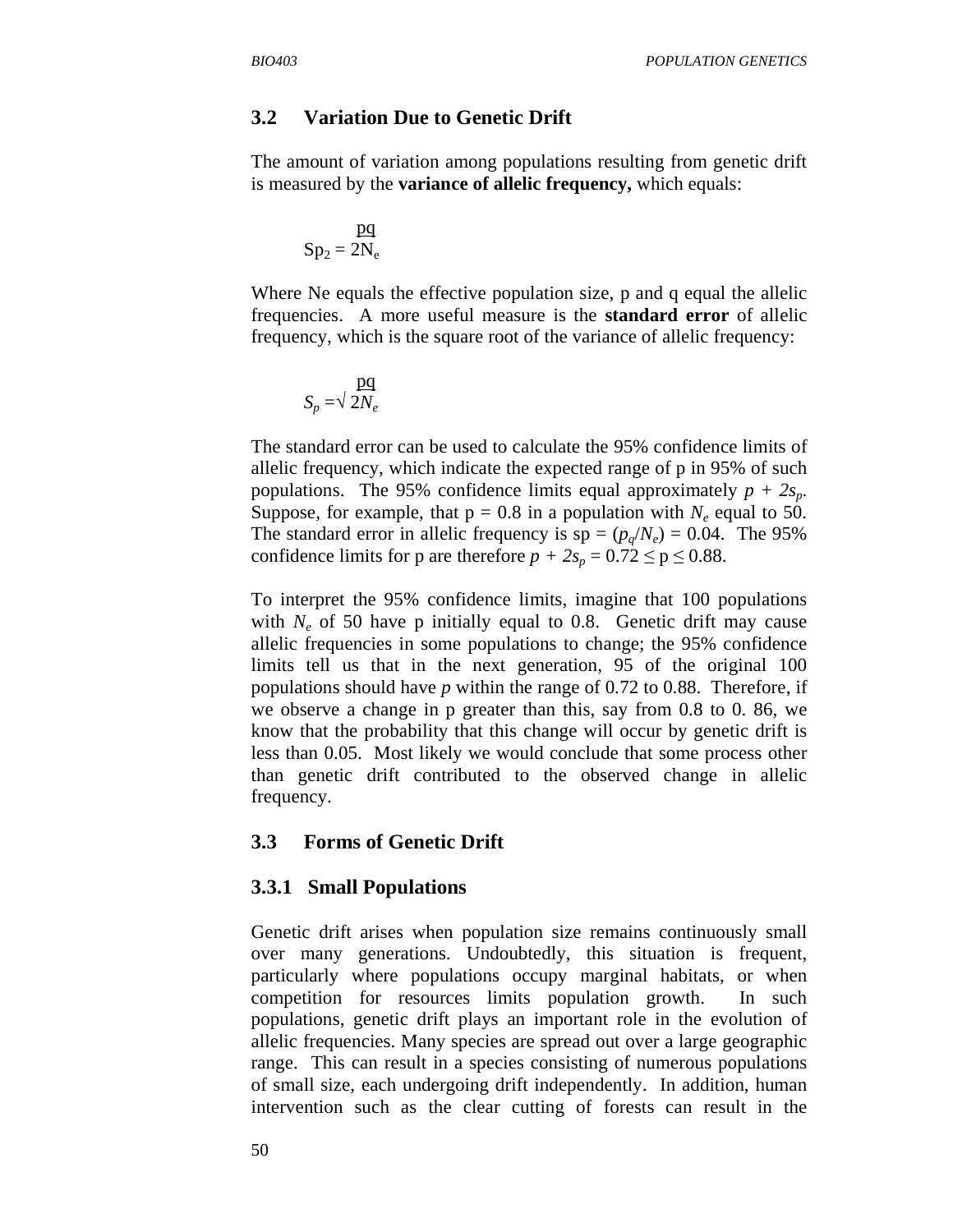fragmentation of previously large continuous populations into small subdivided ones with each showing genetic drift.

## **3.3.2 Founder Effect**

Another way in which genetic drift arises is through **founder effect.**  Founder effect occurs when a population is initially established by a small number of breeding individuals. Although the population may subsequently grow in size and later consist of a large number of individuals, the gene pool of the population is derived from the genes present in the original founders. Chance may play a significant role in determining which genes were present among the founders, and this has a profound effect upon the gene pool of subsequent generations. Founder effects have frequently been used to explain the subsequent evolution of new species, but their importance to the process of species formation is currently under intense study and debate.

## **3.3.3 Bottleneck Effect**

A third form of sampling error, called bottleneck effect, also played an important role in the population of Tristan da Cunha. Bottleneck effect is a form of genetic drift that occurs when a population is drastically reduced in size. During such a population reduction, some genes may be lost from the gene pool as a result of chance.

You should note that bottleneck effect does not involve migration, but can occur in form of disaster, war or other forms of accident.

The gene pool of Tristan da Cunha has been influenced by genetic drift in the form of founder effect, small population size, and bottleneck effect.

Consider the inhabitants of Tristan da Cunha, a small, isolated island in the South Atlantic. This island was first permanently settled by William Glass, a Scotsman, and his family in 1817. They were joined by a few additional settlers, some shipwrecked sailors, and a few women from the distant island of St. Helena, but for the most part the island remained a genetic isolate. In 1961, a volcano on Tristan da Cunha erupted, and the population of almost 300 inhabitants was evacuated to England.

# **4.0 CONCLUSION**

Genetic drift in small populations can result in large chance changes in allelic frequency. Thus, it may be the cause of the low heterozygosity observed in some endangered species.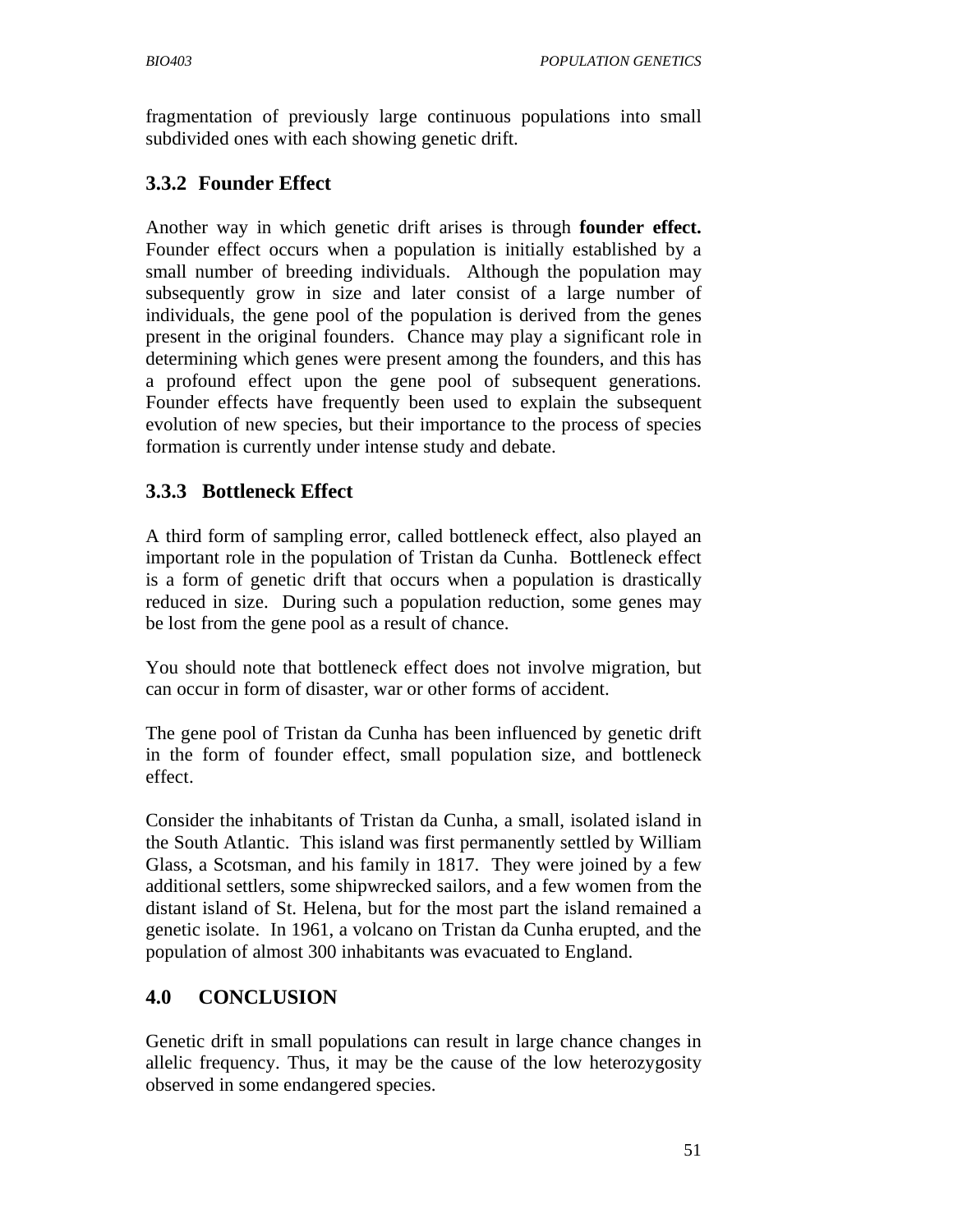## **5.0 SUMMARY**

As a result of small population size, chance effects called genetic drift can change allelic frequency in a population and therefore cause evolution. It operates in populations by virtue of their small sizes that cause sampling errors or/and through bottleneck and founder effects.

## **6.0 TUTOR-MARKED ASSIGNMENT**

It is known that genetic drift that changes allelic frequencies affects small populations than large populations. Which of the populations A and B below is likely to be more affected by genetic drift?

|            |       |          | B     |         |
|------------|-------|----------|-------|---------|
| Population | Males | Females  | Males | Females |
|            | 80    | $\gamma$ |       | 150     |
| Total      | 200   |          | 300   |         |

- Klug, W.S.; Cummings, M.R.; Spencer, C.A. & Palladino, M.A. (2009). *Concepts of Genetics.* Pearson Int. Ed. (9th ed.). Pearson: Benjamin Cummings.
- Russel, P. J. (1996). *Genetics* (7th ed.). New York: Harper Collins College Publishers.
- Weaver, R. F. & Hedrick, P. H. (1997). *Genetics* (3rd ed.). WCB Publishers.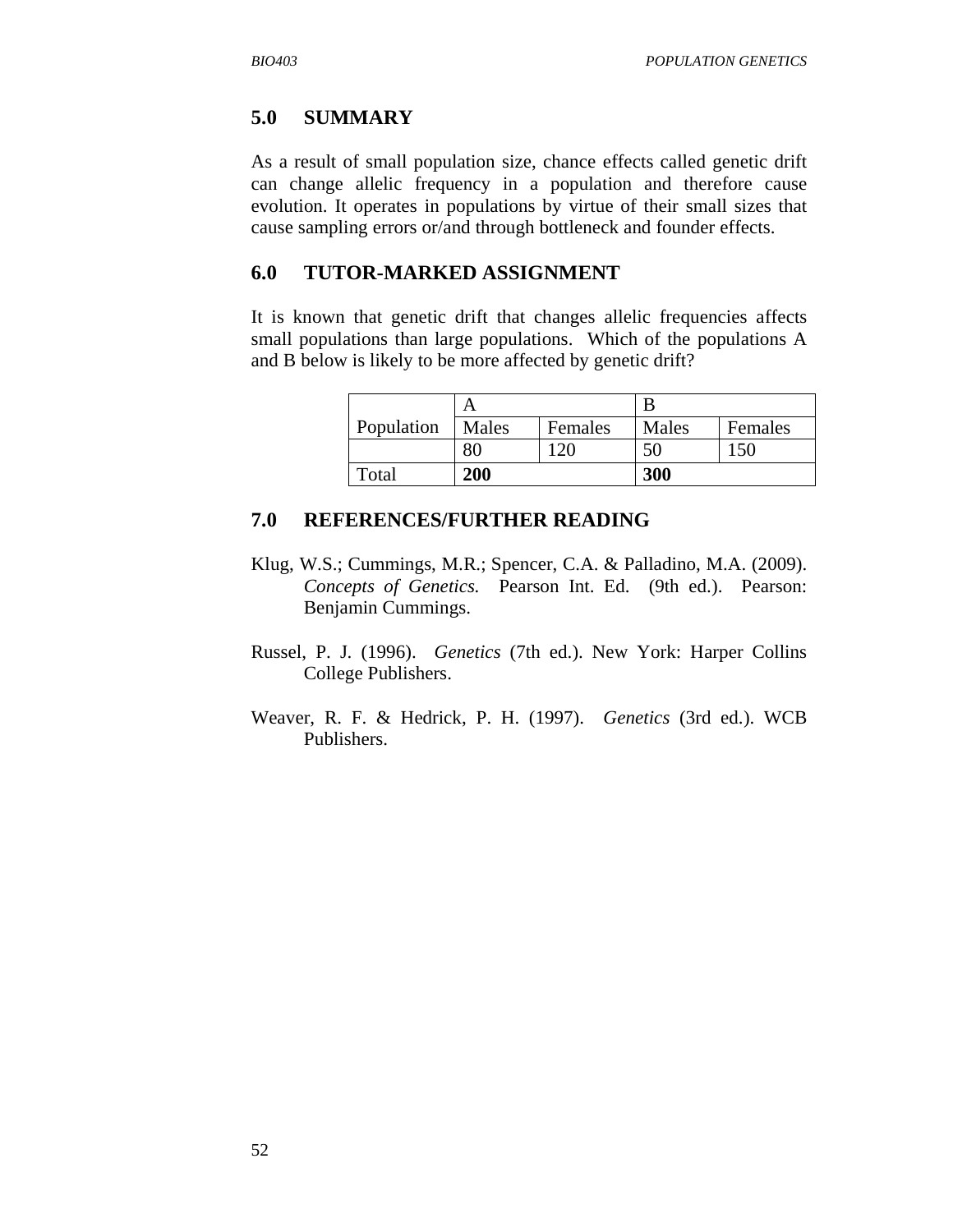## **UNIT 4 EFFECT OF MIGRATION OR GENE FLOW ON EVOLUTIONARY CHANGES**

### **CONTENTS**

- 1.0 Introduction
- 2.0 Objectives
- 3.0 Main Content
	- 3.1 Evolutionary Effect of Migration or Gene Flow
- 4.0 Conclusion
- 5.0 Summary
- 6.0 Tutor-Marked Assignment
- 7.0 References/Further Reading

# **1.0 INTRODUCTION**

One of the assumptions of the Hardy-Weinberg law is that the population is closed and not influenced by other populations. Many populations are not completely isolated, however, and exchange genes with other populations of the same species. Individuals migrating into a population may introduce new alleles to the gene pool and alter the frequencies of existing alleles. Thus migration has the potential to disrupt Hardy-Weinberg equilibrium and may influence the evolution of allelic frequencies within populations.

The term migration usually implies movement of organisms. In population genetics, however, we are interested in the movement of genes. Movement of genes takes place only when organisms or gametes migrate, and contribute their genes to the gene pool of the recipient population. This process is also referred to as **gene flow**.

Gene flow has two major effects on a population. First, it introduces new alleles to the population. Second, when the allelic frequencies of migrants and the recipient population differ, gene flow changes the allelic frequencies within the recipient population. Through exchange of genes, different populations remain similar, and thus, migration is a homogenising force that tends to prevent populations from accumulating genetic differences among them.

## **2.0 OBJECTIVES**

At the end of this unit, you should be able to:

- define gene flow
- discuss how gene flow between populations can introduce new alleles and, in some cases, can rapidly change allelic frequencies.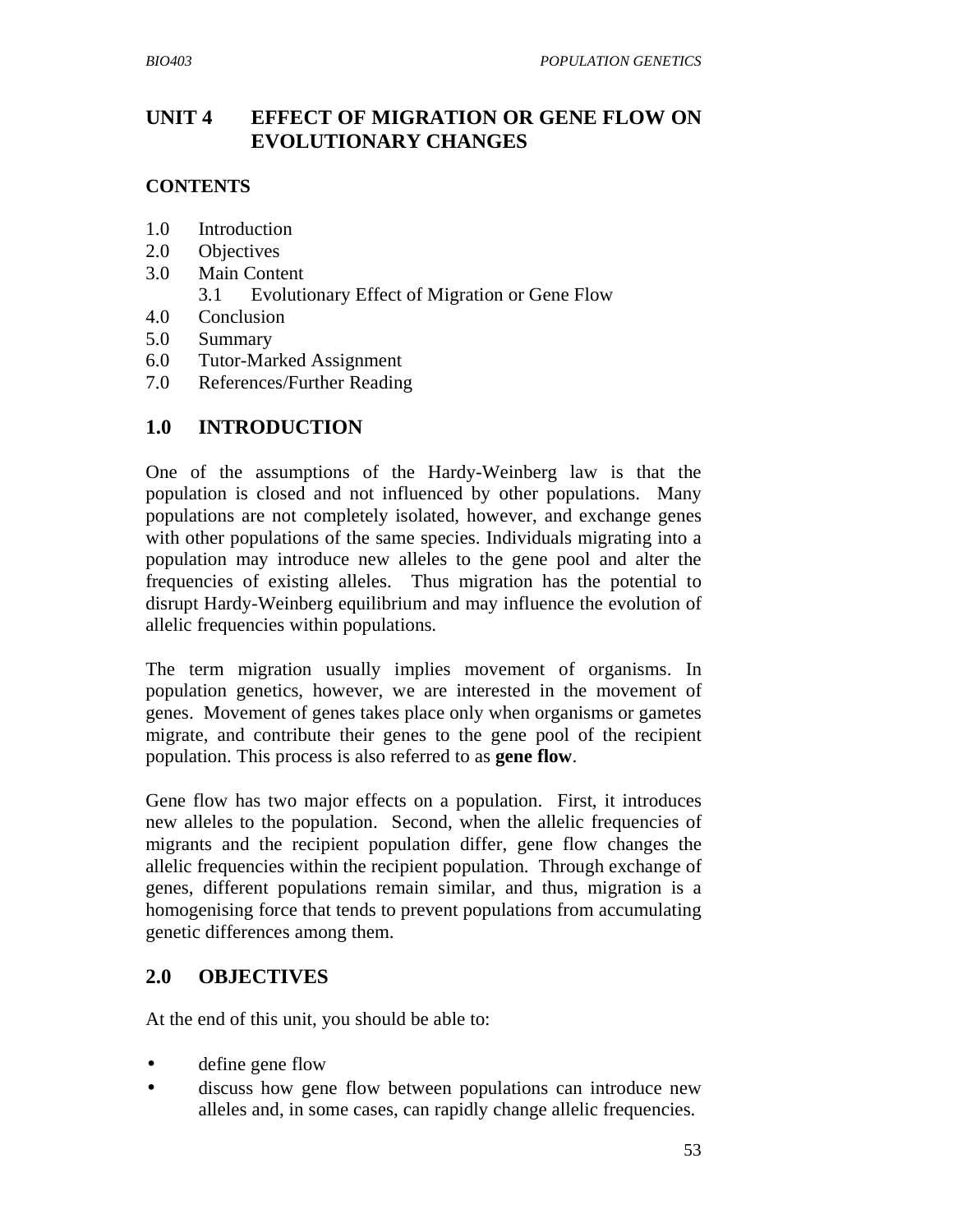#### **3.0 MAIN CONTENT**

#### **3.1 Evolutionary Effect of Migration or Gene Flow**

To illustrate the effect of migration on allelic frequencies, we will consider a simple model in which gene flow occurs in only one direction, from population I to population II. Suppose that the frequency of allele *A* in population **I**  $(p_i)$  is 0.8 and the frequency of *A* in population **II** ( $p_{\text{II}}$ ) is 0.5. In every generation, some individuals migrate from population 1 to population II, and these migrants are a random sample of the genotypes in population I. After migration, population II actually consists of two groups of individuals: the migrants with  $pi =$ 0.8, and the residents with  $pi = 0.5$ . The migrants now make up a proportion of population II, which we designate m. The frequency of *A* in population II after migration  $(p'_n)$  is:

 $p'_{II} = mp_I + (1-m)p_{II}$ 

We see that the frequency of *A* after migration is determined by the proportion of A alleles in the two groups that now comprise population II. The first component, mp<sub>*I*</sub>, represents the  $A$  alleles in the migrants – we multiply the proportion of the population that consists of migrants (m) by the allelic frequency of the migrants (p). The second component represents the *A* alleles in the residents, and equals the proportion of the population consisting of residents (*1-m*) multiplied by the allelic frequency in the residents  $(p_{II})$ . Adding these two components together gives us the allelic frequency of *A* in population II after migration.

The change in allelic frequency in population II as a result of migration:

$$
(\Delta p) = p'_{II} - P_{II}
$$

In the previous equation, we found that  $p'_I$  equaled mp<sub>1</sub> + (1-m) $p_{II}$ , so the change in allelic frequency can be written as:

$$
\Delta p = m p_I + (1-m) p_{II} \cdot p_{II}
$$

Multiplying  $(1 - m)$  by  $p_{II}$  in the above equation, we obtain:

 $(\Delta p) = mp_I + p_{II} - mp_{II} - p_{II}$  $(\Delta p) = mp_I - p_I$ , therefore by factorisation, the final equation is:  $(\Delta p) = m(p_I - p_{II})$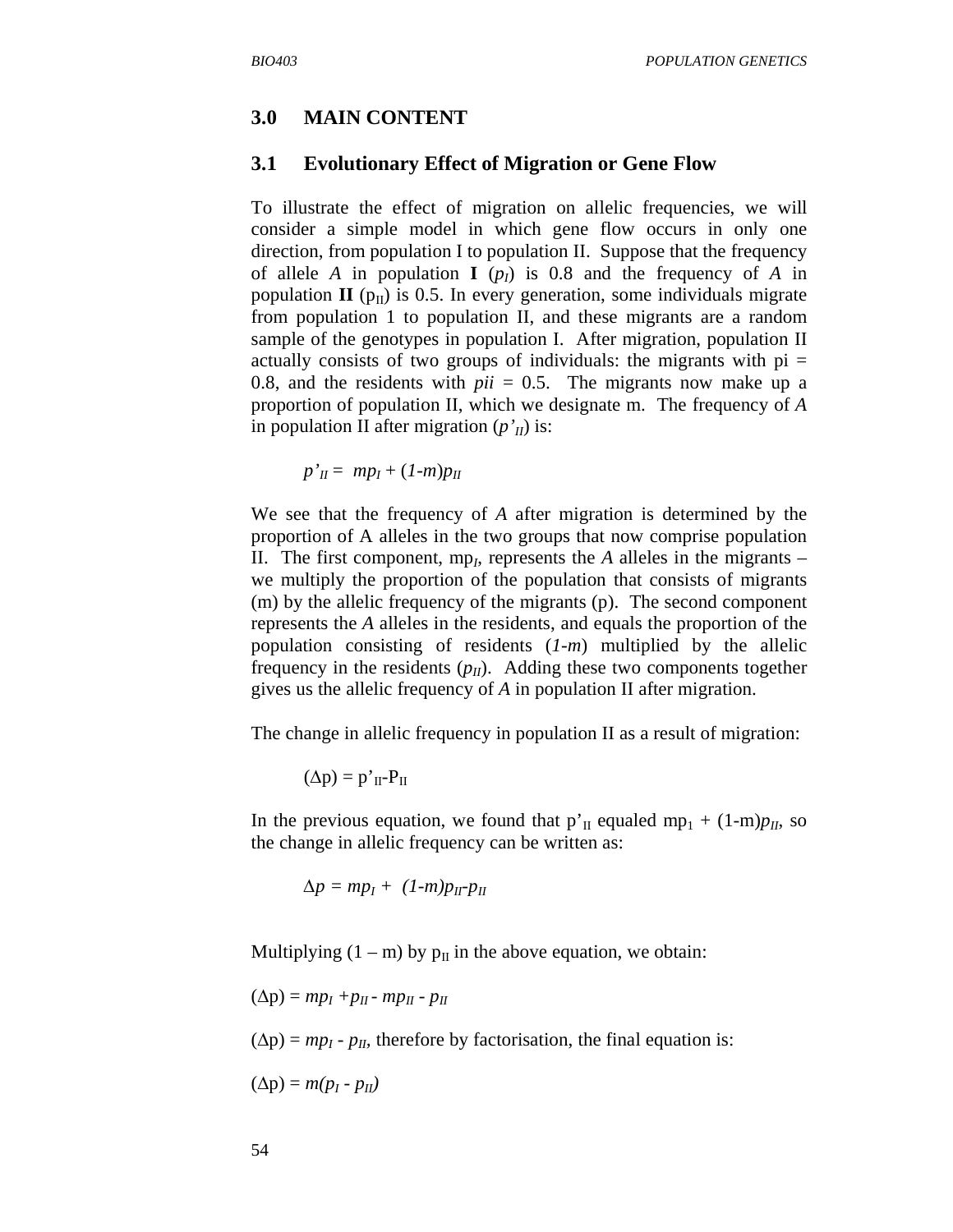This final equation indicates that the change in allelic frequency from migration depends upon two factors; the proportion of the migrants in the final population and the difference in allelic frequency between the migrants and the residents. If no differences exist in the allelic frequency of migrants and residents  $(p_I - p_{II} = 0)$ , then we can see that the change in allelic frequency is zero. Populations must differ in their allelic frequencies in order for migration to affect the makeup of the gene pool. With continued migration,  $p_I$  and  $p_{II}$  become increasingly similar, and, as a result, the change in allelic frequency due to migration decreases. Eventually, allelic frequencies in the two populations will be equal, and no further change will occur.

An additional point to be noted is that migration among populations tends to increase the effective size of the populations. Genetic drift causes populations to diverge. Migration, on the other hand, reduces divergence among populations, effectively increasing the size of the individual populations.

# **4.0 CONCLUSION**

Gene flow between populations can introduce new alleles and can cause changes in allelic structure leading to evolutionary changes in populations.

# **5.0 SUMMARY**

Migration between populations is known as gene flow. Its effect on allelic frequency is given by  $(∆p) = m(p<sub>I</sub> + p<sub>II</sub>)$ .

# **6.0 TUTOR-MARKED ASSIGNMENT**

- 1. The gene frequency for gene 'a' causing albinism (an autosomal recessive trait) in the two villages  $(A \& B)$  is 0.1 and 0.4 respectively. The news of an impending famine caused a representative sample of 50 migrants out of the total 1000 inhabitants of village A to leave Village A for B.
- 2. Determine the new gene frequency in the recipient village after one generation of migration (Note: 'm' in the formula represents the proportion and not the number of migrants).
- 3. What is the change in allelic frequency due to migration?
- 4. Hence, explain whether the recipient population has undergone evolutionary change as a result of one generation of migration.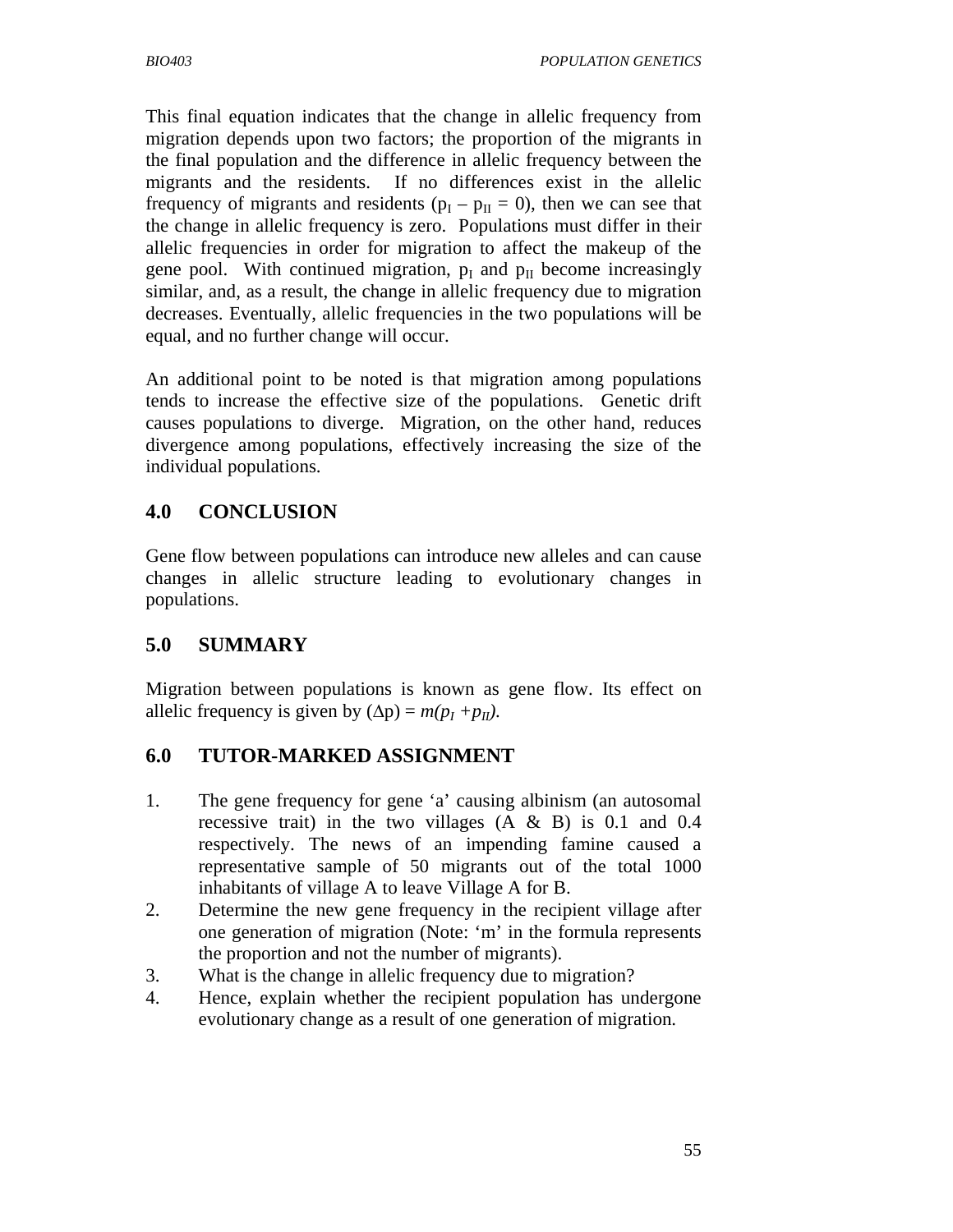- Klug, W. S.; Cummings, M.R.; Spencer, C.A. & Palladino, M.A. (2009). *Concepts of Genetics*. Pearson Int. Ed. (9th ed.). Pearson Benjamin Cummings.
- Russel, P. J. (1996). *Genetics* (7th ed.). New York: Harper Collins College Publishers.
- Weaver, R. F. & Hedrick, P. H. (1997). *Genetics* (3rd ed.). WCB Publishers.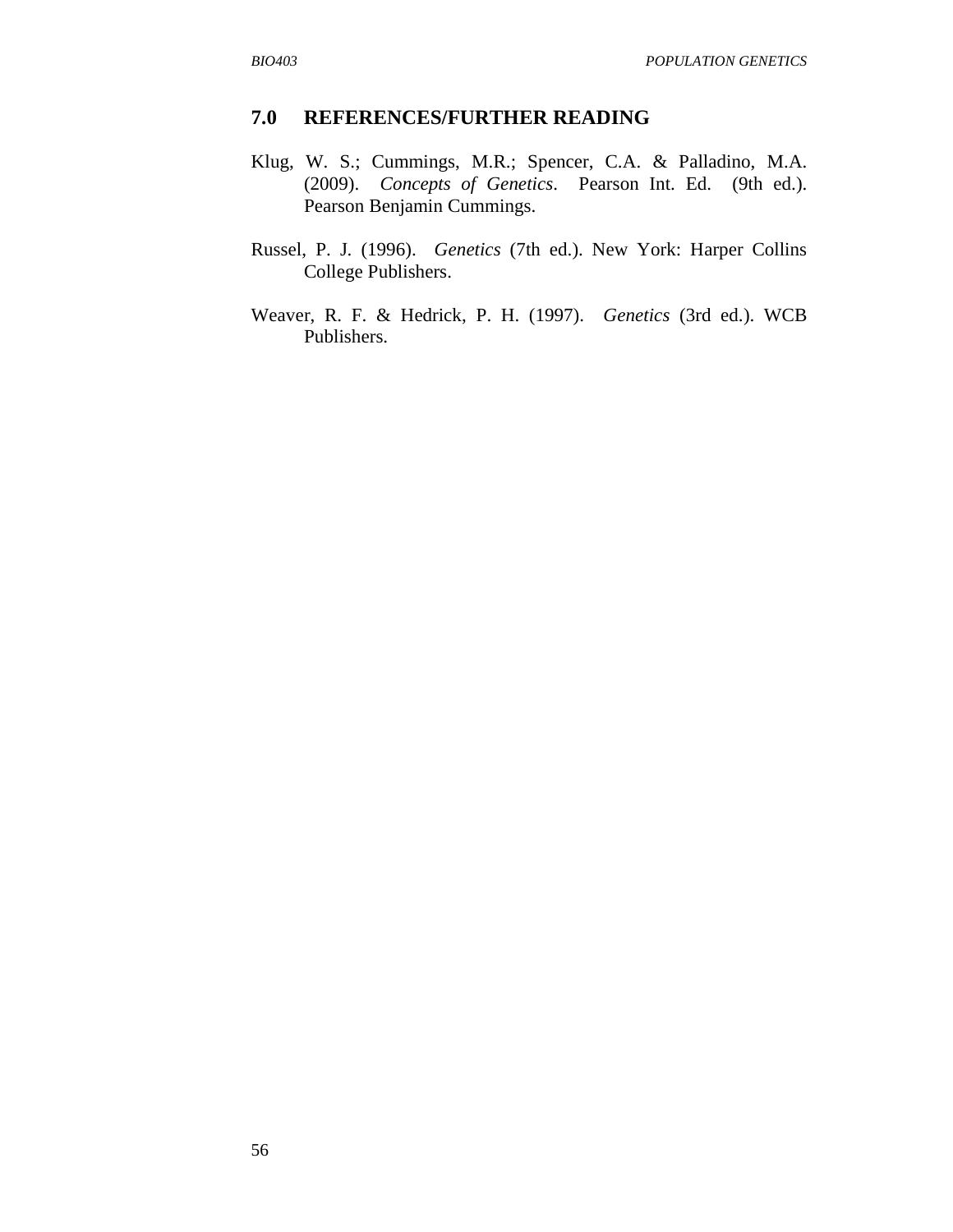## **UNIT 5 EFFECT OF SELECTIVE FORCES ON EVOLUTIONARY CHANGES**

#### **CONTENTS**

- 1.0 Introduction
- 2.0 Objectives
- 3.0 Main Content
	- 3.1 Adaptation
	- 3.2 Natural Selection
	- 3.3 Fitness and Coefficient of Selection
	- 3.4 Selection against Recessive Trait
	- 3.5 Selective Mating
		- 3.5.1 Coefficient of Inbreeding (f)
- 4.0 Conclusion
- 5.0 Summary
- 6.0 Tutor-Marked Assignment
- 7.0 References/Further Reading

## **1.0 INTRODUCTION**

In the previous units in this module, we have examined three major evolutionary processes capable of changing allelic frequencies and producing evolution – mutation, genetic drift, and migration. These processes alter the gene pool of a population, and they certainly influence the evolution of a species. However, mutation, migration and genetic drift do not result in adaptation.

## **2.0 OBJECTIVES**

At the end of this unit, you should be able to:

- highlight the effect of natural selection on allelic frequencies
- enumerate the effect of natural selection effect on evolutionary changes.

# **3.0 MAIN CONTENT**

## **3.1 Adaptation**

Adaptation is the process by which traits evolve that make organisms more suited to their immediate environment; these traits increase the organism's chances of surviving and reproducing. Adaptation is responsible for the many extraordinary traits seen in nature – wings that enable a hummingbird to fly backward, leaves of the pitcher plant that capture and devour insects, brains that allow humans to speak, read, and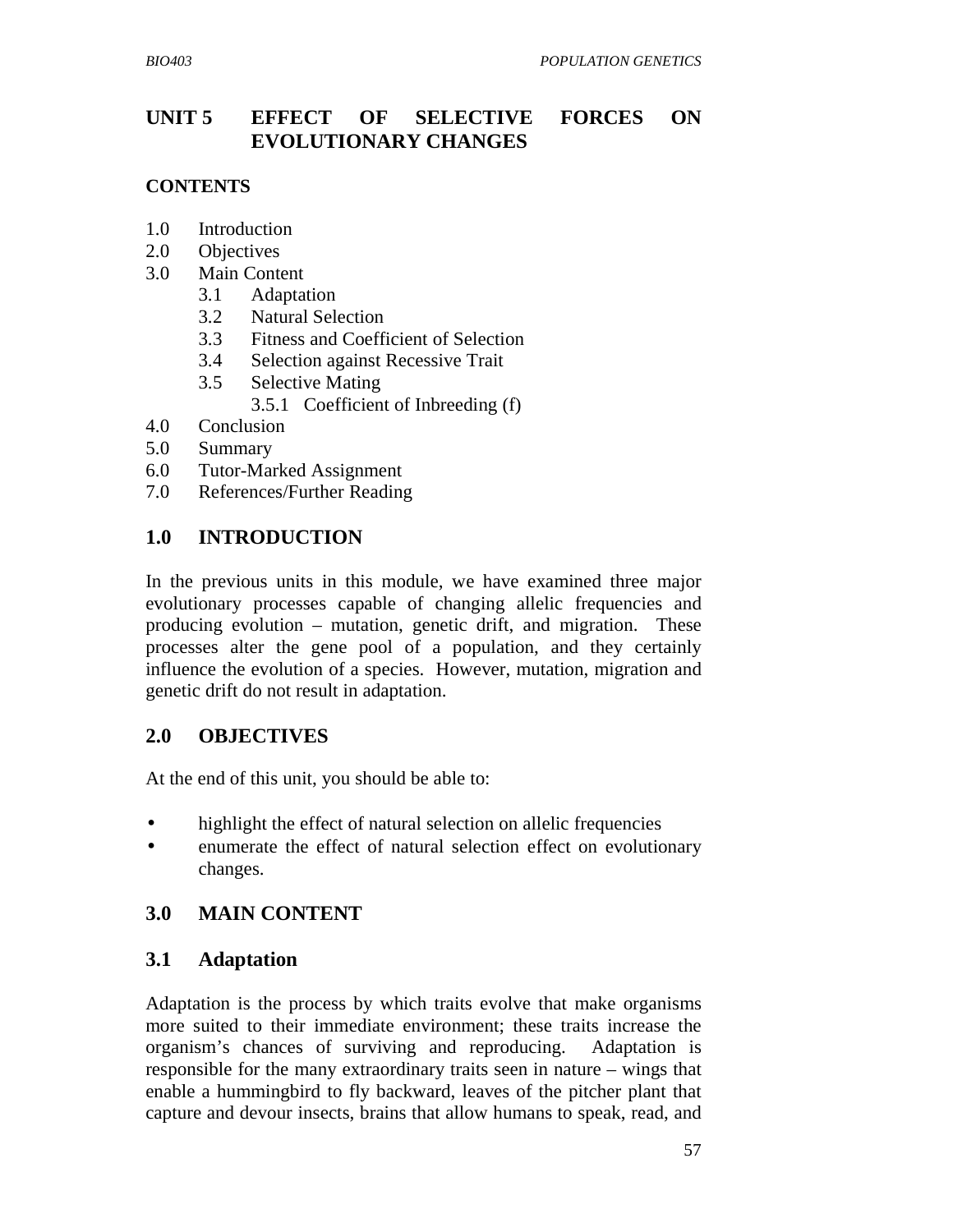love. These biological features and countless other exquisite traits are the product of adaptation. Genetic drift, mutation, and migration all influence the pattern and process of adaptation, but adaptation arises chiefly from natural selection.

## **3.2 Natural Selection**

Natural selection is the dominant force in the evolution of many traits and has shaped much of the phenotypic variation observed in nature. Natural selection can be defined as differential reproduction of genotypes. It simply means that individuals with certain genes produce more offspring than others; therefore those genes increase in frequency in the next generation. Through natural selection, traits that contribute to survival and reproduction increase over time. In this way organisms adapt to their environment.

## **3.3 Fitness and Coefficient of Selection**

Darwinian fitness is defined as the relative reproductive ability of a genotype. An adaptive value of 1 is assigned to a genotype that produces the most offspring. The fitness of the other genotypes is assigned relative to this. For example, suppose that the genotype  $G^1G^1$ on the average produces 8 offspring,  $G^1\overline{G}^2$  produces an average of 4 offspring, and  $\dot{G}^2G^2$  produces an average of 2 offspring. The  $G^1G^1$ genotype has the highest reproductive output, so its fitness is 1 ( $W_{II}$  = 1.0). Genotype  $G^1G^2$  produces on the average 4 offspring for the 8 produced by the most fit genotype, so the fitness of  $G^1G^2$  (W<sub>12</sub>) is  $4/8 =$ 0.5. Similarly,  $G^2G^2$  produces 2 offspring for the 8 produced by  $G^1G^1$ , so the fitness of  $G^2G^2(W_{22})$  is  $2/8 = 0.25$ .

A related measure is the selection coefficient, which is a measure of the relative intensity of selection against a genotype. The selection coefficient is symbolized by s and equals 1-W. In our example, the selection coefficients for  $G^1G^1$  are  $s = 0$ ; for  $G^1G^2$ ,  $s = 0.5$ ; for  $G^2G^2$ ,  $s = 0$ 0.75.

The change in allelic frequency that results from natural selection can be calculated using the "table method". Begin by listing the genotypes  $(A<sup>1</sup>A1, A<sup>1</sup>A<sup>2</sup>,$  and  $A<sup>2</sup>A<sup>2</sup>$ ) and their initial frequencies. If random mating has just taken place, the genotypes are in Hardy-Weinberg proportions and the initial frequencies are  $p^2$ , 2pq, and  $q^2$ . We then list the fitness for each of the genotypes,  $W_{11}$ ,  $W_{12}$ , and  $W_{22}$ . Now, suppose that selection occurs and only some of the genotypes survive. The contribution of each genotype to the next generation will be equal to the initial frequency of the genotype multiplied by its fitness. For  $A<sup>1</sup>A<sup>1</sup>$  this will be  $p^2$  x  $W_{11}$ .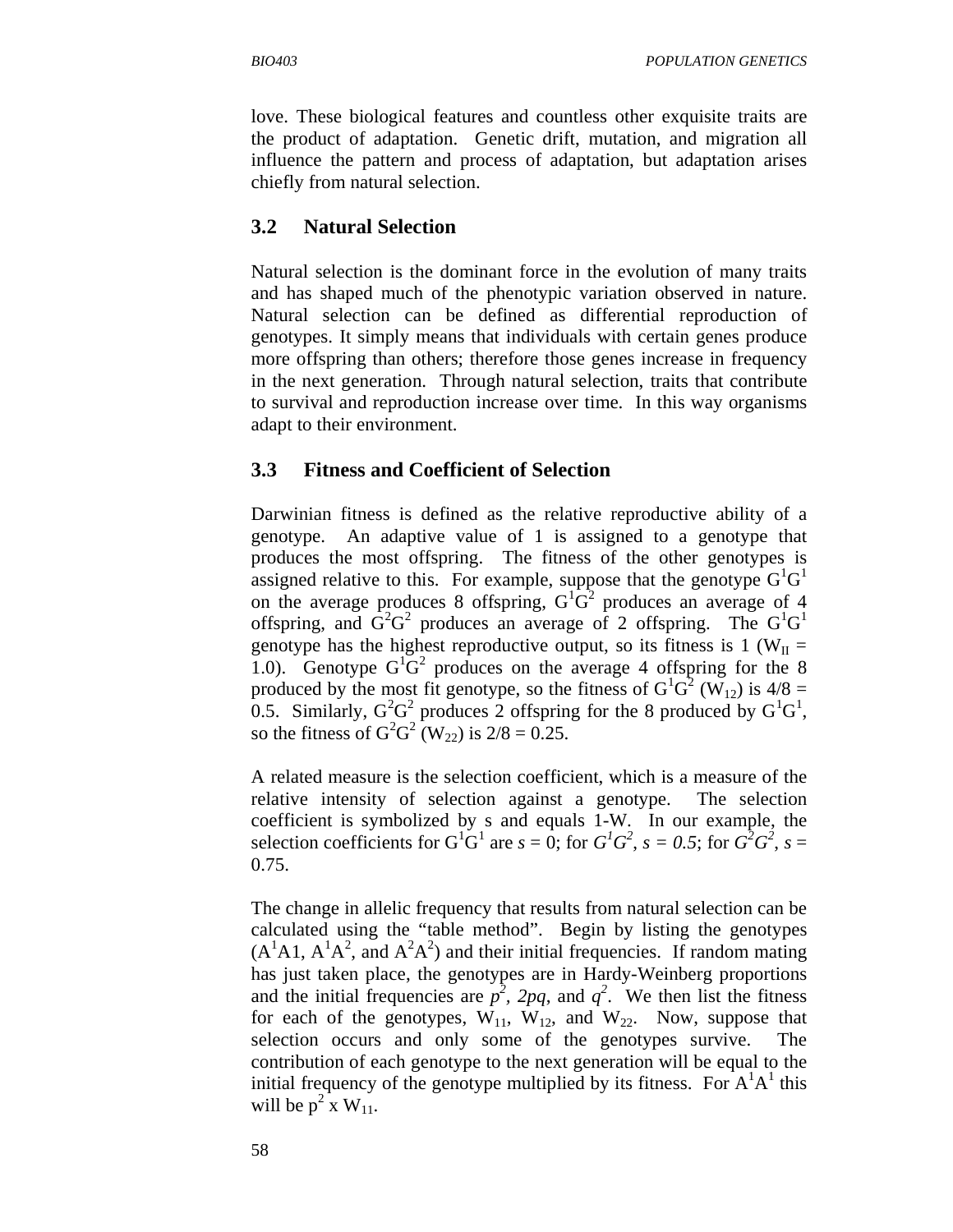# **3.4 Selection against a Recessive Trait**

When a trait is completely recessive, both the heterozygote and the dominant homozygote have a fitness of 1, while the recessive homozygote has reduced fitness, as shown below:

| Genotype | <b>Fitness</b> |
|----------|----------------|
| AA       |                |
| Aa       |                |
| aa       | $1 - s$        |

If the genotypes are initially in Hardy-Weinberg proportions, the contribution of each genotype to the next generation will be the frequency times the fitness.

*AA* p 2 x 1 = p<sup>2</sup> *Aa* 2pq x 1 = 2pq *aa* q <sup>2</sup>x (1-s) = q<sup>2</sup> – sq 2

The mean fitness of the population is  $p^2 + 2pq + q^2 - sq^2$ . Since  $p^2 +$  $2pq + q^2 = 1$ , the mean fitness becomes  $1 - sq^2$ , and the normalized genotypic frequencies after selection are:

A  
\n
$$
\frac{p^2}{1-sq^2}
$$
\nA  
\n
$$
\frac{2pq}{1-sq^2}
$$
\n
$$
\frac{q^2 - sq^2}{1-sq^2}
$$

Genotypic frequencies after selection.

This gives:

$$
q' = \frac{q - sq^2}{1 - sq^2}
$$

$$
\Delta p = q' - q
$$

$$
= \frac{q - sq^2}{1 - sq^2 - q}
$$

Allelic frequency after selection

and finally,

$$
= \frac{-sq^2(1-q)}{1-sq^2}
$$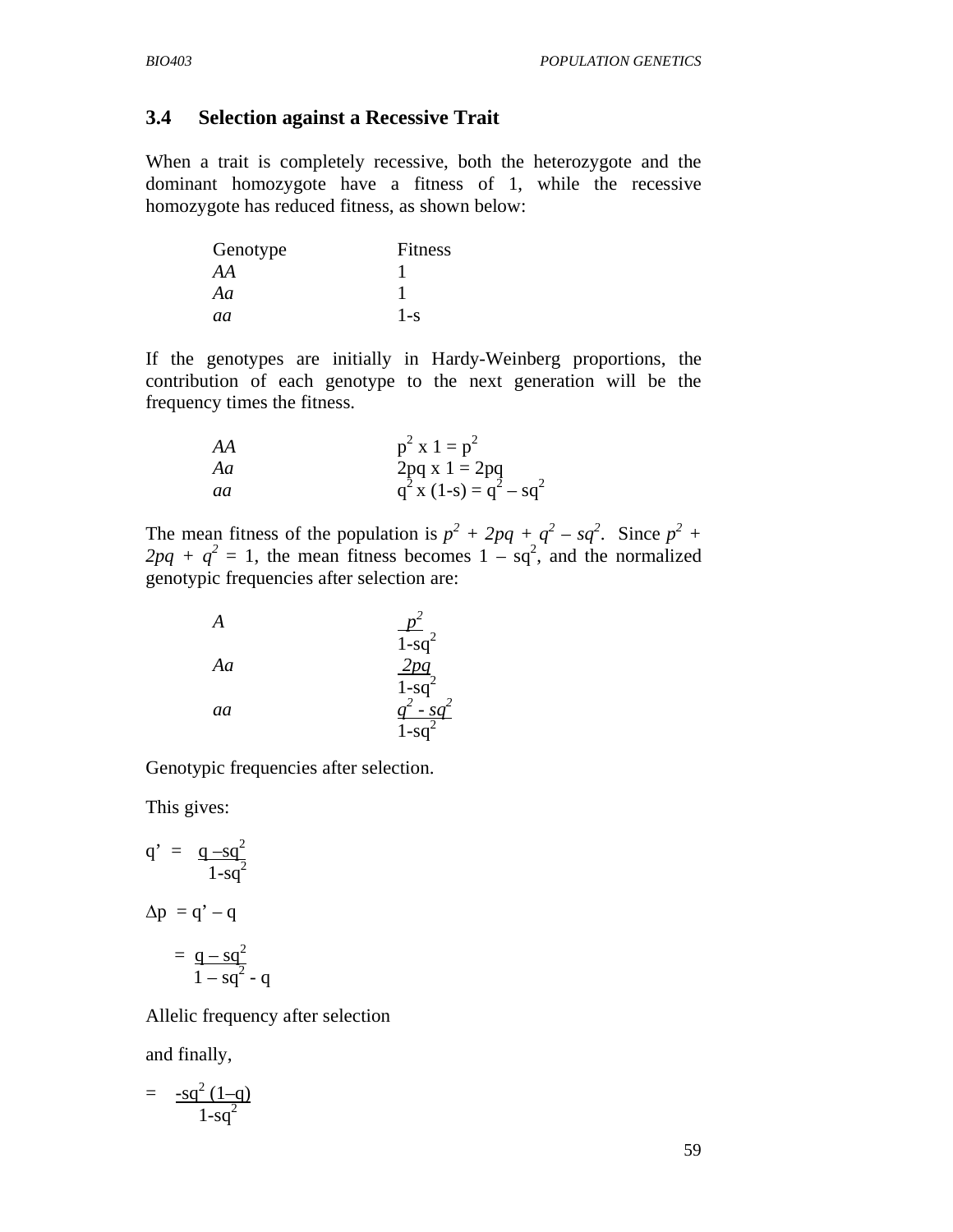# **3.5 Selective Mating**

Selective mating implies non-random mating between members of a population as has been pointed out before in Unit 1 of Module 2 in this course. Recall that deviations from random mating come about for two reasons: choice or circumstance. If members of a population choose individuals of a particular phenotype as mates more or less often than at random, the population is engaged in **assortative mating**. If individuals with similar phenotypes are mating more often than at random, *positive assortative mating* is in force; if matings occur between individuals with dissimilar phenotypes more often than at random, *negative assortative mating,* or **dissassortative mating**, is at work.

# **3.5.1 Coefficient of Inbreeding (f)**

This is a measure used to determine the effect of inbreeding on genotypic frequencies in a population. The largest value f can take is 1while the least value is 0. In large, random mating populations, it is generally assumed that f is close to zero, because any inbreeding that may occur is between very distant relatives and thus will have very little effect on the inbreeding coefficient. The formula for determining inbreeding coefficient in a population is given by:

 $f = (2pq - H)/2pq$ 

Many species of plants have mating systems that include both selffertilization and random mating. If the proportion of self-fertilisation is high, nearly all individuals in the population should be homozygotes. Thus, either at the individual or the population level, inbreeding increases homozygosity. An example is the plant species *Avena fatua*, a highly self-fertilising species of wild oats, which is widespread in many areas around the Mediterranean Sea.

### **4.0 CONCLUSION**

Natural selection can result in the elimination of detrimental alleles by selection against homozygotes or in the maintenance of genetic variation by selecting for heterozygotes.

### **5.0 SUMMARY**

Natural selection is the dominant force in the evolution of many traits and has shaped much of the phenotypic variation observed in nature. Darwinian fitness is defined as the relative reproductive ability of a genotype.